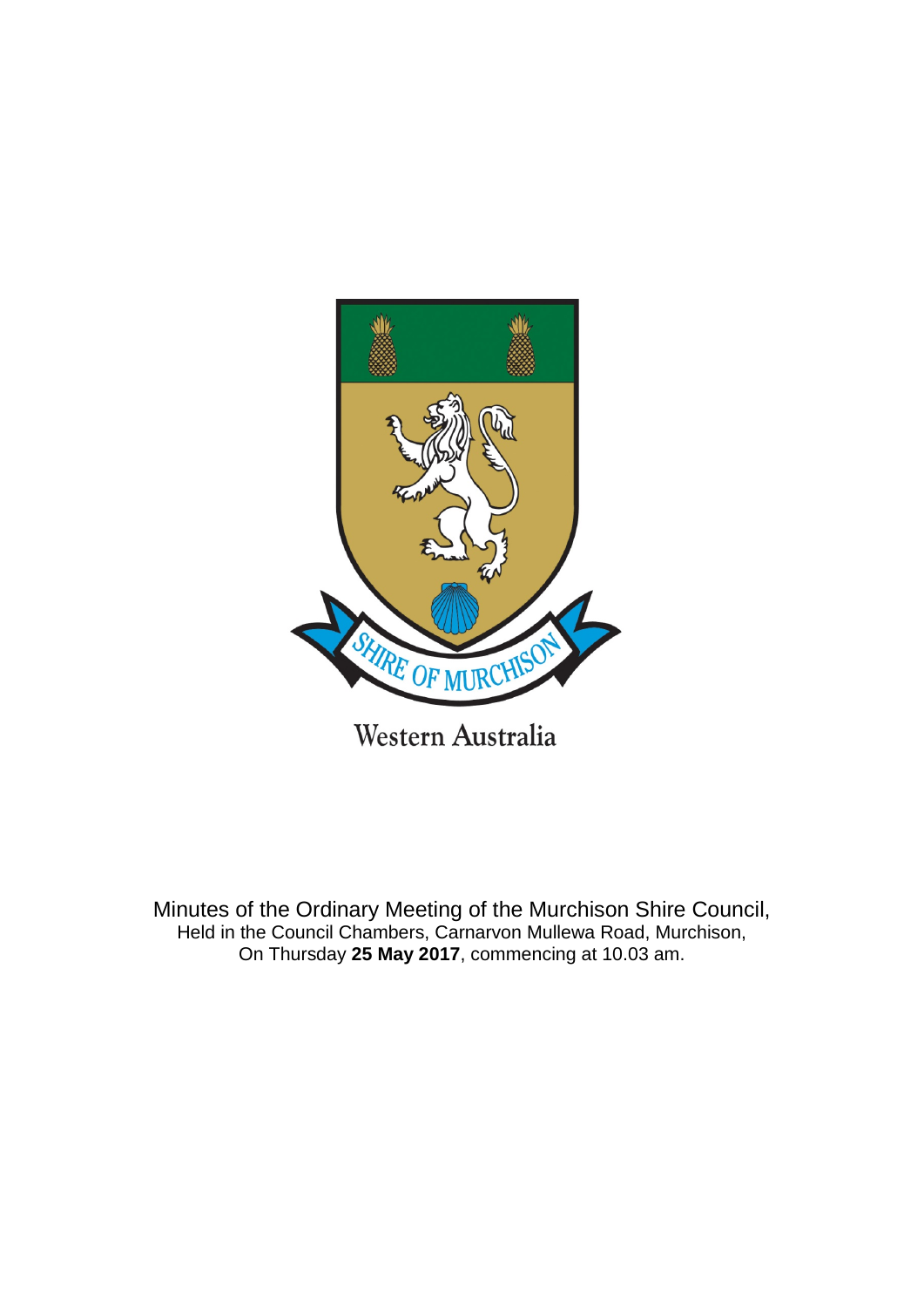# **TABLE OF CONTENTS**

| DECLARATION OF OPENING/ANNOUNCEMENT OF VISITORS 3<br>1.                                                                                               |    |
|-------------------------------------------------------------------------------------------------------------------------------------------------------|----|
| RECORD OF ATTENDANCE/APOLOGIES/LEAVE OF ABSENCE 3<br>2.                                                                                               |    |
| RESPONSE TO PREVIOUS PUBLIC QUESTIONS TAKEN ON NOTICE 3<br>3.                                                                                         |    |
| 4.                                                                                                                                                    |    |
| 4.1                                                                                                                                                   |    |
| 5.                                                                                                                                                    |    |
| 6.                                                                                                                                                    |    |
| NOTICE OF ITEMS TO BE DISCUSSED BEHIND CLOSED DOORS3<br>7 <sub>1</sub>                                                                                |    |
| 8.                                                                                                                                                    |    |
| 8.1                                                                                                                                                   |    |
| 8.2                                                                                                                                                   |    |
| ANNOUNCEMENTS BY PRESIDING PERSON WITHOUT DISCUSSION4<br>9.                                                                                           |    |
| PETITIONS/DEPUTATIONS/PRESENTATIONS/SUBMISSIONS4<br>10.                                                                                               |    |
| 11.                                                                                                                                                   |    |
| 12.                                                                                                                                                   |    |
| 13.                                                                                                                                                   |    |
| 13.1<br>13.2                                                                                                                                          |    |
| 14 <sub>1</sub>                                                                                                                                       |    |
| 14.1                                                                                                                                                  |    |
| 14.2                                                                                                                                                  |    |
| 15.                                                                                                                                                   |    |
| 16.                                                                                                                                                   |    |
| 16.1                                                                                                                                                  |    |
| 16.2                                                                                                                                                  |    |
| 16.3                                                                                                                                                  |    |
| 17.<br>17.1<br>Whole of Life Cost Beringarra Cue Road - Gravel or Bitumen15                                                                           |    |
| 17.2                                                                                                                                                  |    |
| Call for Tenders for Flood Damage Works AGRN 743 Flooding in WA Jan/Feb 2017<br>17.3                                                                  | 23 |
| 17.4                                                                                                                                                  |    |
|                                                                                                                                                       |    |
| 18.1                                                                                                                                                  |    |
| Request for Donation - Eastern Gascoyne Race Club 39<br>18.2<br>Request for Donation - Mid West Group of Affiliated Agricultural Societies 40<br>18.3 |    |
| Local Government Convention and Trade Exhibition 2017 41<br>18.4                                                                                      |    |
| Election to Working Group to Fill Vacancies left by Retiring Councillors43<br>18.5                                                                    |    |
| 18.6                                                                                                                                                  |    |
| 19.                                                                                                                                                   |    |
| 20.                                                                                                                                                   |    |
| 21.                                                                                                                                                   |    |
| 21.1                                                                                                                                                  |    |
| 22.                                                                                                                                                   |    |
| 22.1<br>22.2                                                                                                                                          |    |
| 22.3                                                                                                                                                  |    |
| 22.4                                                                                                                                                  |    |
| 21.                                                                                                                                                   |    |
| Urgent Business - Appointment Peter Dittrich as Chief Executive Officer55<br>21.2                                                                     |    |
| 17.                                                                                                                                                   |    |
| 55. Supply of Two Plant Operators for Three Years - Resumption of Discussion<br>17.2                                                                  |    |
| 23.                                                                                                                                                   |    |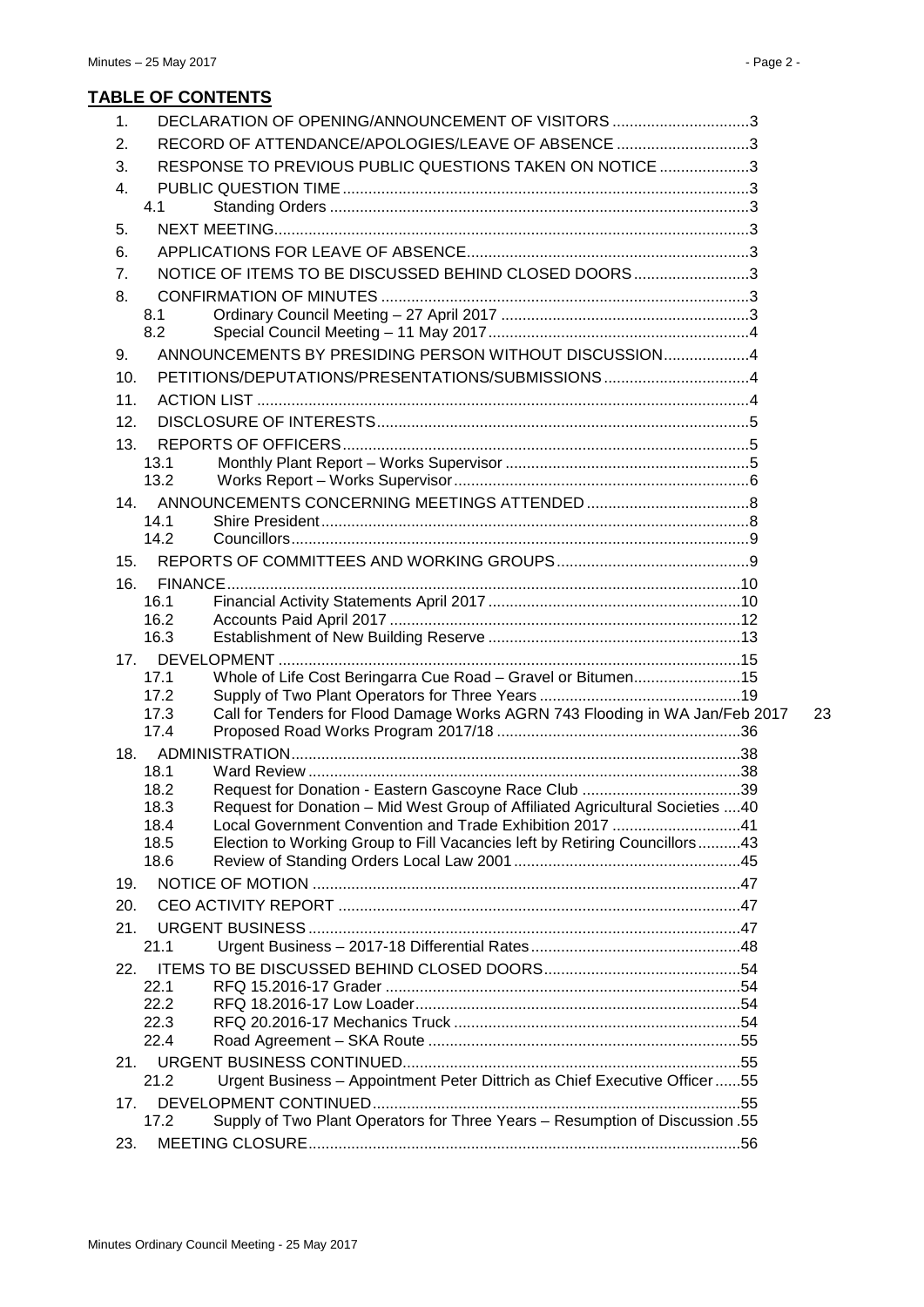# <span id="page-2-0"></span>**1. DECLARATION OF OPENING/ANNOUNCEMENT OF VISITORS**

The President declared the meeting open at 10:03 am

# <span id="page-2-1"></span>**2. RECORD OF ATTENDANCE/APOLOGIES/LEAVE OF ABSENCE**

President Rossco Foulkes-Taylor Deputy President Miles Williams Cr Andrew Whitmarsh Cr Emma Foulkes-Taylor Cr Quinten Fowler

CEO – Dianne Daniels DCEO – Peter Dittrich WS – Brian Wundenberg

# <span id="page-2-2"></span>**3. RESPONSE TO PREVIOUS PUBLIC QUESTIONS TAKEN ON NOTICE** Nil.

# <span id="page-2-3"></span>**4. PUBLIC QUESTION TIME**

Nil

# <span id="page-2-4"></span>**4.1 Standing Orders**

*Council Decision:*

**Moved: Councillor M Williams Seconded: Councillor E Foulkes-Taylor**

**That the following Local Law-Standing Orders 2001 be stood down:**

- 8.2 Limitation on the number of speeches
- 8.3 Duration of speeches

**Carried For: 5 Against: 0**

# <span id="page-2-5"></span>**5. NEXT MEETING**

22 June 2017

# <span id="page-2-6"></span>**6. APPLICATIONS FOR LEAVE OF ABSENCE**

Nil

# <span id="page-2-7"></span>**7. NOTICE OF ITEMS TO BE DISCUSSED BEHIND CLOSED DOORS**

Discuss four items pursuant to LGA s. 5.23 (2) (c) and (e)  $-1$ . RFQ 18.2016-17 Low Loader; and 2. RFQ 5.2016-17 Purchase Grader and 3. RFQ Mechanics Truck and 4. Road Agreement – SKA Route

# <span id="page-2-8"></span>**8. CONFIRMATION OF MINUTES**

# <span id="page-2-9"></span>**8.1 Ordinary Council Meeting – 27 April 2017**

# **Background:**

Minutes of the Ordinary Meeting of Council have previously been circulated to all Councillors.

# **Recommendation:**

That the minutes of the Ordinary Council meeting held on 27 April 2017 be confirmed as an accurate record of proceedings

# **Voting Requirements:**

Simple majority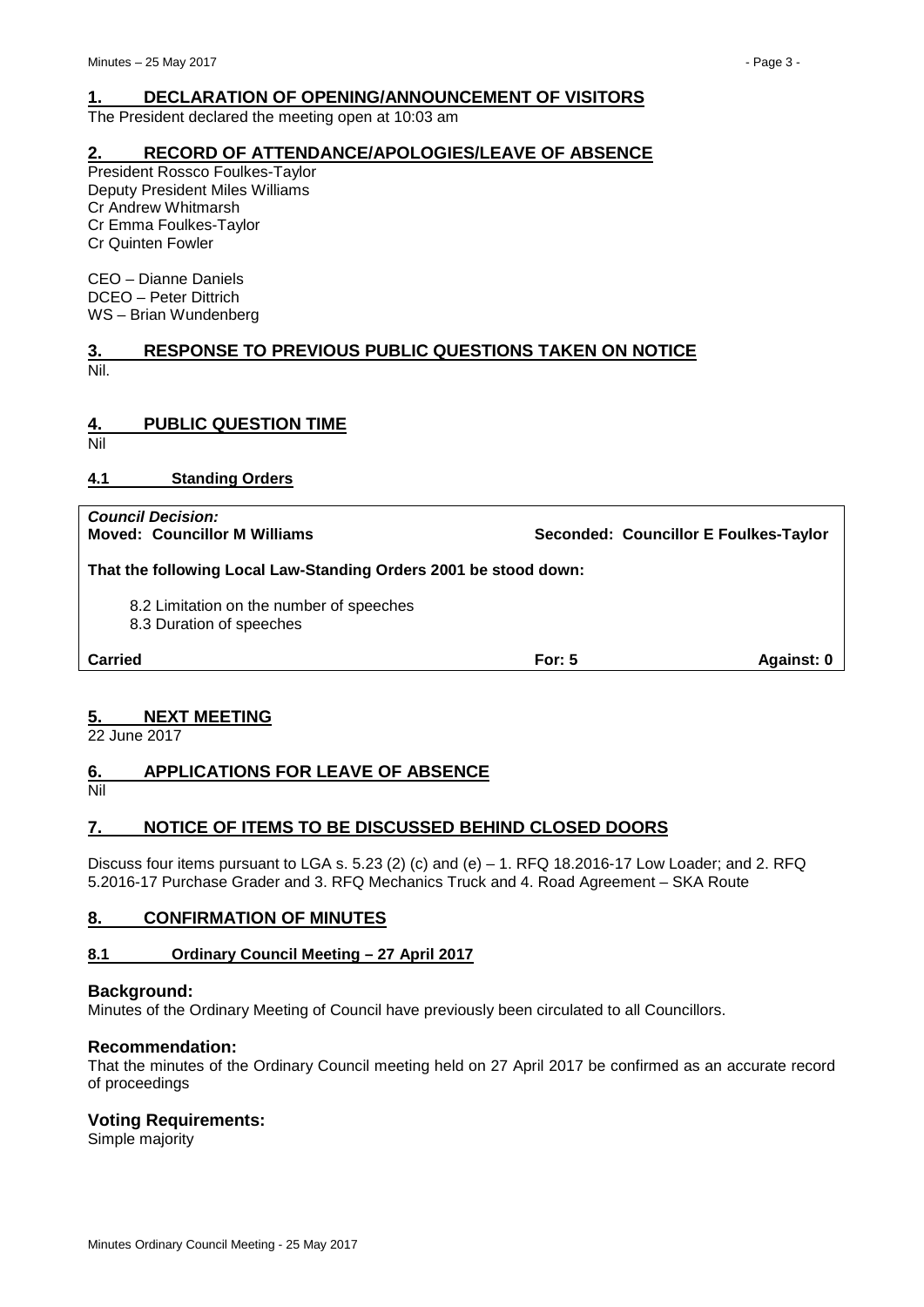#### *Council Decision:* **Moved: Councillor E Foulkes-Taylor Seconded: Councillor A Whitmarsh**

That the Minutes of the Ordinary Council meeting of 27 April 2017 be confirmed as an accurate record of proceedings.

| <b>Carried</b><br>∃or:<br>. . |
|-------------------------------|
|-------------------------------|

#### <span id="page-3-0"></span>**8.2 Special Council Meeting – 11 May 2017**

#### **Background:**

Minutes of the Special Meeting of Council have previously been circulated to all Councillors.

#### **Recommendation:**

That the minutes of the Special Council meeting held on 11 May 2017 be confirmed as an accurate record of proceedings

#### **Voting Requirements:**

Simple majority

*Council Decision:*

That the Minutes of the Special Council meeting of 11 May 2017 be confirmed as an accurate record of proceedings.

# <span id="page-3-1"></span>**9. ANNOUNCEMENTS BY PRESIDING PERSON WITHOUT DISCUSSION**

Nil

# <span id="page-3-2"></span>**10. PETITIONS/DEPUTATIONS/PRESENTATIONS/SUBMISSIONS**

Nil

# <span id="page-3-3"></span>**11. ACTION LIST**

| <b>No</b>      | <b>Item</b>                                | <b>Action</b>                                                                                                                                                                                                                                                                                                                                                                             | <b>Status</b>                                                                                                                                                                          |
|----------------|--------------------------------------------|-------------------------------------------------------------------------------------------------------------------------------------------------------------------------------------------------------------------------------------------------------------------------------------------------------------------------------------------------------------------------------------------|----------------------------------------------------------------------------------------------------------------------------------------------------------------------------------------|
| $\mathbf 1$    | <b>Community Project</b><br>Officer        | Still sitting on the table.<br>Meeting held 11 <sup>th</sup> March 2016 and<br>recommendations presented to Council at the<br>April OCM – the item was left to lay on the table<br>while Council explored other options.<br>No further action has been taken on this.                                                                                                                     | A Community Project<br>Officer still ranks highly in<br>Social Priorities in the<br>recently adopted Strategic<br>Community Plan.                                                      |
| 2              | Cemetery and<br>Remembrance Walk<br>(walk) | Completion of the cemetery and names for the<br>remembrance walk. Community to be contacted to<br>suggest names for inclusion.<br>Community Advisory Group to advise Council on<br>these projects.<br>Invitation sent to CAG to meet on Friday 3 June. A<br>surveyor will be at the Murchison Settlement<br>shortly to survey the tip, so will plan to have the<br>Cemetery done as well. | HTD surveyed the<br>cemetery and some new<br>sites on the 23 <sup>rd</sup> Feb.<br>Rock markers have been<br>placed and gravel entry and<br>footpaths laid - still to be<br>compacted. |
| $\overline{4}$ | Review of Road<br><b>Network</b>           | Council to conduct a whole of shire road review.<br>Establish roads to be closed/position of roads etc.<br>and work with Landgate and surrounding shires.<br>Full road pick-up has been undertaken by<br>Greenfields and has been finalised - this was<br>mainly to establish correct infrastructure values<br>but will form a good basis from which to start. As                         | Reviewed Road Hierarchy<br>October 2016 as a starting<br>point.<br>We need to follow the<br>following process to close<br>roads:                                                       |

**Moved: Councillor A Whitmarsh Seconded: Councillor M Williams**

**Carried For: 5 Against: 0**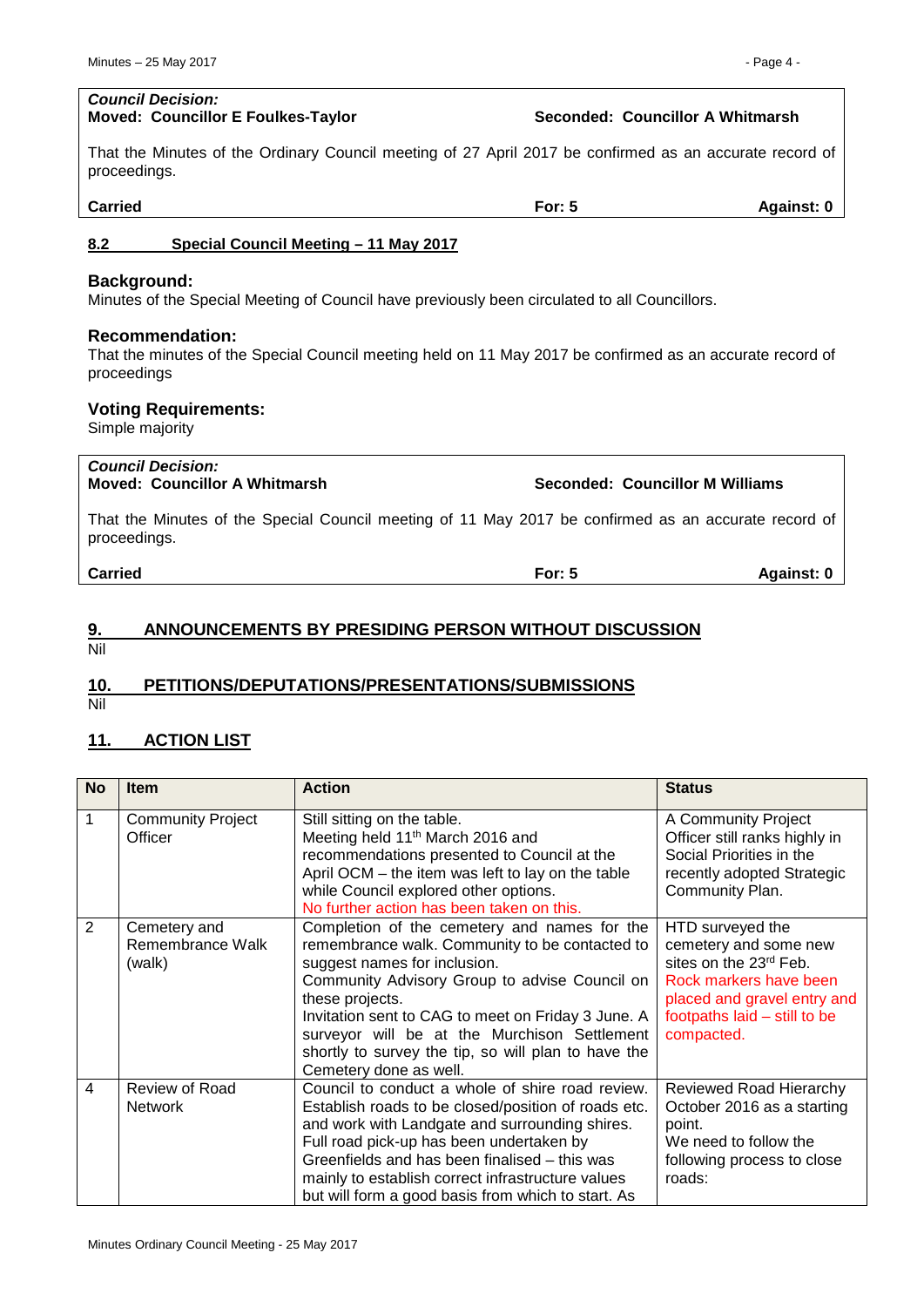| an adjunct to this, the CEO was hoping to do a                                                                                                                                                                                                                                                                                                               | 1. Advertise<br>the proposed                                                                                                                                                                                                                                                    |
|--------------------------------------------------------------------------------------------------------------------------------------------------------------------------------------------------------------------------------------------------------------------------------------------------------------------------------------------------------------|---------------------------------------------------------------------------------------------------------------------------------------------------------------------------------------------------------------------------------------------------------------------------------|
| review of the Internal Hierarchy for this meeting,                                                                                                                                                                                                                                                                                                           | closure/s<br>local<br>in.                                                                                                                                                                                                                                                       |
| but it has turned out to be more complicated than                                                                                                                                                                                                                                                                                                            | newspaper;                                                                                                                                                                                                                                                                      |
| first thought. The status (ie a road defined by                                                                                                                                                                                                                                                                                                              | <b>2. Allow</b> 35<br>for<br>days                                                                                                                                                                                                                                               |
| description; a dedicated road; a gazetted road; a                                                                                                                                                                                                                                                                                                            | submissions:                                                                                                                                                                                                                                                                    |
| closed road) of roads no longer maintained needs<br>to be identified before the Shire can progress with<br>this. Undesignated unsurveyed roads were<br>bought up as a discussion point at the May zone<br>meeting. Paul Rosair did a presentation to the<br>March OCM, which was discussed at the April<br>OCM.<br>No further action has been taken on this. | 3. Resolve at a meeting<br>following the advertising<br>period to close the roads,<br>considering<br>after<br>objections, if any;<br>4. Submit a formal request<br>to the Minister for Lands;<br>5. If the Minister approves<br>the request, the road<br>unallocated<br>becomes |
|                                                                                                                                                                                                                                                                                                                                                              | Crown Land.                                                                                                                                                                                                                                                                     |

#### **Recommendation:**

That the Action List be accepted.

*Discussion: The CEO discussed the cemetery; no other actions progressed.*

# **Voting Requirements:**

Simple majority

| <b>Council Decision:</b><br><b>Moved: Councillor A Whitmarsh</b> |          | Seconded: Councillor E Foulkes-Taylor |
|------------------------------------------------------------------|----------|---------------------------------------|
| That the Action List be accepted.                                |          |                                       |
| <b>Carried</b>                                                   | For: $5$ | Against: 0                            |
|                                                                  |          |                                       |

# <span id="page-4-0"></span>**12. DISCLOSURE OF INTERESTS**

Nil

# <span id="page-4-1"></span>**13. REPORTS OF OFFICERS**

<span id="page-4-2"></span>**13.1 Monthly Plant Report – Works Supervisor** 

| <b>April 2017</b>        |      |                | <b>Hours</b> |              |            |              |            | <b>YTD</b>             |             |
|--------------------------|------|----------------|--------------|--------------|------------|--------------|------------|------------------------|-------------|
| *<br><b>No Meter</b>     |      |                |              | <b>Start</b> | <b>End</b> | <b>Total</b> |            | <b>Operating Costs</b> |             |
| <b>Plant Item</b>        | Year | <b>Rego</b>    | 1 July '16   | Hrs/kms      | Hrs/km     | <b>Month</b> | <b>YTD</b> | <b>Plant</b>           | <b>Fuel</b> |
| P.01 JD Grader           | 2011 | MU1063         | 7762         | 8764         | 8902       | 138          | 1140       | 8476.17                | 20969.02    |
| P.02 Cat Grader 12H      | 2005 | <b>MU 141</b>  | 14167        | 15240        | 15380      | 140          | 1213       | 2174.44                | 17817.15    |
| P15003 JD 6WD Grader     | 2012 | MU121          | 712          | 1437         | 1507       | 70           | 795        | 1761.54                | 14481.78    |
| P.04 New/H Ford Tractor  | 2006 | <b>MU 380</b>  | 1912         | 2073         | 2105       | 32           | 193        | 2282.46                | 554.39      |
| P.05 Dolly 1-Red *       | 2001 | MU 2003        | 1972         | 12569        | 4141       | $\Omega$     | 10597      | 5264.30                | n/a         |
| P.07 Nissan UD           | 2009 | 000 MU         | 202424       | 215627       | 216219     | 592          | 13795      | 4839.91                | 9564.11     |
| P.08 Dolly 2-Black       | 2000 | MU 2009        | 1816         | 9581         | 13197      | 3616         | 11381      | 8727.48                | n/a         |
| P.09 Iveco P/Mover       | 2003 | MU1065         | 315776       | 331622       | 332330     | 708          | 16554      | 1756.95                | 12549.33    |
| P.10 Iveco W/Truck (hrs) | 2004 | <b>MU 00</b>   | 10864        | 11110        | 11154      | 44           | 290        | 4139.03                | 2759.74     |
| P.11 Komatsu Dozer       | 1997 |                | 1481         | 1961         | 2122       | 161          | 641        | 13902.92               | 10138.69    |
| P.13 Tri-Axle L/L Float  | 2008 | MU 663         | 12902        | 25794        | 26449      | 655          | 13547      | 5068.49                | n/a         |
| P.14 No. 2 Float         | 2001 | <b>MU 2004</b> | 2391         | 9654         | 10017      | 363          | 7626       | 1931.40                | n/a         |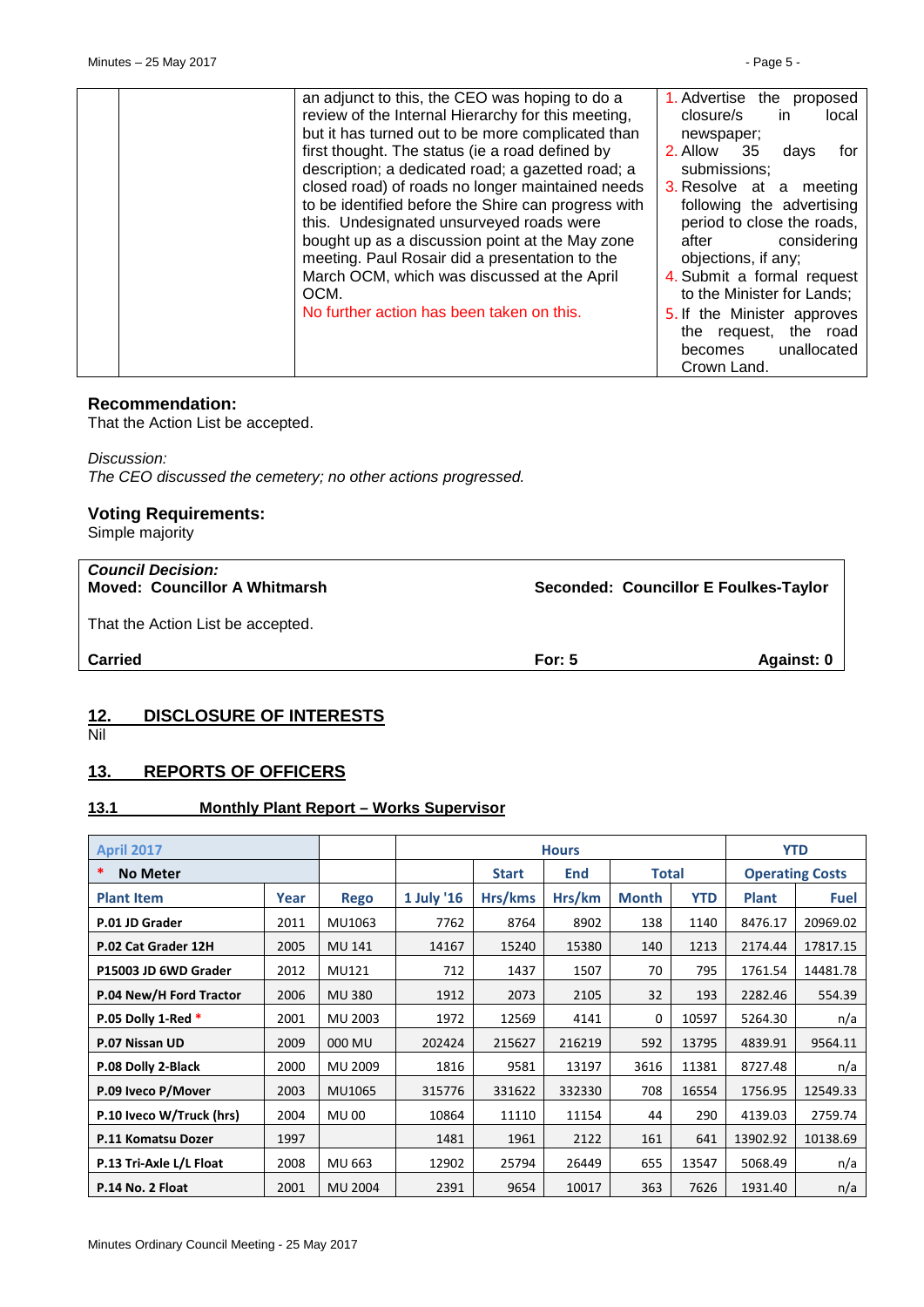| P.17 Side Tipper                | 2001 | MU 662          | 970          | 18526        | 19980        | 1454         | 19010        | 6173.72  | n/a      |
|---------------------------------|------|-----------------|--------------|--------------|--------------|--------------|--------------|----------|----------|
| P.18 Side Tipper *              | 2001 | MU2010          | 15034        | 2668         | 4125         | $\mathbf{0}$ | 6675         | 11047.74 | n/a      |
| P.24 30K W/Tanker Trailer       | 2005 | MU 2024         | 46001        | 861          | 3673         | 2812         | 6485         | 17500.29 | n/a      |
| P.27 Volvo Loader               | 2006 | <b>MU 65</b>    | 7942         | 8555         | 8566         | 11           | 624          | 3797.08  | 9485.40  |
| P.28 Isuzu Dmax                 | 2009 | <b>MU 300</b>   | 209207       | 220000       | 221477       | 1477         | 12270        | 2316.42  | 1849.73  |
| <b>P.32 Construction Gen</b>    |      |                 | 22437        | 25056        | 25281        | 225          | 2844         | 362.06   | 5226.12  |
| <b>P.33 Maintenance Gen</b>     |      |                 | 9098         | 11117        | 11345        | 228          | 2247         | 798.97   | 3304.16  |
| <b>P.34 Generator Perkins</b>   |      | Mechanic        | 151          | 677          | 1359         | 682          | 1208         | 193.60   | 1794.43  |
| P.35 Generator 1-110kva         | 2011 |                 | 24201        | 26353        | 26460        | 107          | 2259         |          |          |
| P.35 Generator 2-110kva         | 2011 | Replaced        | 16826        | 20262        | 20262        | 0            | 3436         | 23755.18 | 94433.89 |
| P. 17035 New Generator          | 2016 |                 | 0            | 385          | 1000         | 615          | 1000         |          |          |
| P.37 Forklift                   |      |                 | 12443        | 12592        | 12592        | 0            | 149          | 729.17   | 331.40   |
| P.40A Toyota Hilux              | 2014 | 01MU            | 61055        | 92600        | 94875        | 2275         | 33820        | 4659.30  | 5284.38  |
| P.41 Cat 938G Loader            | 2004 | MU 193          | 5315         | 5642         | 5693         | 51           | 378          | 4694.66  | 3106.12  |
| P.43 Bomag Roller               | 2012 | MU1027          | 1496         | 3415         | 3429         | 14           | 1933         | 3251.55  | 4852.29  |
| P.48 Dog Fuel Trailer           | 1979 | MU 2026         | 0            | $\mathbf 0$  | $\mathbf{0}$ | $\mathbf 0$  | 0            | 1891.40  | n/a      |
| P.49 Dog Fuel Trailer           | 1972 | <b>MU 2005</b>  | 0            | $\mathbf{0}$ | $\mathbf{0}$ | 0            | $\mathbf{0}$ | 0.00     | n/a      |
| P.54 Isuzu T/Top                | 2005 | MU 1002         | 171821       | 179690       | 180797       | 1107         | 8976         | 717.07   | 2370.02  |
| P.55 Toyota Prado               | 2012 | MU1011          | 71388        | 93500        | 95396        | 1896         | 24008        | 3750.12  | 2889.38  |
| P.57 Great Wall                 | 2012 | MU 167          | 54225        | 61323        | 61960        | 637          | 7735         | 2441.16  | 1202.37  |
| P.59 45ft Flat Top              | 1978 | MU2044          | $\mathbf{0}$ | $\mathbf 0$  | 0            | 0            | $\mathbf{0}$ | 3921.56  | n/a      |
| P.60 Mercedes PTV               | 2004 | MU 1009         | 102020       | 103488       | 103518       | 30           | 1498         | 5043.45  | 248.72   |
| P.61 Kenworth P/Mover           | 2004 | <b>MU 000</b>   | 76906        | 96927        | 98408        | 1481         | 21502        | 10259.21 | 19957.09 |
| <b>P.63 RAV4 - TRADED 08/16</b> | 2013 | MU 1011         | 35031        | 35800        | 35800        | 0            | 769          | 0.00     | 67.32    |
| P.64 Isuzu Construction         | 2013 | MU 140          | 95645        | 129356       | 130483       | 1127         | 34838        | 5749.08  | 9148.44  |
| P.65 Generator 9KVA             | 2013 | H/ Maint        | 5440         | 6391         | 6391         | $\mathbf{0}$ | 951          | 0.00     | 4370.56  |
| P.66 Kubota 6kva Gen            | 2012 | <b>BURNT</b>    | 9948         | 12348        | 12348        | $\mathbf{0}$ | 2400         | 1286.54  | 3371.63  |
| P.67 Roadwest S/Tipper          | 2013 | MU2042          | 58719        | 75351        | 76858        | 1507         | 18139        | 6532.29  | n/a      |
| P.68 Bomag Padfoot              | 2013 | MU1071          | 1595         | 1855         | 1909         | 54           | 314          | 1832.65  | 4560.32  |
| P.72 Isuzu Fire Truck           | 2013 | MU1068          | 1353         | 1858         | 1861         | 3            | 508          | 69.62    | 202.37   |
| P.73 Toyota Fast Attack         | 2014 | MU1069          | 8900         | 8900         | 8900         | 0            | 0            | 2196.86  | 77.72    |
| Caravans                        |      |                 |              | n/a          | n/a          | n/a          | n/a          | 8583.93  | n/a      |
| P11076 JD Ride on mower         |      |                 | 795          | 915          | 927          | 12           | 132          | 2800.77  | 249.82   |
| P15006 Isuzu Maint              | 2015 | MU1018          | 15842        | 40149        | 41483        | 1334         | 25641        | 8150.00  | 5966.74  |
| P16063 Toyota Prado             | 2016 | MU <sub>0</sub> | 0            | 20780        | 24413        | 3633         | 24413        | 5670.71  | 2026.25  |
| P16076 Kuboto Mower             | 2016 |                 | 0            | 134          | 150          | 16           | 16           | 1580.96  | 670.77   |

#### <span id="page-5-0"></span>**13.2 Works Report – Works Supervisor**

# **Construction Crew**

After a well-earned Easter break the construction crew returned on the 26<sup>th</sup> April to commence works around the settlement in readiness for sealing. This included wetting and extra rolling in the roadhouse fuel bowser area. The main street from the roadhouse to the shire office required raising to control the water flow. (approx. 200 -300mm around the information bay area) The remainder of the road was ripped 150mm deep remixed and spread out to a width of 11 metres. (11 metres was used in this area so that when tourists pull over they are not partly on the bitumen and the gravel which could cause damage to the edges and transfer mud onto the road. Crew did a good job in getting the road ready for sealing which was completed and sealed on May 5<sup>th</sup>.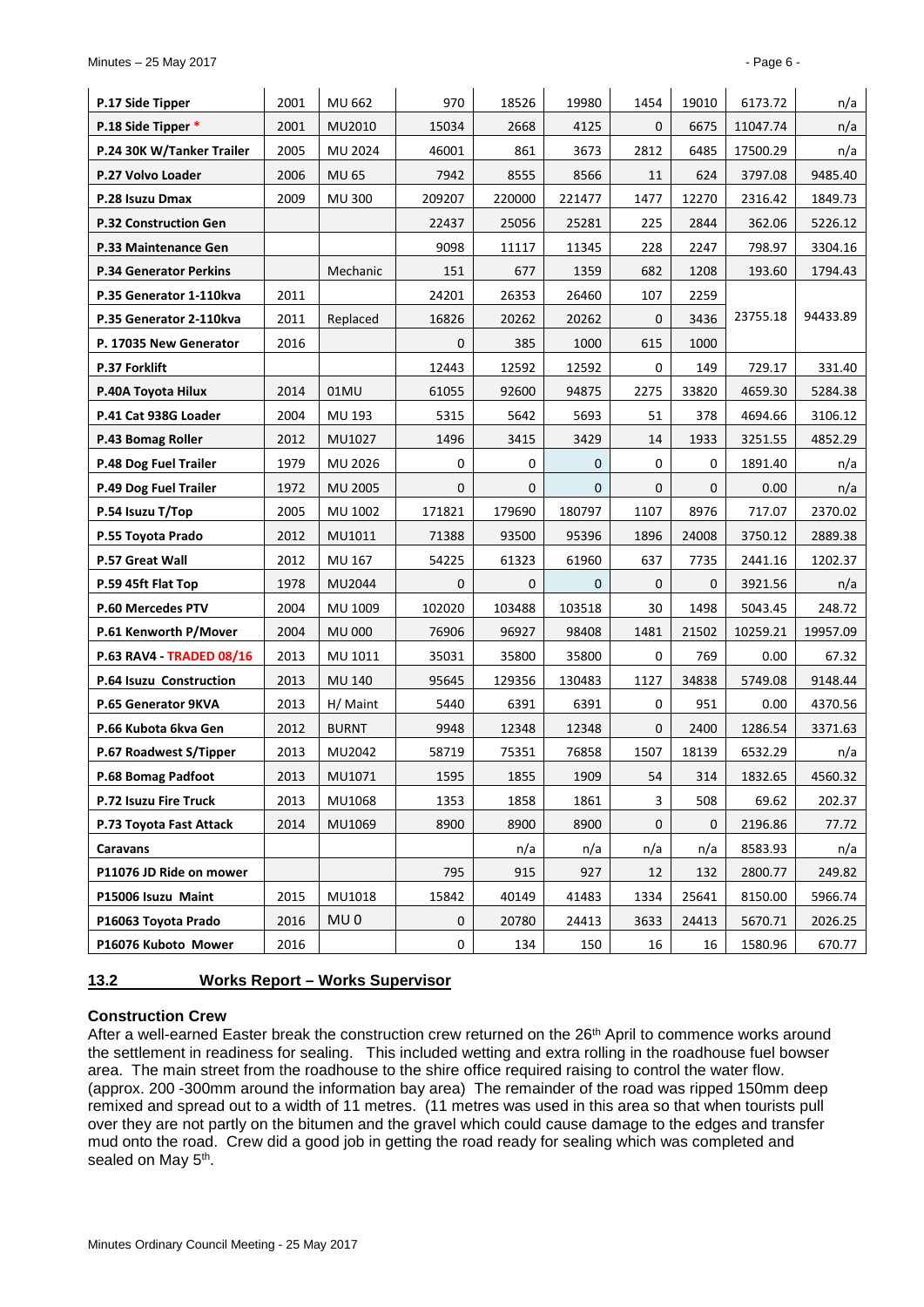A local contractor (Walladar) has been awarded the carting of gravel to assist in completing the above works program prior to the end of the financial year.

#### **Maintenance Crew**

As with the construction crew above the maintenance crew, Neil Combes (Leading Hand) and Mark Jones (grader operator) returned to work after the Easter break on the 26th April and continued with maintenance grading of the Wooleen Twin Peaks road and then moved onto the Meeberrie Wooleen road.

On 4th May Mark spent a day working around the settlement with his grader and Broons roller attachment which was of great assistance to the construction crew in preparing the roads in readiness for sealing. Neil continued working on the Meeberrie Wooleen road.

Crew have completed a grade on the Meeberrie-Wooleen, Wooleen-Mt Wittenoom, Boolardy-Wooleen and are now as of 18<sup>th</sup> May grading the Mt Wittenoom road. With the completion of this road crew will then grade from approx 5km north of Pia on the Beringarra Pindar road heading south to Mt Wittenoom intersection as this area requires extra attention before heading south to the intersection of McNabb's and Twin Peaks.

# **Heavy Maintenance**

The heavy maintenance works program for this year (16/17 budget) is on the Wooleen -Mt Wittenoom road from the intersection of Boolardy-Wooleen to the intersection of Mt Wittenoom Beringarra-Pindar and was awarded to local contractor Squires Resources. Work commenced on Tuesday 16<sup>th</sup> May which consisted of building bunds and the first part of the contour banks. The remainder of the contour banks will be completed by the shire. The section mentioned above was washed out in the last lot of flood damage in January/February 2017. These new bunds will help to prevent further damage from heavy rains. If budget allows some new bunds will also go on a section just south of Murgoo woolshed on the Beringarra Pindar road.

#### **Staff Leave**

All road works crew had accumulated time to have 10 days off from Easter Friday 14th April and returned to work after Anzac day public holiday on the 26<sup>th</sup> April.

Ryan Prow (gardener) remained in the settlement over the Easter period. Brian - 2 days off 12/05/2017 and 17/05/2017

#### **Work Supervisor - General**

| 27/04/2017 | 9hrs Grader - Settlement                                                               |
|------------|----------------------------------------------------------------------------------------|
| 28/04/2017 | 7hrs Grader - Settlement                                                               |
| 29/04/2017 | 8hrs Grader - Settlement                                                               |
| 01/05/017  | 9hrs Grader - Settlement                                                               |
| 02/05/2017 | 8hrs Grader - Settlement                                                               |
| 03/05/2017 | 8hrs Grader - Settlement                                                               |
| 04/05/2017 | 7hrs Grader - Settlement                                                               |
| 05/05/2017 | Sealing roads in Settlement                                                            |
| 10/05/017  | 10hrs dragging tyres on Carnarvon Mullewa road from settlement north to Byro and back. |
|            |                                                                                        |

| Name                           | Length of Road | SLK's Graded<br>this month | Heavy<br>Maintenance | Comments |
|--------------------------------|----------------|----------------------------|----------------------|----------|
| Beringarra /Pindar             | 319.80km       |                            |                      |          |
| Erong                          | 63.12km        |                            |                      |          |
| Beringarra/Byro                | 90.89km        |                            |                      |          |
| Twin Peaks/Wooleen             | 47.65km        | 20km                       |                      |          |
| Boolardy/Kalli                 | 57.30km        |                            |                      |          |
| Byro/Woodleigh                 | 71.00km        |                            |                      |          |
| New Forrest/Yallalong          | 36.18km        |                            |                      |          |
| M <sup>c</sup> Nabb/Twin Peaks | 49.75km        |                            |                      |          |
| Yallalong-West                 | 34.46km        |                            |                      |          |

#### ROADS GRADED 26/04/2017 – 19/05/2017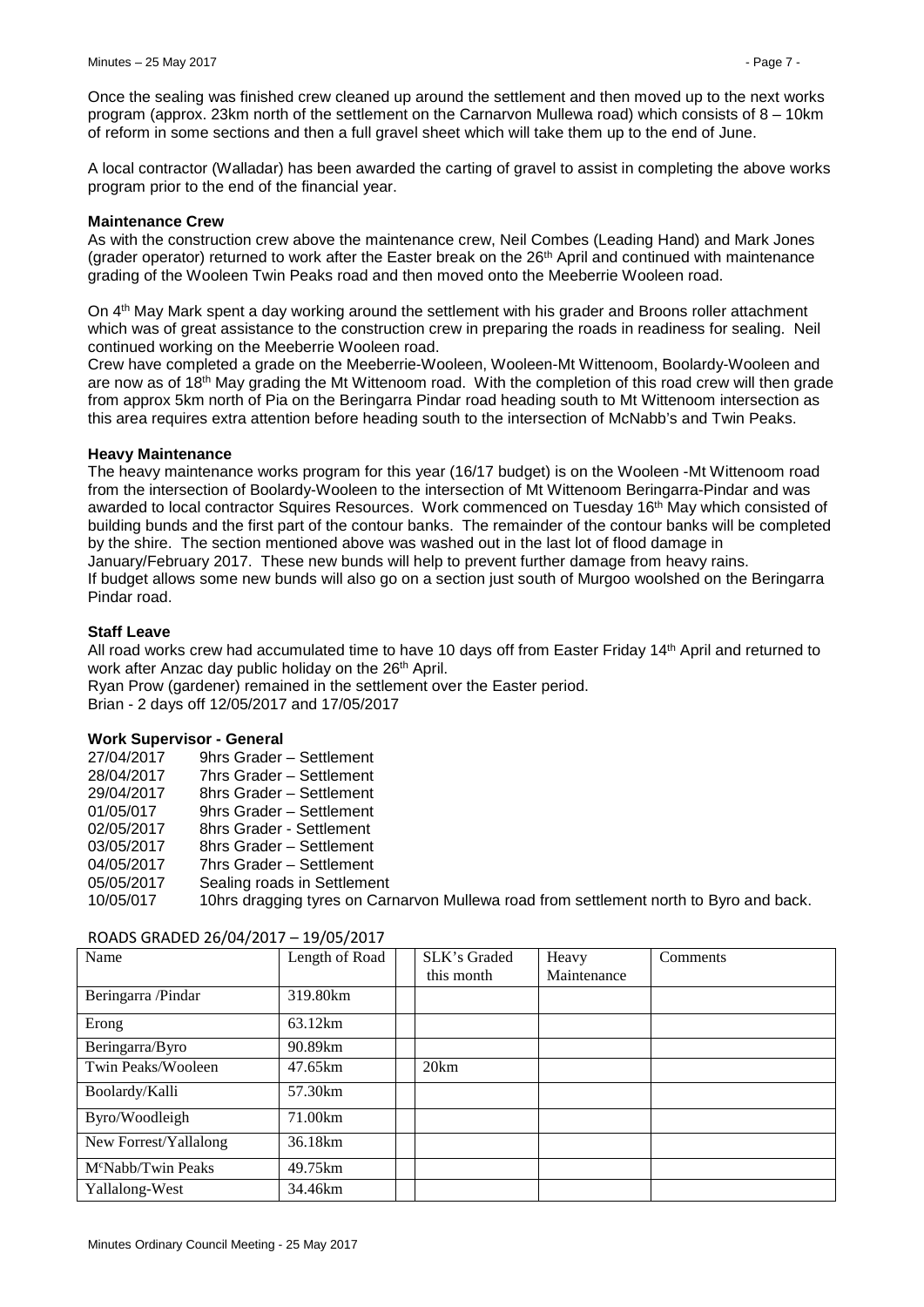| Mileura/Nookawarra          | 49.08km  |        |                |
|-----------------------------|----------|--------|----------------|
| Muggon                      | 38.75km  |        |                |
| Manfred                     | 34.55km  |        |                |
| Beringarra/Mt Gould         | 34.80km  |        |                |
| Tardie/Yuin                 | 13.20km  |        |                |
| Innouendy                   | 9.30km   |        |                |
| <b>Boolardy Homestead</b>   | 2.00km   |        |                |
| Yunda Homestead             | 32.80km  |        |                |
| Meeberrie-Woolleen          | 25.22km  | 25km   | Cut over twice |
| Mt Wittenoom                | 37.55km  | 12km   | Cut over twice |
| Woolleen/Mt Wittenoom       | 33.85km  | 33.8km | Cut over twice |
| Beringarra Cue              | 109.82km |        |                |
| <b>Boolardy Wooleen</b>     | 19.08km  | 19km   | Cut over twice |
| Kalli Cue East              | 21.87km  |        |                |
| <b>Butchers Track</b>       | 64.54km  |        |                |
| <b>Butchers Muggon</b>      | 23.80km  |        |                |
| <b>Murchison Settlement</b> | 2.00km   |        |                |
| Coolcalalaya Road           | 36km     |        |                |
| Carnarvon Mullewa           | 278.63km |        |                |
| Mt Narryer                  | 3km      |        |                |
| <b>Errabiddy Bluff</b>      | 12km     |        |                |
| Air strip Graded            |          |        |                |

Total this month graded 109km

#### **Recommendation:**

That the Work's Supervisor's report be accepted.

#### **Voting Requirements:**

Simple majority

| <b>Council Decision:</b>             |
|--------------------------------------|
| <b>Moved: Councillor A Whitmarsh</b> |

**Moved: Councillor A Whitmarsh Seconded: Councillor M Williams**

That the Work's Supervisor's report be accepted.

**Carried For: 5 Against: 0**

The meeting adjourned at 10:24 am for Morning Tea and resumed at 10:49 am

# <span id="page-7-0"></span>**14. ANNOUNCEMENTS CONCERNING MEETINGS ATTENDED**

# <span id="page-7-1"></span>**14.1 Shire President**

Councillor Emma F-T and myself attended the Murchison Country Zone meeting on the 4th May. This includes delegates from the Shires of Meekatharra, Cue, Magnet, Sandstone, Yalgoo and us.

First stop was the Magnet chambers – the state council was conducting one of their regional meetings so all zone reps from right around WA were present.

All six of our local shires were allowed approx 10 to 15min to give a presentation regarding our individual councils.

Some common themes from other shires included – bad crime rates, youth unemployment, various power and water issues, health services (both positive and negative reports), flood damage claims and the frustration about the lack of a betterment component to prevent future damage, an appreciation for state council attending,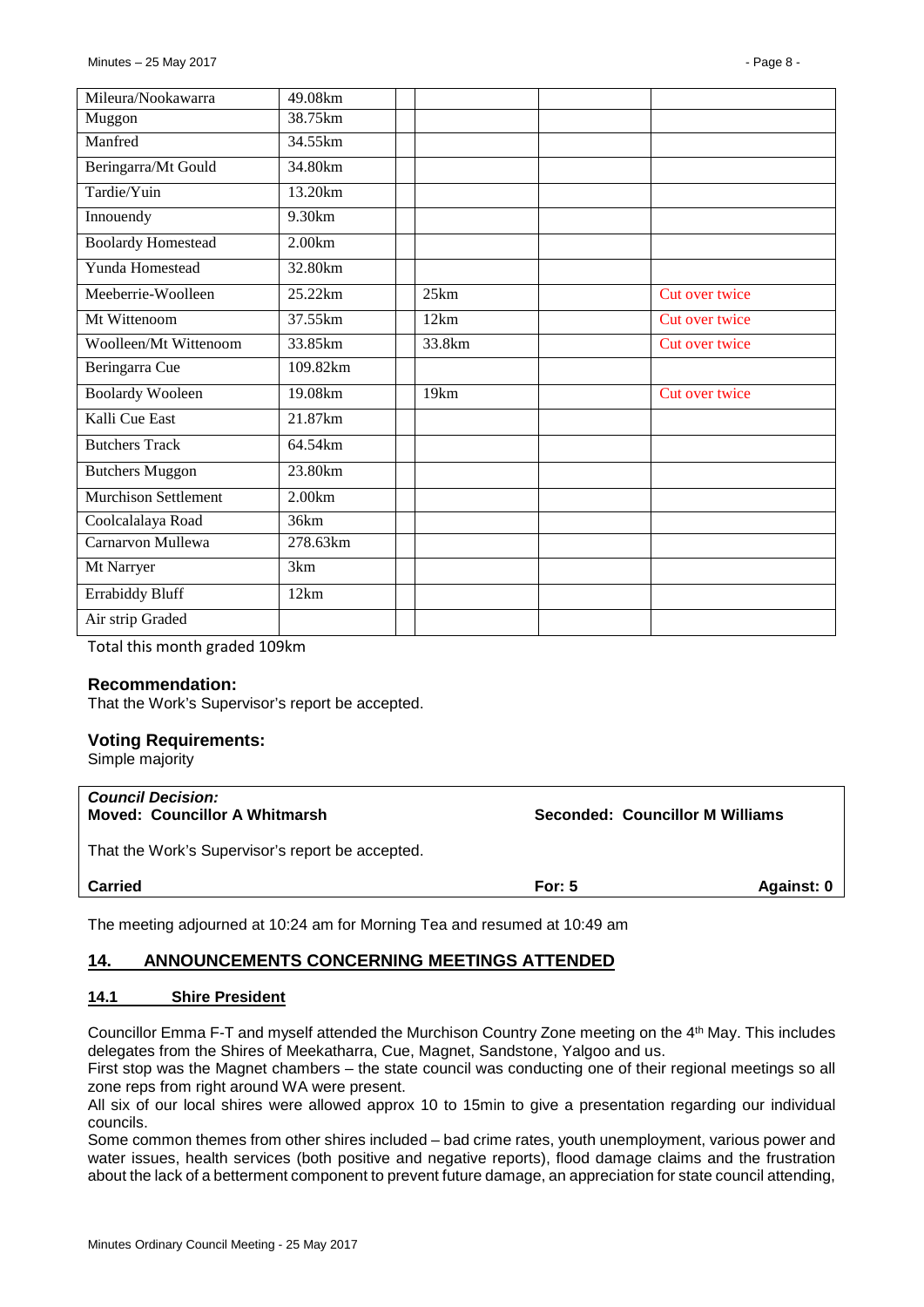struggling to attract enough candidates to fill the voluntary role of councillors and an overall sense of reasonable financial strength.

My presentation included:

an appreciation for the work State Councillors do and the substantial amount of time and energy most members put in,

details about our local industries (pastoral, small scale mining, small scale tourism, various local contracting, and the SKA project, ),

our shires pretty good financial health,

the unfortunate steady population decline and how we hope with some new people buying back into the region this will hopefully stabilise and maybe even turn around a bit,

the recent resignation of two long serving Councillors Simon and Mark,

How unfortunately the SKA project seems to take up an awful lot of staff and councillors time without much real positive contribution back to the local community

Some current significant issues including the SKA road access agreement and how we are working through trying to make a well informed decision with the whole district in mind regarding the future of the Beringarra – Cue road surface.

The completion and opening of the Ballinyoo Bridge after about a 40 year build up.

An increasing awareness within Council that a small shire like ours should probably start putting some reserves aside for the ongoing maintenance that the bitumen R-for-R funding has allowed us to lay down will likely require.

We then moved to a zone meeting at Cue.

We had presentations from politicians, Water Corp, health, and education reps to mention a few.

A lot of the people attending really latched on to my comments about the SKA and while some were familiar that it is currently pretty demanding on our council, others were very surprised.

I did an interview on the ABC on this subject, and although the radio bloke was dying for me to really get stuck into CSIRO hopefully I handled it ok by just saying at the moment they are quite tough going and as a shire and community we look forward to more rewarding times ahead.

#### *Discussion:*

*The President stated that he had attended the funeral of Mr Tom Seaman, it was a sad day and he passed on the condolences of the district to the family.*

*At the Zone Meeting, the President had spoken to Gavin Treasure about the community benefit from the \$10mil contribution to Horizon Power at MRO.*

# <span id="page-8-0"></span>**14.2 Councillors**

Cr M Williams reported no official meetings but that he had spent half a day with Mr M Tierney inspecting the Beringarra Cue Road. He felt that the road had deteriorated dramatically. He mentioned that the work that Cue Shire had undertaken looked impressive, he expressed uncertainty about the claimed durability of the sand seal.

Cr Q Fowler had received a phone call on 24 May 2017 from Mr M Tierney to discuss the Beringarra Cue Road.

Cr A Whitmarsh had received a phone call on 23 May 2017 from Mr M Tierney to discuss the Beringarra Cue Road

Cr E Foulkes-Taylor had attended Strategic Planning Training on 8 May 2017 in Geraldton. The training was not well attended. She felt the Facilitator was outstanding and that the training was worthwhile.

In addition Cr E Foulkes-Taylor had attended the WALGA zone meeting. The Recurring themes concerning towns were the shortage of housing and the impact of drugs. The meeting was a valuable opportunity to network with councillors.

# <span id="page-8-1"></span>**15. REPORTS OF COMMITTEES AND WORKING GROUPS**

The Plant Working Group had held a teleconference to discuss the purchase of three items of plant.

□ RFQ 15.2016-17 Purchase Grader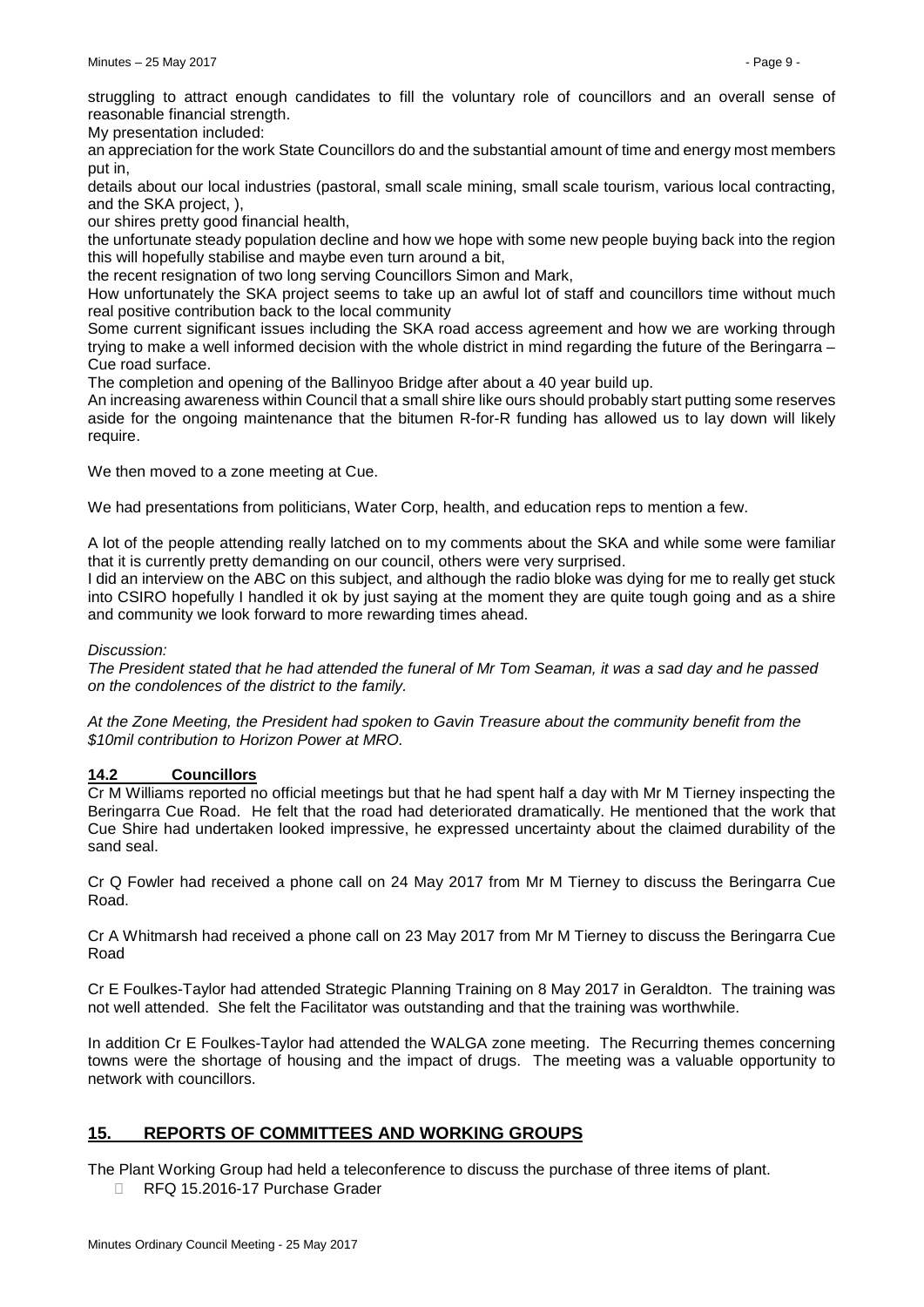Four machines were quoted on and each of the quotes was reviewed. Consideration was given to change-over price, specification, and warranty. The Plant Working Group recommends the purchase of the John Deere Grader.

- **E** RFQ 18.2016-17 Low Loader Three quotes were received for the low loader. The quote from Evertrans was the lowest price and met the required specifications. The Plant Working Group recommends that the low loader be purchased from Evertrans.
- □ RFQ 20.2016-17 Mechanics Truck Six quotes were received and reviewed in relation to the Mechanic's truck. The Plant Working Group recommends that the Hino be purchased provided that the warranty can be upgraded to meet that offered by other suppliers.

# <span id="page-9-0"></span>**16. FINANCE**

# <span id="page-9-1"></span>**16.1 Financial Activity Statements April 2017**

| File:              |                                                 |
|--------------------|-------------------------------------------------|
| Author:            | Peter Dittrich - Deputy Chief Executive Officer |
| Interest Declared: | No interest to disclose                         |
| Date:              | 22 May 2017                                     |
| Attachments:       | Financial Activity Statements to 30 April 2017  |
|                    | <b>Statement of Financial Position</b>          |
|                    | Operating Statement by Program                  |
|                    | Operating Statement by Nature & Type            |
|                    | <b>Accounts Activity</b>                        |
|                    | <b>General Ledger Trial Balance</b>             |

#### **Matter for Consideration:**

Council to consider adopting the Monthly Financial Statements for April 2017.

#### **Background:**

The Local Government (Financial Management) Regulations 1996. Regulation 34 requires that local government report on a monthly basis and prescribes what is required to be reported.

# **Comment:**

The Current Position at 30 April 2017 is a surplus of \$3,105,960.

| Variances - YTD Budget to YTD<br>Actual             |             |           |
|-----------------------------------------------------|-------------|-----------|
| <b>Budgeted Closing Funding</b><br>Surplus(Deficit) |             | 191,327   |
| Less Variance to Opening Surplus                    | (16)        |           |
| Less Operating Revenues down                        | (41, 890)   |           |
| Plus Operating Expenditure down                     | 615,658     |           |
| <b>Plus Operating Activities Excluded</b>           | 116,339     |           |
| Plus Investing Activities down                      | 3,013,200   |           |
| Plus Transfer from reserves up                      | 1,173,493   |           |
| Less Transfer to reserves up                        | (1,962,150) |           |
| Total Variances                                     |             | 2,914,633 |
| Actuals Closing surplus (Deficit)                   |             | 3,105,960 |

Refer to April 2017 Financials for explanation of variances.

The following Term Deposits are currently held as at 30 April 2017: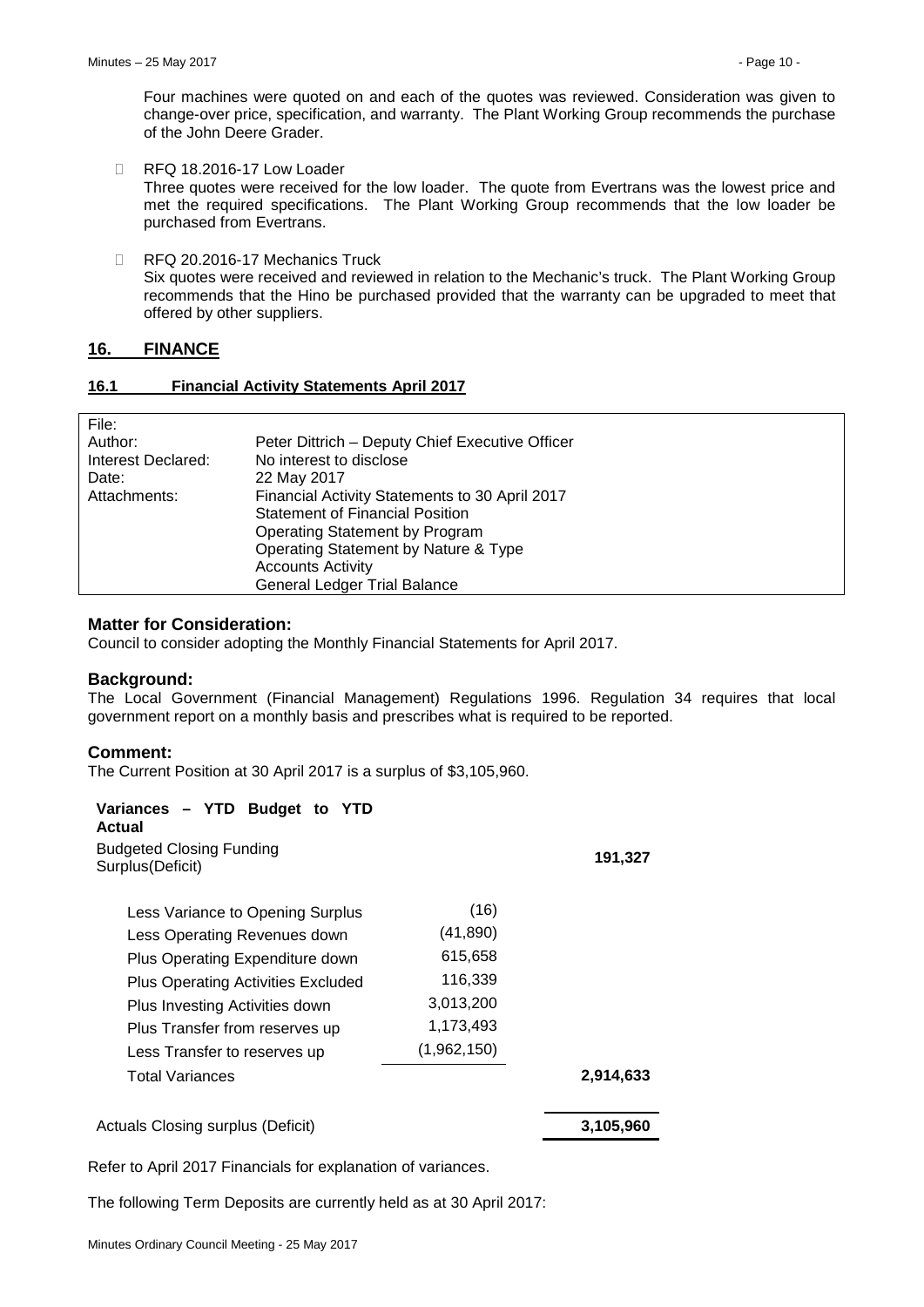| Beringarra- Cue Road Reserve TD | \$3,732,271 | @ 1.75% Maturity 18/06/2017 |
|---------------------------------|-------------|-----------------------------|
| Crosslands MCF Term Deposit     | \$ 368,203  | @ 2.00% Maturity 25/05/2017 |
| Ballinyoo Bridge                | \$1.980.773 | @ 1.50% Maturity 27/05/2017 |

# **Statutory Environment:**

Local Government Act 1995

Section 6.4–Specifies that a local government is to prepare "such other financial reports" as is prescribed.

Local Government (Financial Management) Regulations 1996 Regulation 34 states:

> (1) A local government is to prepare each month a statement of financial activity reporting on the sources and applications of funds, as set out in the annual budget under regulation 22(1)(d) for that month in the following detail:

(a) Annual budget estimates, taking into account any expenditure incurred for an additional purpose under section 6.8(1)(b) or (c);

(b) Budget estimates to the end of month to which the statement relates;

(c) Actual amounts of expenditure, revenue and income to the end of the month to which the statement relates;

(d) Material variances between the comparable amounts referred to in paragraphs (b) and (e) The net current assets at the end of the month to which the statement relates.

# **Strategic Implications:**

Nil.

# **Policy Implications:**

Nil.

# **Budget/Financial Implications:**

Reports showing year to date financial performance allow monitoring of actual expenditure, revenue and overall results against budget targets.

# **Sustainability Implications:**

- � **Environmental:**
	- There are no known significant environmental considerations
- � **Economic:**
	- There are no known significant economic considerations
- � **Social:**

There are no known significant considerations

# **Consultation:**

Moore Stephens

# **Recommendation:**

That Council adopt the financial statements for the period ending 30 April 2017 as attached.

#### *Discussion:*

*The DCEO spoke to the accounts and highlighted the variances. The impact of using a set overhead percentage and the quarterly adjustments required were discussed. The permanent differences in the administration building and the Interpretive Centre were discussed.*

# **Voting Requirements:**

Simple majority.

*Council Decision:* **Moved: Councillor E Foulkes-Taylor Seconded: A Whitmarsh**

That Council adopt the financial statements for the period ending 30 April 2017 as attached.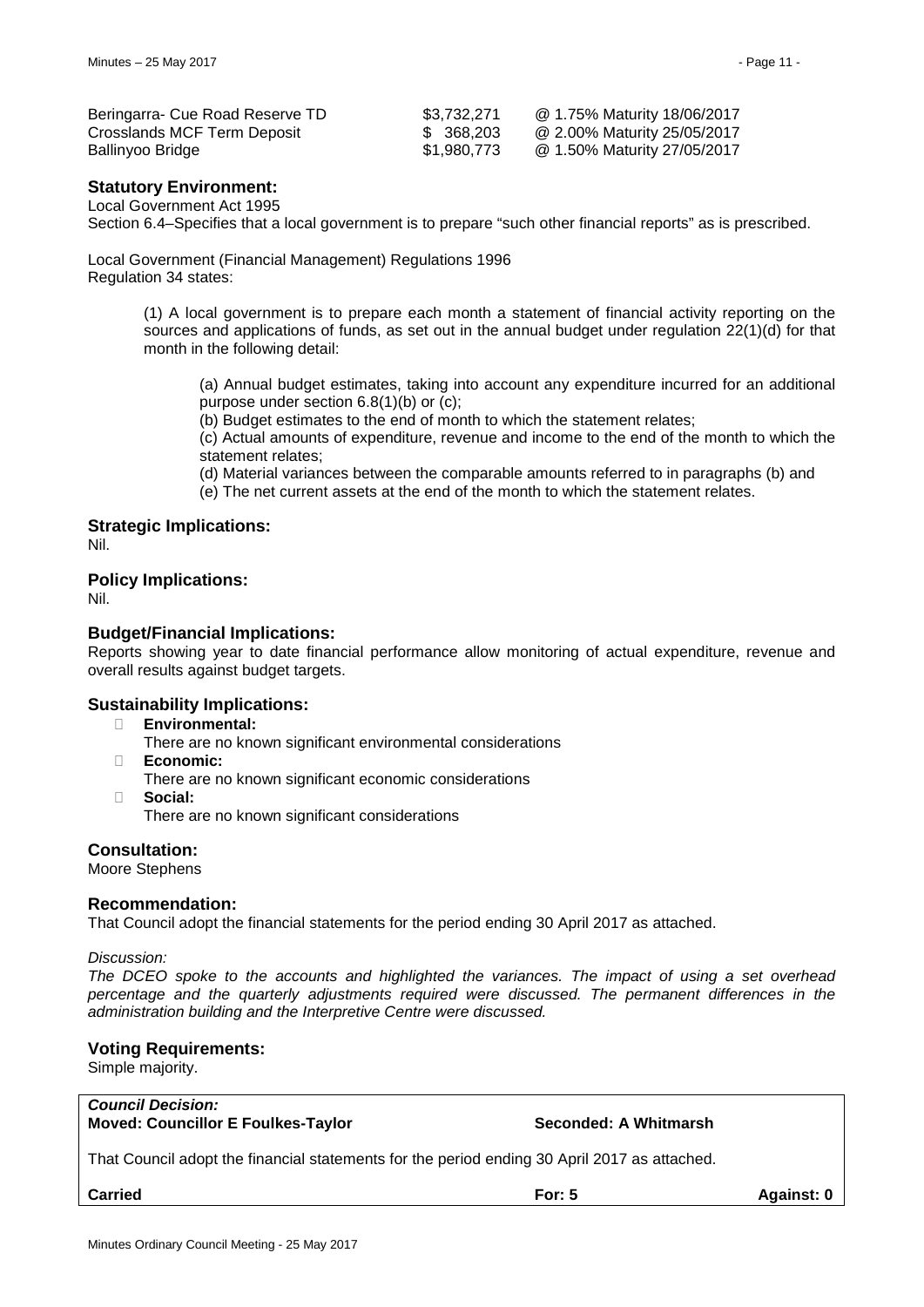# <span id="page-11-0"></span>**16.2 Accounts Paid April 2017**

| File:              | 4.37.1                                          |
|--------------------|-------------------------------------------------|
| Author:            | Peter Dittrich - Deputy Chief Executive Officer |
| Interest Declared: | No interest to disclose                         |
| Date:              | 22 May 2017                                     |
| Attachments:       | EFT & Cheque Details for April 2017             |
|                    |                                                 |

#### **Matter for Consideration:**

Endorsement of accounts paid during the month of April 2017.

#### **Background:**

If the local government has delegated to the CEO the exercise of its power to make payments from the municipal fund or the trust fund, then the CEO is to prepare a list of accounts paid by the CEO during the month to present to Council.

#### **Comment:**

Payments made during the month of April 2017 are attached.

# **Statutory Environment:**

Local Government (Financial Management) Regulations 1996 Regulation 13 states:

(1) If the local government has delegated to the CEO the exercise of its power to make payments from the municipal fund or the trust fund, a list of accounts paid by the CEO is to be prepared each month showing for each account paid since the last such list was prepared —

- (a) the payee's name; and
	- (b) the amount of the payment; and
	- (c) the date of the payment; and
	- (d) sufficient information to identify the transaction.
- (2) A list of accounts for approval to be paid is to be prepared each month showing
	- (a) for each account which requires council authorisation in that month
		- (i) the payee's name; and
		- (ii) the amount of the payment; and
		- (iii) sufficient information to identify the transaction; and
		- (b) the date of the meeting of the council to which the list is to be presented
- (3) A list prepared under sub regulation (1) or (2) is to be  $-$ 
	- (a) presented to the council at the next ordinary meeting of the council after the list is prepared; and

(b) recorded in the minutes of that meeting.

#### **Strategic Implications:**

None

# **Policy Implications:**

None

# **Budget/Financial Implications:**

Payment from the Municipal, Trust and Reserve Bank Accounts.

# **Sustainability Implications:**

- � **Environmental:**
	- There are no known significant environmental considerations
- � **Economic:**
	- There are no known significant economic considerations
- � **Social:**
	- There are no known significant considerations

# **Consultation:**

Moore Stephens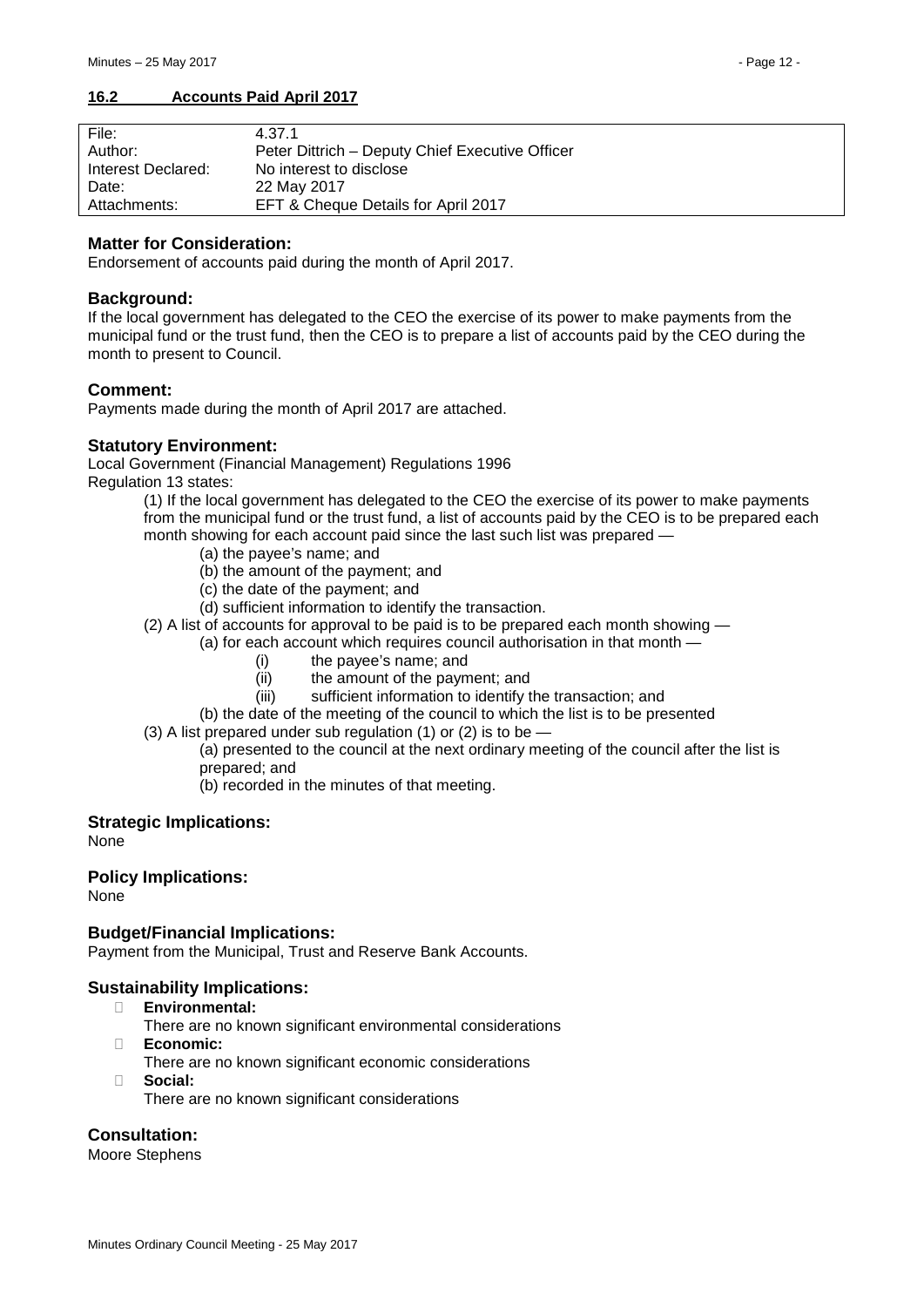That the accounts as per the attached Schedule presented to this meeting totalling \$318,332.89 which includes \$1,000.00 of intra account transfers for the month of April 2017, be endorsed by Council.

#### *Discussion:*

*The DCEO discussed the process of making payments on behalf of the Social Club. Also discussed was the disclosure of the use of the credit card and the impact on the total of payments made.*

*Cr E Foulkes-Taylor queried the payment of the LOGO Appointments invoice for the Acting Works Supervisor. The DCEO advised that the invoice had been overlooked when it was received and that the invoice was valid and had now been paid.*

*Cr M Williams commented on the cost of the generator installation over and above the cost of the generator. The CEO explained the additional work that had been required. The DCEO explained that an insurance claim had been submitted and expected most of the costs to be covered.*

# **Voting Requirements:**

Simple majority

*Council Decision:* **Moved: Councillor E Foulkes-Taylor Seconded: Councillor M Williams** That the accounts as per the attached Schedule presented to this meeting totalling \$318,332.89 which includes \$1,000.00 of intra account transfers for the month of April 2017, be endorsed by Council. **Carried For: 5 Against: 0**

# <span id="page-12-0"></span>**16.3 Establishment of New Building Reserve**

| File:              | 2.9                                             |
|--------------------|-------------------------------------------------|
| Author:            | Peter Dittrich - Deputy Chief Executive Officer |
| Interest Declared: | No interest to disclose                         |
| Date:              | 19th May 2017                                   |
| Attachments:       | Nil                                             |
|                    |                                                 |

# **Matter for Consideration:**

Council to consider the establishment of a Building Reserve funded by unspent budgeted funds.

# **Background:**

In the 2016-17 Shire Budget provision was made for the extension of the Administration Building – C14218 Cap-Ex – Extend Administration Building – Own source Funds and for the initial work relating to an Interpretive Centre – C14220 – Cap-Ex – Development Plans for Interpretive Centre – Own Source Funding in the amounts of \$250,000 and \$50,000 respectively.

# **Comment:**

The project to undertake the extension of the Administrative Centre and the development plans for the Interpretive Centre has not yet commenced. These projects are unlikely to commence in the current financial year. It is suggested that these funds be transferred to a new reserve which will be used for the future development of buildings and facilities within the Murchison Settlement.

The Shire currently has a Building Reserve to be used for the construction of a **new** administration centre. The wording does not allow the funds in the reserve to be used for the extension of the administration building nor for the development of any other building. The purpose of the reserve is able to be amended following a period of public notice or at the time that council adopts its budget.

Council is not able to designate the funds for the two aforementioned projects as restricted Cash as there is no associated liability with the funds. Council is however able to leave the funds in general funds to form part of the carried forward surplus in the 2017-18 Budget and then allocate those funds as needed across all aspects of the budget.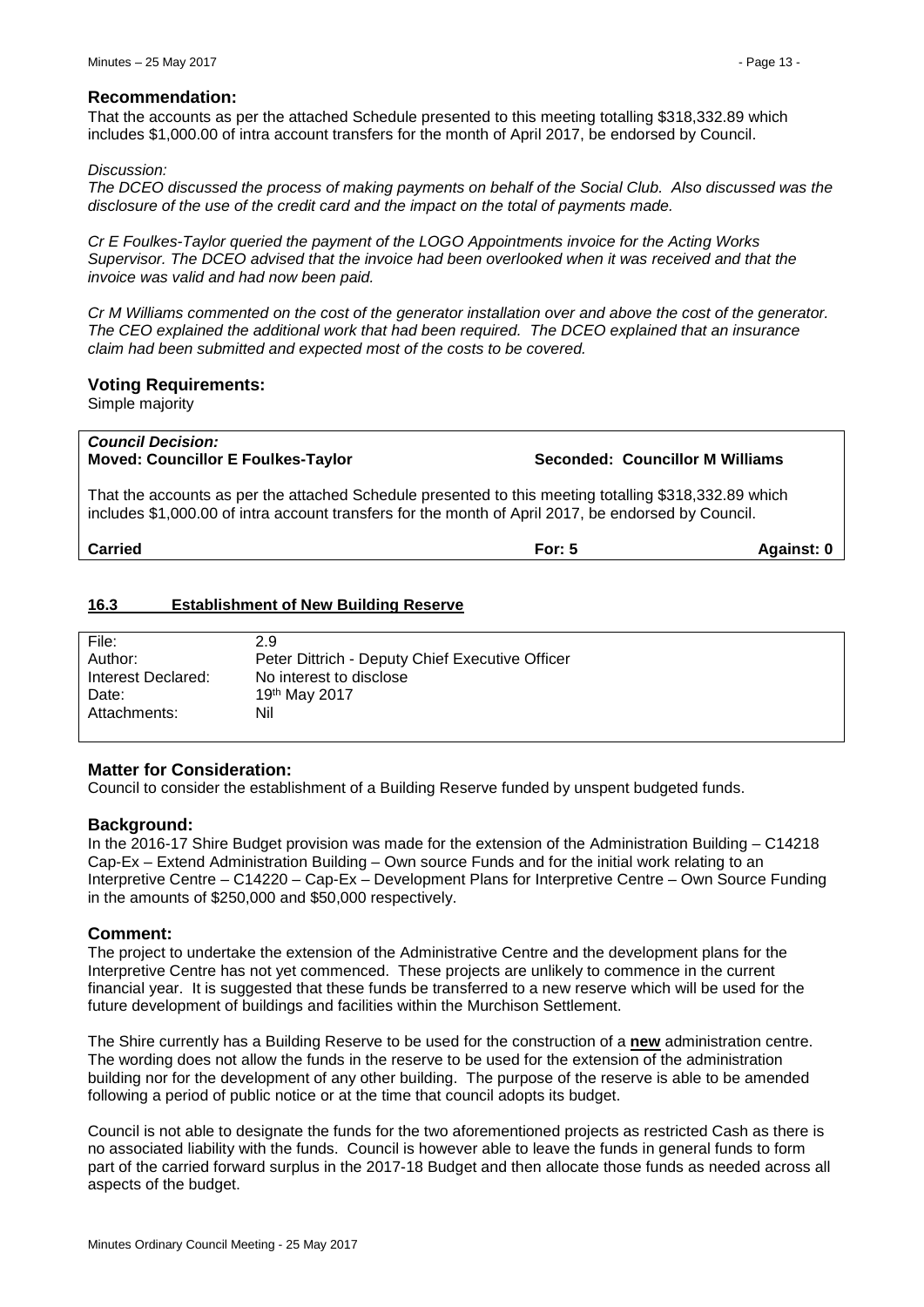The shire is currently reviewing its Strategic Resource Plans including its Workforce Plan and Business Plan. The transfer of the funds to the proposed reserve would quarantine the funds whilst Council finalises its plans and establishes its priorities.

# **Statutory Environment:**

Local Government Act 1995

#### *6.11. Reserve accounts*

- *(1) Subject to subsection (5), where a local government wishes to set aside money for use for a purpose in a future financial year, it is to establish and maintain a reserve account for each such purpose.*
- *(2) Subject to subsection (3), before a local government —*
	- *(a) changes\* the purpose of a reserve account; or*
	- *(b) uses\* the money in a reserve account for another purpose,*

*it must give one month's local public notice of the proposed change of purpose or proposed use.*

- *\* Absolute majority required.*
- *(3) A local government is not required to give local public notice under subsection (2) —*
	- *(a) where the change of purpose or of proposed use of money has been disclosed in the annual budget of the local government for that financial year; or*
	- *(b) in such other circumstances as are prescribed.*
- *(4) A change of purpose of, or use of money in, a reserve account is to be disclosed in the annual financial report for the year in which the change occurs.*
- *(5) Regulations may prescribe the circumstances and the manner in which a local government may set aside money for use for a purpose in a future financial year without the requirement to establish and maintain a reserve account.*

# **Sustainability Implications:**

- � **Environmental**
	- There are no known significant environmental implications associated with this decision
- � **Economic**
	- There are no known significant economic implications associated with this decision
- � **Social**

There are no known significant social considerations associated with this decision

# **Strategic Implications:**

Nil

# **Policy Implications:**

Nil

# **Financial Implications:**

A budget amendment would be required to allow the transfer of funds.

# **Consultation:**

Nil

#### **Recommendation:**

- 1) That a new reserve be established Murchison Settlement Buildings and Facilities (MSBF). The MSBF be used for the future development of buildings and facilities and all associated work including feasibility studies.
- 2) That the funds allocated to C14218 Cap-Ex Extend Administration Building Own source Funds and for the initial work relating to an Interpretive Centre – C14220 – Cap-Ex – Development Plans for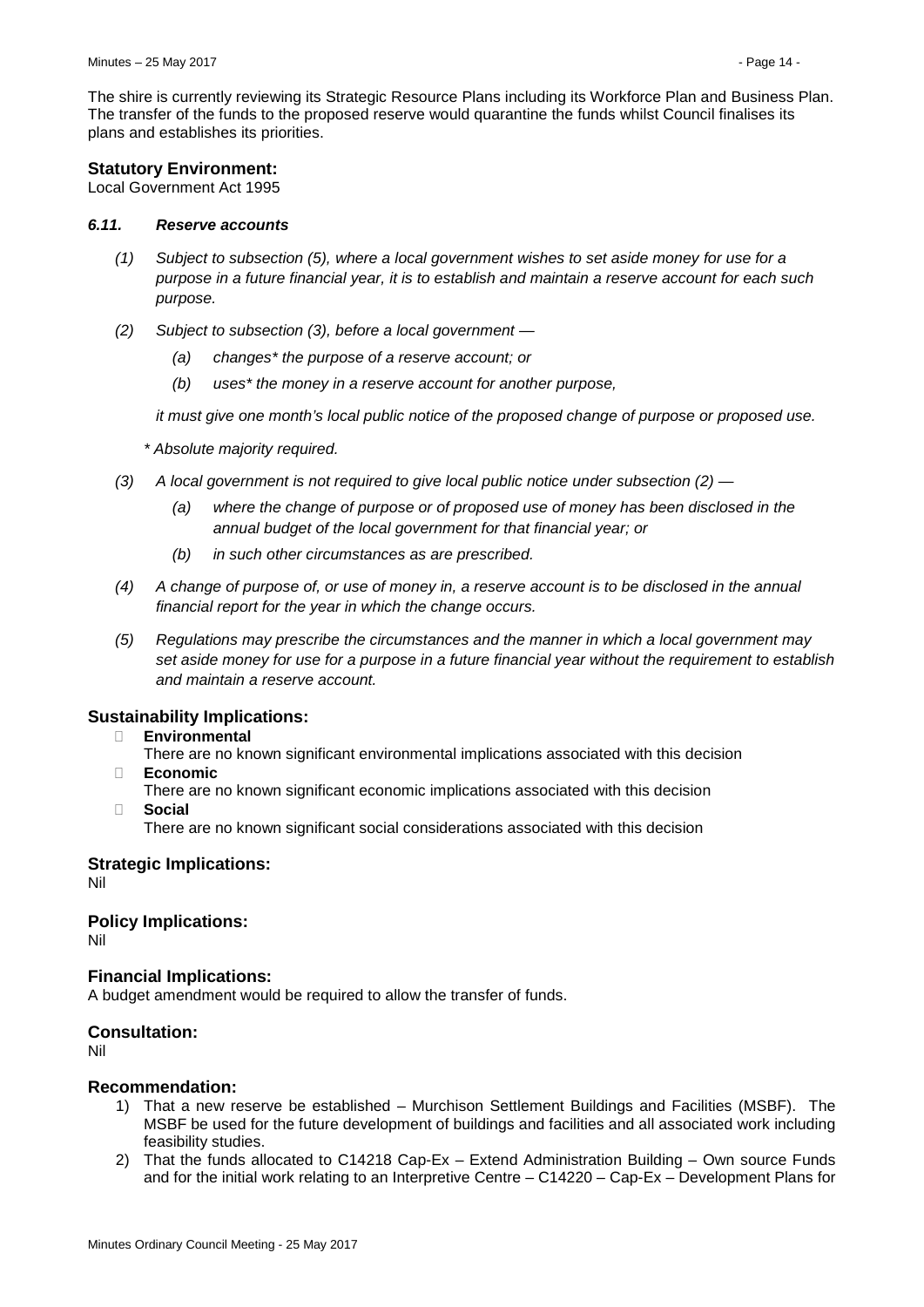Interpretive Centre – Own Source Funding in the 2016-17 Budget (\$250,000 and \$50,000 respectively) be transferred to the MSBF reserve before 30 June 2017.

#### *Discussion:*

*The DCEO discussed the reason for transferring the funds to reserve and the need for establishing a new reserve. The current Building Reserve is for the replacement of the Administration Building. A change of purpose of a reserve could be made at budget adoption or with sufficient public notice.*

#### **Voting Requirements:**

Absolute Majority

# *Council Decision:*

**Moved: Councillor M Williams Seconded: Councillor A Whitmarsh**

1) That a new reserve be established – Murchison Settlement Buildings and Facilities (MSBF). The MSBF be used for the future development of buildings and facilities and all associated work including feasibility studies.

2) That the funds allocated to C14218 Cap-Ex – Extend Administration Building – Own source Funds and for the initial work relating to an Interpretive Centre – C14220 – Cap-Ex – Development Plans for Interpretive Centre – Own Source Funding in the 2016-17 Budget (\$250,000 and \$50,000 respectively) be transferred to the MSBF reserve before 30 June 2017.

**Carried: For: 5 Against: 0**

# <span id="page-14-0"></span>**17. DEVELOPMENT**

# <span id="page-14-1"></span>**17.1 Whole of Life Cost Beringarra Cue Road – Gravel or Bitumen**

| File:              | 4.62                                                            |
|--------------------|-----------------------------------------------------------------|
| Author:            | Dianne Daniels - Chief Executive Officer                        |
| Interest Declared: | No interest to disclose                                         |
| Date:              | 17 May 2017                                                     |
| Attachments:       | Whole of Life Cost Estimate Report Dated 15 May 2017 Revision 1 |

#### **Matter for Consideration:**

Council to consider the Whole of Life Cost Estimate Report dated 15 May 2017 Revision 1 for the Beringarra Cue Road and the future structure of the road surface.

# **Background:**

At the Ordinary Meeting of Council on the 19<sup>th</sup> August 2016 a decision was made to invite Public Tenders for various bitumen seal, reseal and repair works, including bitumen repair work on the Beringarra Cue Road. At the Ordinary Meeting of Council on the 16th December 2016, Council declined to accept any tender for RFT 4.2016-17 Repairs to Bitumen Surface Defects (Beringarra Cue Road) because the tendered prices far exceeded the budget.

During the discussion relating to the CEO's Activity Report at the March 2017 Ordinary Council Meeting, regarding the inspection of the Beringarra Cue Road, a request was made that a whole of life costing be presented to Council as soon as it became available. Greenfield Technical Services was contracted to provide assistance in developing the whole of life costing. The brief was to prepare the report as if the road was in fair to good condition and present 3 options:

- 1. The road surface was retained as is;
- 2. The road surface was retained as is but that only a 4m seal was maintained; and
- 3. The road surface was a gravel road.

The report was presented to the April 2017 meeting. There were concerns that perhaps some of the assumptions didn't actually reflect the Shire's current work practices and so the decision was made '*that Council undertake a full review, in workshop format, of all the options available with all 5 councillors, the CEO, DCEO, Works Supervisor and external advisor as soon as possible'.*

The workshop was undertaken on the 11 May 2017. The original report was revised based on discussions during the workshop (Revision 1).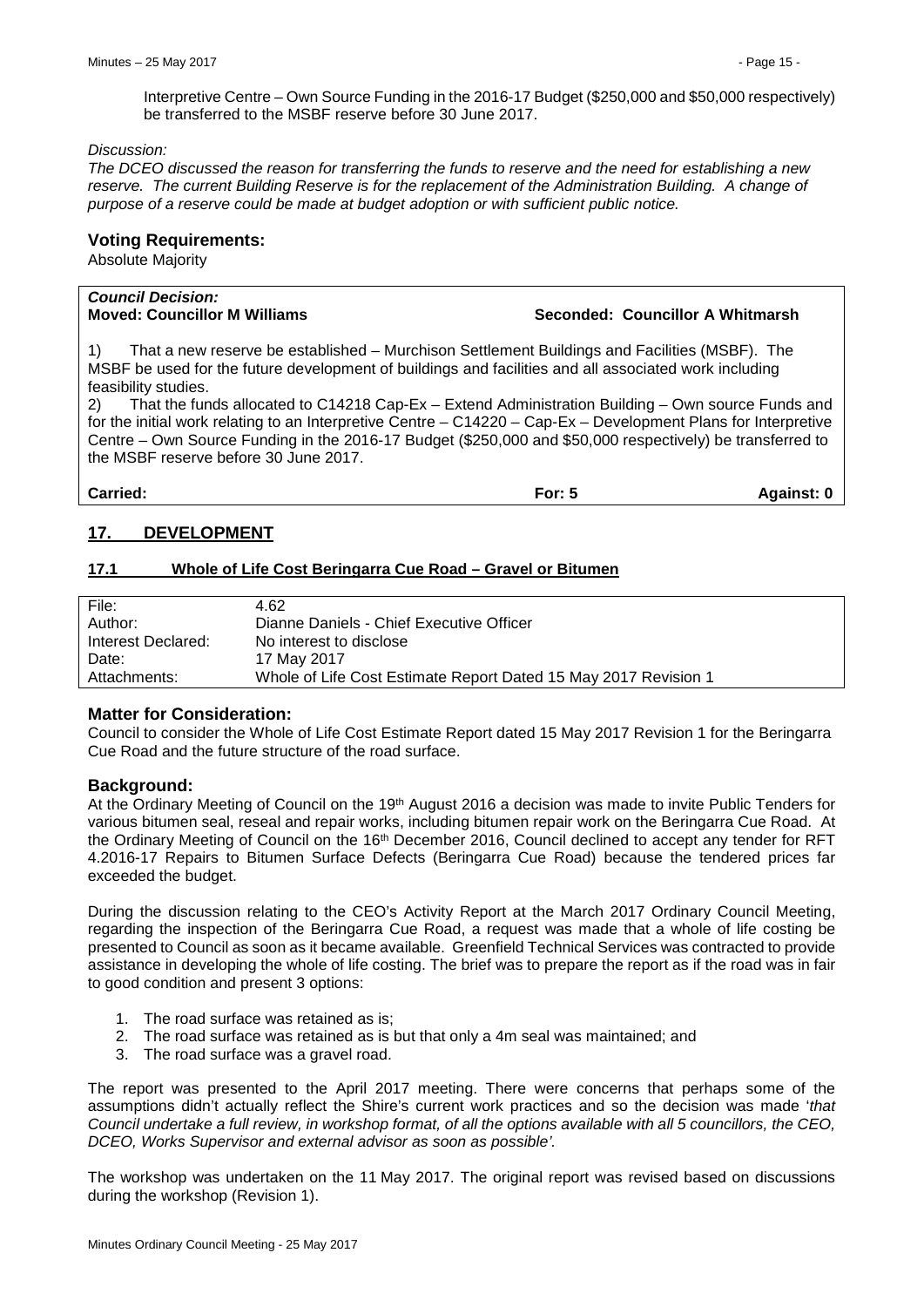# **Comment:**

The first revision of the original report is presented today and is summarised below:

# Cost to Upgrade:

The report assumes that the road is at an acceptable standard at Year 0. Section 7.0 of the report provides an estimate of the cost to upgrade the road to achieve this Year 0 starting point. Those costs are summarised below:

|                                  |                      | <b>Estimated Cost to Upgrade Road to Desired Year 0 Condition</b> |                   |                 |                   |
|----------------------------------|----------------------|-------------------------------------------------------------------|-------------------|-----------------|-------------------|
| <b>Options</b>                   | <b>Crack Sealing</b> | <b>Re-Sealing</b>                                                 | <b>Stabiliser</b> | <b>Drainage</b> | <b>Total Cost</b> |
| 8m seal + existing<br>unsealed   | \$400,000            | \$5,006,647                                                       | N/A               | \$500,000       | \$5,906,647       |
| $4m$ seal + existing<br>unsealed | \$300,000            | \$3,167,212                                                       | N/A               | \$500,000       | \$3,967,212       |
| Full length<br>unsealed          | N/A                  | N/A                                                               | \$2,307,460       | \$750,000       | \$3,057,460       |

*Report Table 3 Page 10 – Summary of estimated upgrade costs* 

NB: The costs for crack sealing and drainage are nominal costs only. Further engineering work is required to accurately estimate these costs. Drainage costs are higher for the full length unsealed road due to the additional drainage required to allow for erosion and silting. The upgrade estimate is for the 85.26 km of bitumen road and does not include the 22.63 km of unsealed road

# Cost to Maintain over 30 Years:

From this Year 0 starting point, several assumptions were made in regard to the shire's current work practices (refer page 3 of the report) and economic and technical assumptions were made (refer section 5.0 on pages 4 and 5 of the report), to arrive at 30 year maintenance costs for the three alternatives, as summarised in the table below:

| <b>Options</b>                                                                                             | <b>Discounted</b><br><b>Maintenance</b><br>Cost<br>(30 years) | <b>Annual Maintenance</b><br><b>Cost Range</b><br>(30 years) | Average<br><b>Maintenance</b><br>Cost per<br><b>Kilometre</b> |
|------------------------------------------------------------------------------------------------------------|---------------------------------------------------------------|--------------------------------------------------------------|---------------------------------------------------------------|
| Alternative 1 Maintain 85.26 km of 8 m<br>wide bitumen seal and 22.63 km of<br>unsealed road               | \$13,777,791                                                  | \$182,380 - \$6,131,649                                      | \$4,257                                                       |
| Alternative 2 Maintain 85.26 km of 4 m<br>wide bitumen seal (single lane) and 22.63<br>km of unsealed road | \$8,447,102                                                   | \$154,807 - \$3,174,719                                      | \$2,610                                                       |
| Alternative 3 Maintain 107.89 km of<br>unsealed road                                                       | \$3,002,532                                                   | $$84,146 - $194,553$                                         | \$928                                                         |

# *Report Table 2 Page 8 – Maintenance Costs*

For Alternatives 1 and 2, the significant cost item is the pre-seal/re-seal of the 8m sealed road every 15 years (spread over a three year program). Alternative 3 is standard practice for the majority of lesser used rural and remote roads throughout Western Australia. This alternative provides a 6-8m wide unsealed road for the total length, which will provide a good level of serviceability in dry conditions, but as with other gravel roads in the Shire, it may be closed for a period of time after significant rainfall to minimise potential damage to the road. The major maintenance cost associated with this Alternative is the yearly re-sheeting program commencing in year 10.

The analysis suggests that maintaining a full length unsealed road is approximately 65% cheaper over 30 years than maintaining a 4m sealed road with unsealed sections and 78% cheaper than maintaining an 8m sealed road with unsealed sections. The percentage difference is lower in the first 10 years, prior to the costly re-sealing/re-sheeting activities being introduced (refer graphs pages 8 and 9 of the report).

# Total Upgrade and Maintenance Costs over 30 Years

A final consideration is to combine the total Upgrade and Maintenance costs for comparison purposes, as shown in the table below (note: the Upgrade cost estimate is for the 85.26 km of bitumen road and does not include the 22.63 km of unsealed road; Maintenance cost estimate includes the 22.63 km of unsealed road):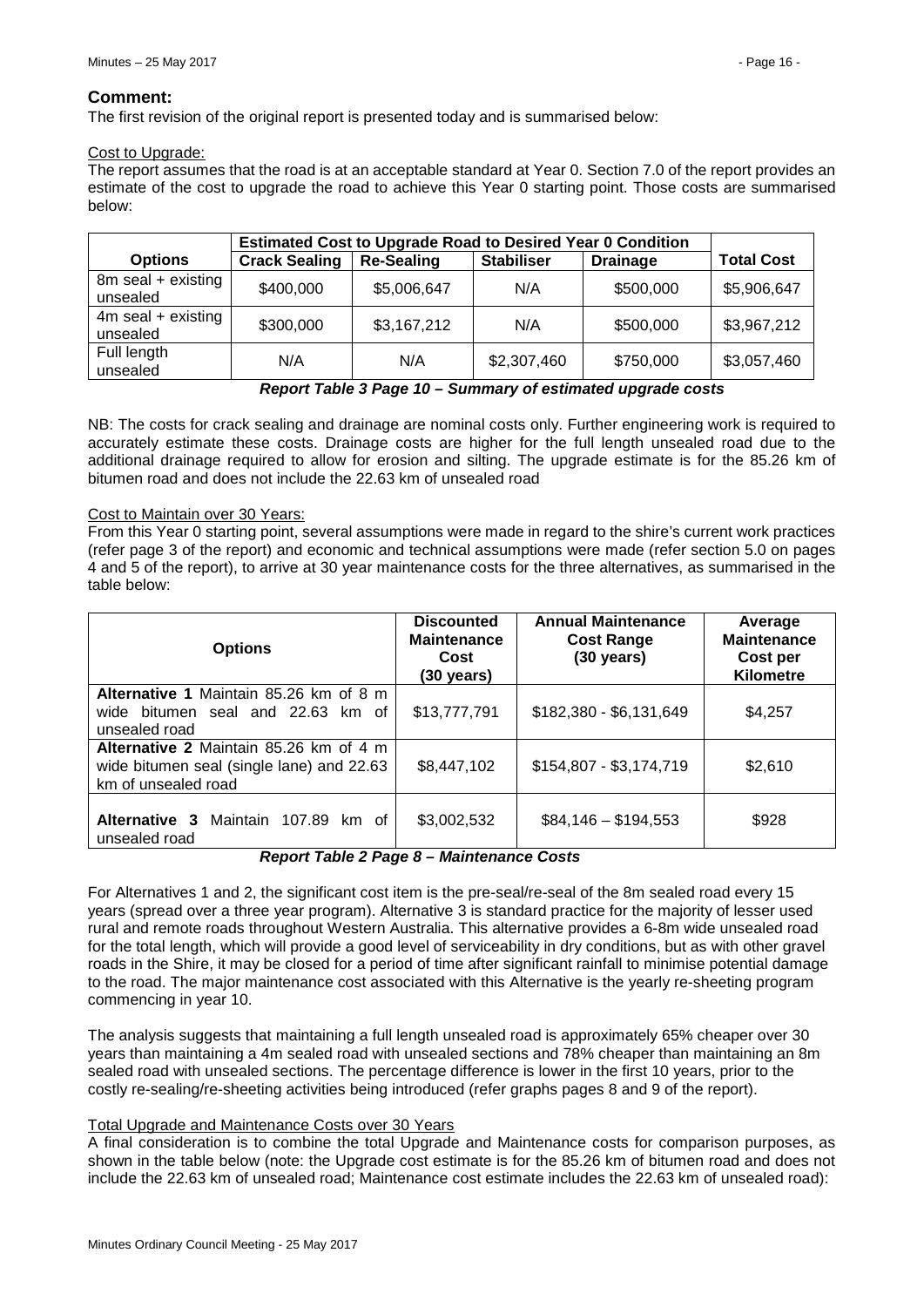| <b>Options</b>       | <b>Total Upgrade</b><br>Cost | Total<br><b>Maintenance</b><br>Cost | <b>Total Cost</b><br>(Upgrade and<br><b>Maintenance)</b> | <b>Total Cost</b><br>per kilometre |
|----------------------|------------------------------|-------------------------------------|----------------------------------------------------------|------------------------------------|
| <b>Alternative 1</b> | \$5,906,647                  | \$13,777,791                        | \$19,684,438                                             | \$182,449                          |
| <b>Alternative 2</b> | \$3,967,212                  | \$8,447,102                         | \$12,414,313                                             | \$115,065                          |
| <b>Alternative 3</b> | \$3,057,460                  | \$3,002,532                         | \$6,059,991                                              | \$56,168                           |

*Report Table 4 Page 11 – Total combined upgrade and maintenance costs* 

A discussion on the risks and general considerations is delivered on Page 12 of the report and includes, for the sealed options, transition from sealed to unsealed surfaces can present hazards; closure of unsealed sections of road may prevent access to sealed sections during or following rain events; user expectation is higher on a sealed road than on an unsealed road and so pavement and seal defects may present serious hazards. For the unsealed section the road may need to be closed during or following rain events; there is a lower speed environment; and reduced skid resistance.

The report recommends that whichever alternative is selected, consideration should be given to maintaining a minimum seal length of 1 km; a reliable method of conversion from seal to gravel should be used to provide a stable and consistent formed surface; advisory signage to be installed at all transition points between seal and gravel; the issue of liability should be considered carefully as an incident associated with pavement failure on a bitumen road may be significantly greater than if the incident occurred on a formed gravel road.

In summary, the report has provided a compelling argument from a financial point of view to turn the sealed section of the Beringarra Cue Road back to gravel at an estimated cost of \$3.1 million. Council is currently holding \$3.8 million in the Beringarra Cue Road Reserve for the purpose of converting the road to gravel. The Greenfield report did recommend that further consideration needs to be given to the extent of the drainage upgrade works required and this may end up being an extra cost.

The Reserve, at \$3.8 million, does not cover either an 8m or 4m re-seal to bring the road to Year 0 condition and even if it did, it would be hard to justify the 30 year maintenance costs of \$13.7 million for an 8 metre seal or \$8.4 million for a 4 metre seal, compared with gravel at \$3 million.

There is some support for turning it back to gravel over time and trying to keep the better sections of seal for as long as possible. In its consideration of this option, Council need to be aware that WANDRRA funds will not be granted for any damage caused to the sealed sections of the Beringarra Cue Road caused by flooding, because of the manner in which it was constructed. The potential costs can't be estimated and so the option poses a significant risk. They also need to consider that the costs of conversion will be greater as time passes, as there will be multiple lots of mobe/de-mobe and plant costs will increase over time. Also, the risks presented by changing driving surfaces are increased along with the associated liability and the gravel sections will cause the road to be closed during extended rain events, so that the bitumen sections can't be accessed.

When the whole of life cost of the three options is considered, along with the risks and weighted against the amount that Council hold in Reserve, then I don't see that there is any option but to turn the Beringarra Cue Road from seal to gravel in the short term.

# **Statutory Environment:**

LGA 1.3 (3)

In carrying out its functions a local government is to use its best endeavours to meet the needs of current and future generations through an integration of environmental protection, social advancement and economic prosperity.

6.11. Reserve accounts

(1) Subject to subsection (5), where a local government wishes to set aside money for use for a purpose in a future financial year, it is to establish and maintain a reserve account for each such purpose.

(2) Subject to subsection (3), before a local government —

(a) changes\* the purpose of a reserve account; or

(b) uses\* the money in a reserve account for another purpose,

it must give one month's local public notice of the proposed change of purpose or proposed use.

\* Absolute majority required.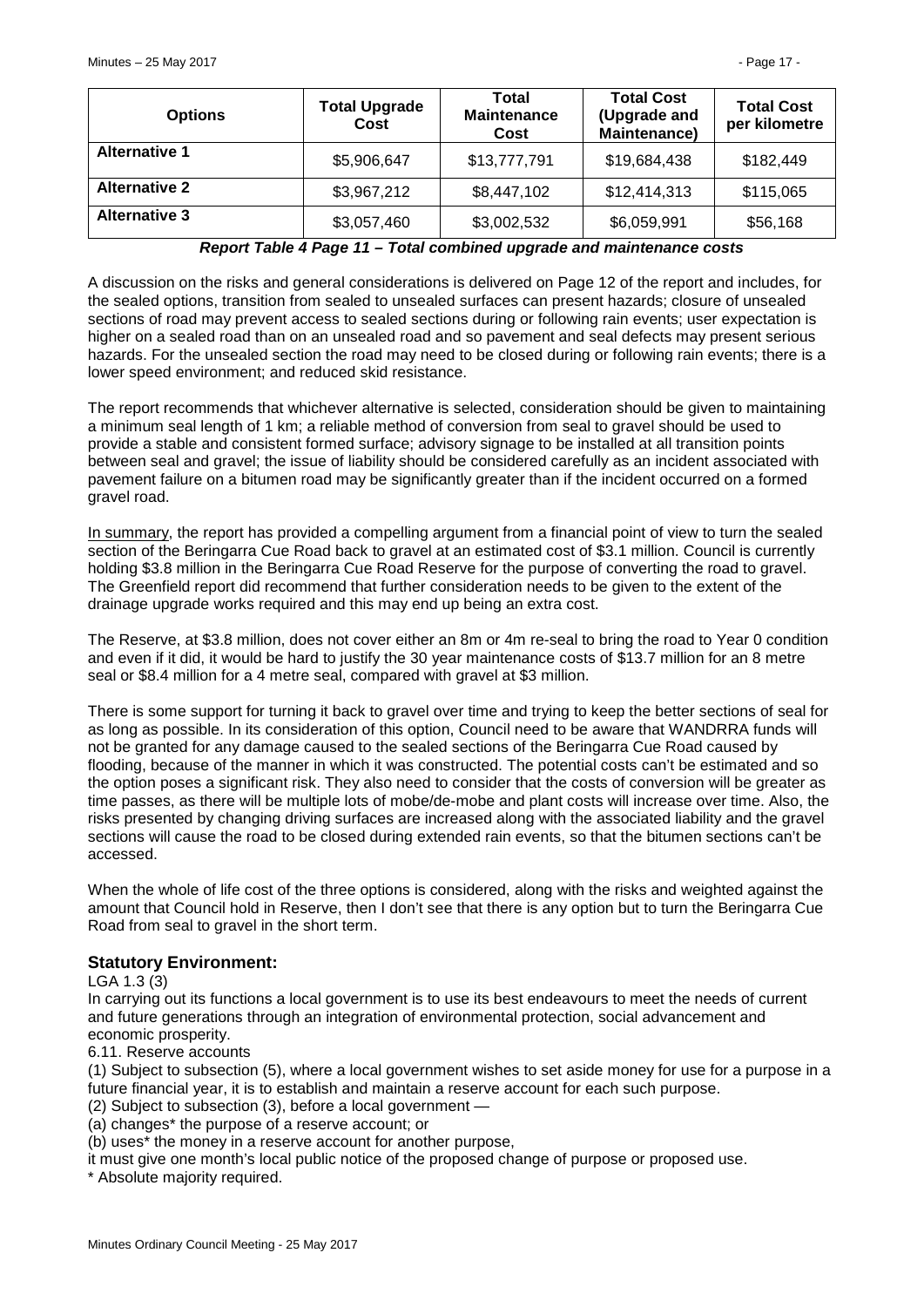#### **Strategic Implications:**

Maintenance and Upgrade of the Road Network is a key strategy to achieve economic outcomes in the Strategic Community Plan.

#### **Policy Implications:**

Nil

#### **Financial Implications:**

Council is holding \$3.8 million in the Beringarra Cue Road Reserve. The purpose of the Reserve is '*to be used for the maintenance and repair of Beringarra Cue Road. Contribution at the end of the Crosslands Road Train Permit to assist with the eventual conversion of the road back to gravel'.*

# **Sustainability Implications:**

� **Environmental** 

If a decision is made to convert the road back to gravel, there is enough money in reserve to construct a good quality unsealed road, complete with floodways as required and to construct welldesigned drains and bunds that will contribute to the future health of the surrounding country.

� **Economic**

If a decision to convert the road to gravel is made, then there may be an adverse economic impact on one, perhaps two, businesses to the north of the Shire.

� **Social**

If a decision to convert the road to gravel is made, then there may be an adverse social impact on one, perhaps two, families to the north of the Shire.

#### **Consultation:**

Josh Kirk - Greenfields Technical Services Perter Dittrich - DCEO Brian Wundenberg - Works Supervisor

#### **Recommendation:**

That the 85.26 km sealed section of the Beringarra Cue Road be converted, as soon as possible, to a good quality, 6-8 metre wide unsealed road, to be constructed in accordance with sound design principles; and

That drains and bunds be constructed along that 85.26 km section of the Beringarra Cue Road, in accordance with sound design principals and designed in consultation with Council's Works Supervisor, with the view to minimising damage associated with water flows, both to the road and surrounding country.

#### *Discussion:*

*The scope of works including areas that are to be cement stabilized will form part of the design work.*

#### **Voting Requirements:**

Simple Majority

#### *Motion:*

#### **Moved: Councillor E Foulkes-Taylor Seconded: Councillor M Williams**

- 1) That the 85.26 km sealed section of the Beringarra Cue Road be converted, as soon as possible, to a good quality, 6-8 metre wide unsealed road, to be constructed in accordance with sound design principles; and
- 2) That drains and bunds be constructed along that 85.26 km section of the Beringarra Cue Road, in accordance with sound design principals and designed in consultation with Council's Works Supervisor, with the view to minimising damage associated with water flows, both to the road and surrounding country.
- 3) The funds from the Beringarra Cue road Reserve be fully expended on the above referenced works.

| Carried: | For: 5 | <b>Against: 0</b> |
|----------|--------|-------------------|
|          |        |                   |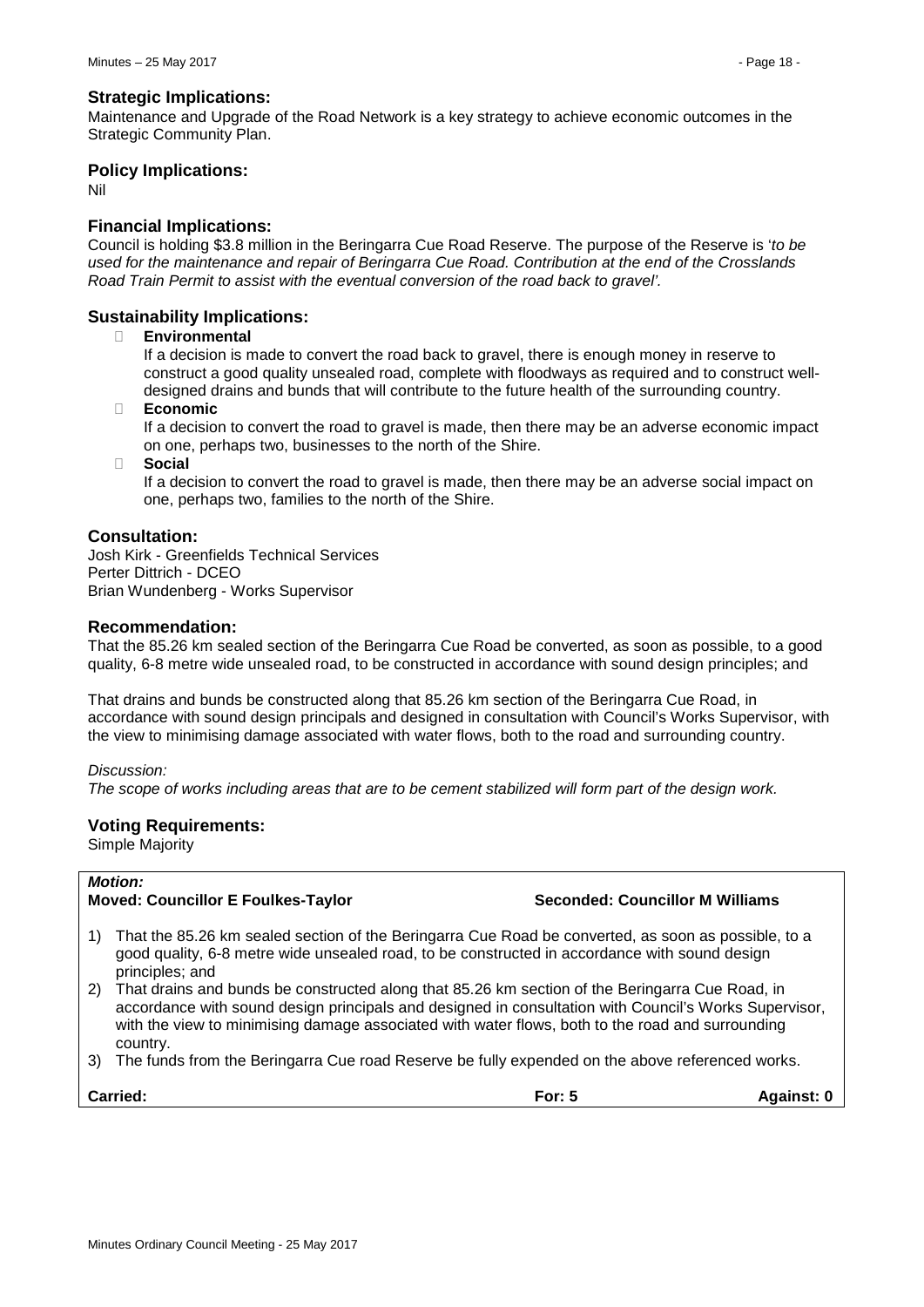#### <span id="page-18-0"></span>**17.2 Supply of Two Plant Operators for Three Years**

| File:              | 4.53                                            |
|--------------------|-------------------------------------------------|
| Author:            | Peter Dittrich - Deputy Chief Executive Officer |
| Interest Declared: | No interest to disclose                         |
| Date:              | 18 <sup>th</sup> May 2016                       |
| Attachments:       | N/A                                             |

# **Matter for Consideration:**

Council to consider:

1. calling a Public Tender for the Supply of Two Plant Operators from 24<sup>th</sup> June 2017 up to and including 30<sup>th</sup> June 2020 with two by one year renewal options; and

2. establishing a Tender Evaluation Panel to assess the tender referenced at no 1; and

3. the Assessment Criteria for the tender referenced at no. 1.

# **Background:**

Council has in the past made use of contract plant operators. It is estimated that in the 2017-18 the value of the work undertaken by contract plant operators will exceed \$150,000. There is currently provision on the 2016-17 budget for contractors. Council will need to make provision, in its budget, for the use of contract plant operators in the 2017-18 financial year in line with its current practice.

# **Comment:**

The Local government Act 1995 and the Local Government (Functions and General) Regulations 1996 state that Tenders are to be publicly invited if the consideration under a contract is expected to be more than \$150,000 and prior to publicly inviting tenders, the local government must establish in writing the criteria for determining which tender should be accepted.

Further, prior to calling for public tenders, the Shire of Murchison Purchasing Policy requires that Council establish an Evaluation Panel.

# **Statutory Environment:**

*Local Government Act 1995*

- *3.57. Tenders for providing goods or services* 
	- *(1) A local government is required to invite tenders before it enters*
	- *into a contract of a prescribed kind under which another person is to supply goods or services.*
	- *(2) Regulations may make provision about tenders.*

*Local Government (Functions and General) Regulations 1996 Division 2 – Tenders for Providing Goods and Services (s.3.57)*

- *11. When tenders have to be publicly invited*
	- *(1) Tenders are to be publicly invited according to the requirements of this Division before a local government enters into a contract for another person to supply goods or services if the consideration under the contract is, or is expected to be, more, or worth more, than \$150 000 unless subregulation (2) states otherwise.*
	- *(2) Tenders do not have to be publicly invited according to the requirements of this Division if —*
		- *(a) the supply of the goods or services is to be obtained from expenditure authorised in an emergency under section 6.8(1)(c) of the Act; or*
		- *(b) the supply of the goods or services is to be obtained through the WALGA Preferred Supplier Program; or*
		- *[(ba) deleted]*
			- *(c) within the last 6 months —*
				- *(i) the local government has, according to the requirements of this Division, publicly invited tenders for the supply of the goods or services but no tender was submitted that met the tender specifications or satisfied the value for money assessment; or*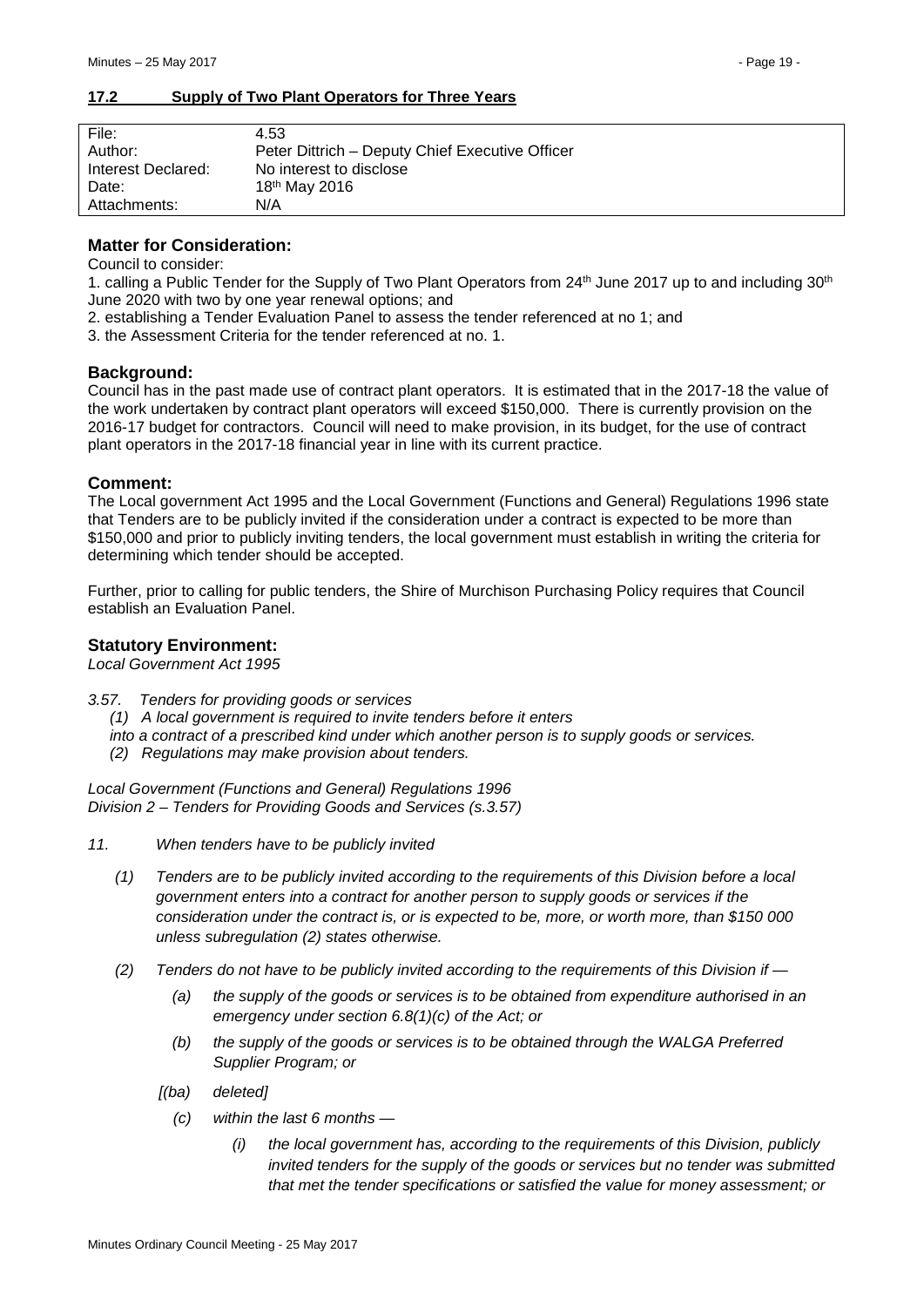*(ii) the local government has, under regulation 21(1), sought expressions of interest with respect to the supply of the goods or services but no person was, as a result, listed as an acceptable tenderer;*

*or*

- *(d) the contract is to be entered into by auction after being expressly authorised by a resolution of the council of the local government; or*
- *(e) the goods or services are to be supplied by or obtained through the government of the State or the Commonwealth or any of its agencies, or by a local government or a regional local government; or*
- *(ea) the goods or services are to be supplied —*
	- *(i) in respect of an area of land that has been incorporated in a district as a result of an order made under section 2.1 of the Act changing the boundaries of the district; and*
	- *(ii) by a person who, on the commencement of the order referred to in subparagraph (i), has a contract to supply the same kind of goods or services to the local government of the district referred to in that subparagraph;*

*or*

- *(f) the local government has good reason to believe that, because of the unique nature of the goods or services required or for any other reason, it is unlikely that there is more than one potential supplier; or*
- *(g) the goods to be supplied under the contract are —*
	- *(i) petrol or oil; or*
	- *(ii) any other liquid, or any gas, used for internal combustion engines;*

*or*

- *(h) the following apply —*
	- *(i) the goods or services are to be supplied by a person registered on the Aboriginal Business Directory WA published by the Small Business Development Corporation established under the Small Business Development Corporation Act 1983; and*
	- *(ii) the consideration under the contract is \$250 000 or less, or worth \$250 000 or less; and*
	- *(iii) the local government is satisfied that the contract represents value for money;*

*or*

- *(i) the goods or services are to be supplied by an Australian Disability Enterprise; or*
- *(j) the contract is a renewal or extension of the term of a contract (the original contract) where —*
	- *(i) the original contract was entered into after the local government, according to the requirements of this Division, publicly invited tenders for the supply of goods or services; and*
	- *(ii) the invitation for tenders contained provision for the renewal or extension of a contract entered into with a successful tenderer; and*
	- *(iii) the original contract contains an option to renew or extend its term; and*
	- *(iv) the supplier's tender included a requirement for such an option and specified the consideration payable, or the method by which the consideration is to be calculated, if the option were exercised;*

*or*

*(k) the goods or services are to be supplied by a pre-qualified supplier under Division 3.*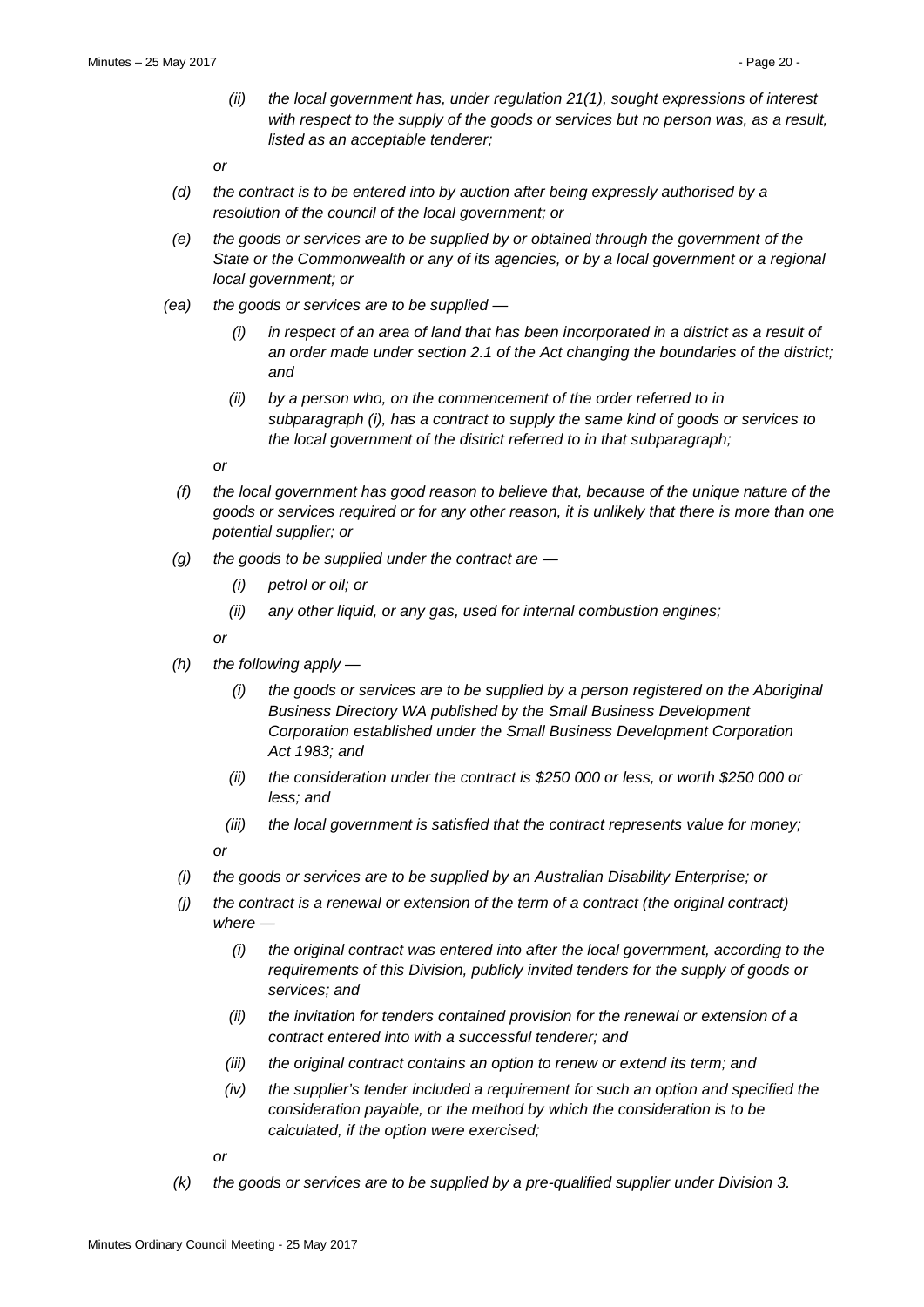*[Regulation 11 amended in Gazette 29 Apr 1997 p. 2145; 26 Jun 1998 p. 3447; 25 Feb 2000 p. 970-1; 29 Jun 2001 p. 3130; 31 Mar 2005 p. 1054-5; 2 Feb 2007 p. 245-6; 18 Sep 2015 p. 3804-6.]*

- *12. Anti-avoidance provision for r. 11(1)*
	- *(1) This regulation applies if a local government intends to enter into 2 or more contracts (the contracts) in circumstances such that the desire to avoid the requirements of regulation 11(1) is a significant reason for not dealing with the matter in a single contract.*
	- *(2) If this regulation applies, tenders are to be publicly invited according to the requirements of this Division before the local government enters into any of the contracts regardless of the consideration.*

*[Regulation 12 inserted in Gazette 18 Sep 2015 p. 3806.]* 

*13. Requirements when local government invites tenders though not required to do so*

*If a local government, although not required by this Division to invite tenders before entering into a contract for another person to supply goods or services, decides to invite tenders, the tenders are to be publicly invited according to the requirements of this Division.*

*[Regulation 13 amended in Gazette 2 Feb 2007 p. 245-6.]*

- *14. Publicly inviting tenders, requirements for*
	- *(1) When regulation 11(1), 12(2) or 13 requires tenders to be publicly invited, Statewide public notice of the invitation is to be given.*
	- *(2) If the CEO has, under regulation 23(4), prepared a list of acceptable tenderers, instead of giving Statewide public notice the CEO is required to give notice of the invitation to each acceptable tenderer listed.*
	- *(2a) If a local government —*
		- *(a) is required to invite a tender; or*
		- *(b) not being required to invite a tender, decides to invite a tender,*

*the local government must, before tenders are publicly invited, determine in writing the criteria for deciding which tender should be accepted.*

# **Strategic Implications:**

N/A

# **Policy Implications:**

The Shire of Murchison Purchasing Policy and Buy Local – Regional Price Preference Policy refer.

# **Financial Implications:**

There is provision in the current budget for the employment of contractors. This will need to be included as a budget item in the 2017-18 financial year and future years.

# **Consultation:**

N/A

# **Recommendation (3 points):**

- 1. That Council invites Public Tenders for the supply of Two Plant Operators for the period 24<sup>th</sup> June 2017 to 30<sup>th</sup> June 2020 with two by one year renewal options:
- 2. That Council establish a Tender Evaluation Panel (minimum 3 members) to assess the tenders as per 1. above, consisting of the following members: (TBA)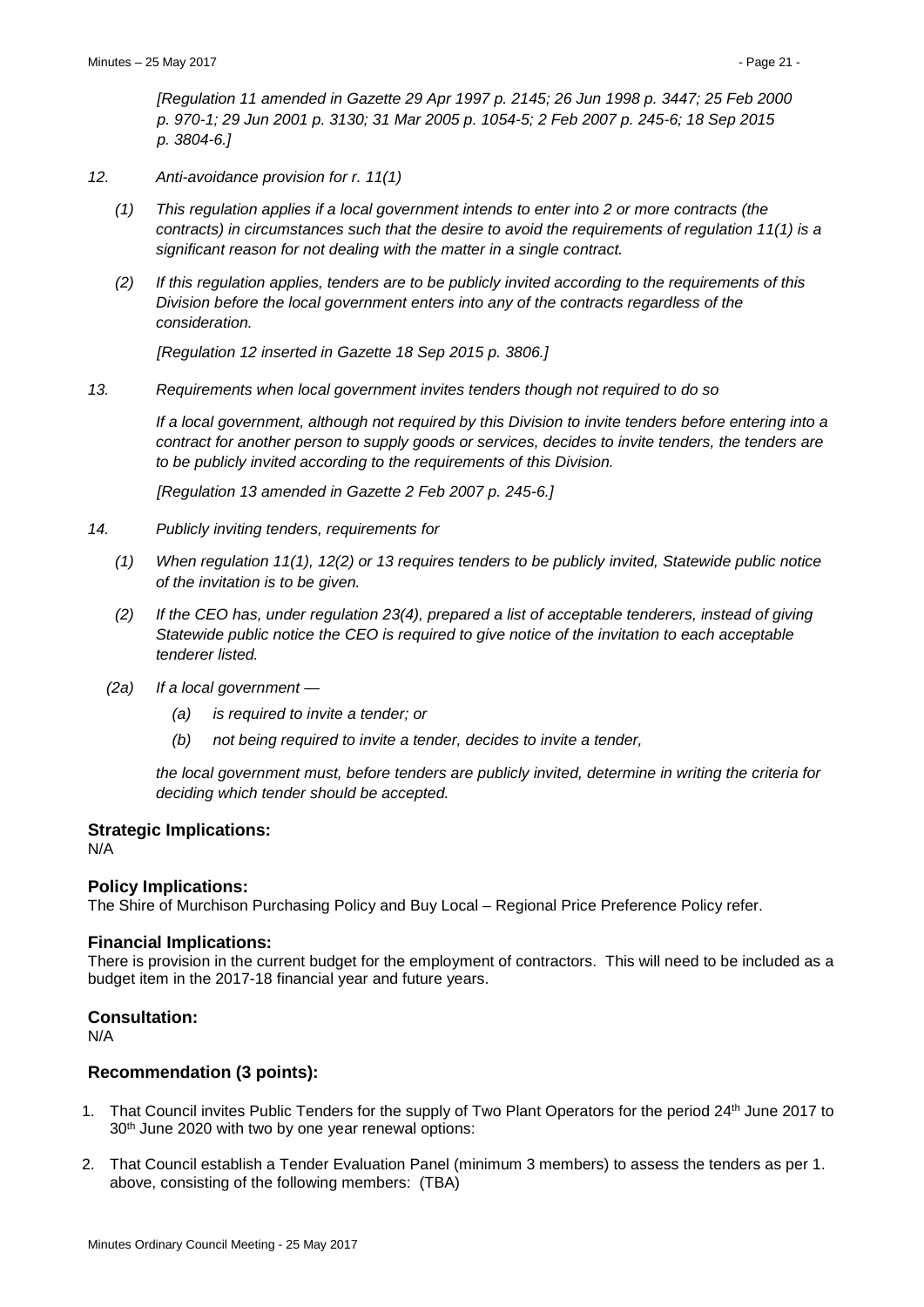# **COMPLIANCE CRITERIA**

Tenders will be assessed for compliance with the requirements of the conditions of Tender and any Contract Requirements, including responses shown in the Tender Schedules. Compliant tenders will proceed for further assessments as follows:

# **Comparative Price Assessment**

The comparative price for each tender will be calculated by applying applicable regional price preference imposts.

# **Qualitative Assessments**

The tender is called under the local government (Functions & General) Regulations 1996. The prime consideration in the evaluation of received tenders is to establish the tender that clearly demonstrates an understanding of the tasks required under the tender and in the Shire's opinion represents the best value for money.

The Qualitative Assessment component of the assessment process is designed to take into account those aspects of the Tender that do not readily translate into absolute dollar values, but do however have socio-economic benefits in accordance with the table below.

The criteria on which tenders will be assessed, the maximum weighted score for each criteria and the scoring methodology is as follows:

| <b>Description of Qualitative Criteria</b>                                                                                                                                                                                                                 | Weighting  | <b>Score</b> |
|------------------------------------------------------------------------------------------------------------------------------------------------------------------------------------------------------------------------------------------------------------|------------|--------------|
| <b>Organisation Capabilities</b><br>- Demonstrated recent experience providing service of a<br>similar size or scope<br>- Quality and standard of work<br>- Timeliness of work<br>- Demonstrated capacity and flexibility to service Shire<br>requirements | <b>TBA</b> | $0 - 5$      |
| Skills and past experience of key personnel<br>- Demonstrated ability<br>- Accreditations                                                                                                                                                                  | <b>TBA</b> | $0 - 5$      |
| Ability to accommodate crew as per Shire's current<br>practice or the provision of own suitable accommodation.                                                                                                                                             | <b>TBA</b> | $0 - 5$      |
| Workplace Safety & Environmental Management Procedures<br>- Safety Management Plan in place<br>- Environmental Management Plan in place                                                                                                                    | <b>TBA</b> | $0 - 5$      |

# **Value for Money Assessment**

The Principal reserves the right to take into consideration any feature of a tender that provides a benefit to the Shire of Murchison and the community. Any additional features will be evaluated in accordance with the value-for-money assessment process outlined below:

In formulating the recommendation for any acceptance of any Tender, value for money will be assessed by:

- a) Identifying the lowest Competitive Price Tender (this tender then becomes the Benchmark for the value-for money assessment);
- b) If the next highest priced Comparative Price Tender has a higher Qualitative Assessment Score than the benchmark, identifying the additional benefits (if any) offered and assessing if the additional benefit is worth the additional price;
- c) Repeating Step b) with the remaining tenders;
- d) Determining which of the remaining Tenders, if any, offers the best value-for-money.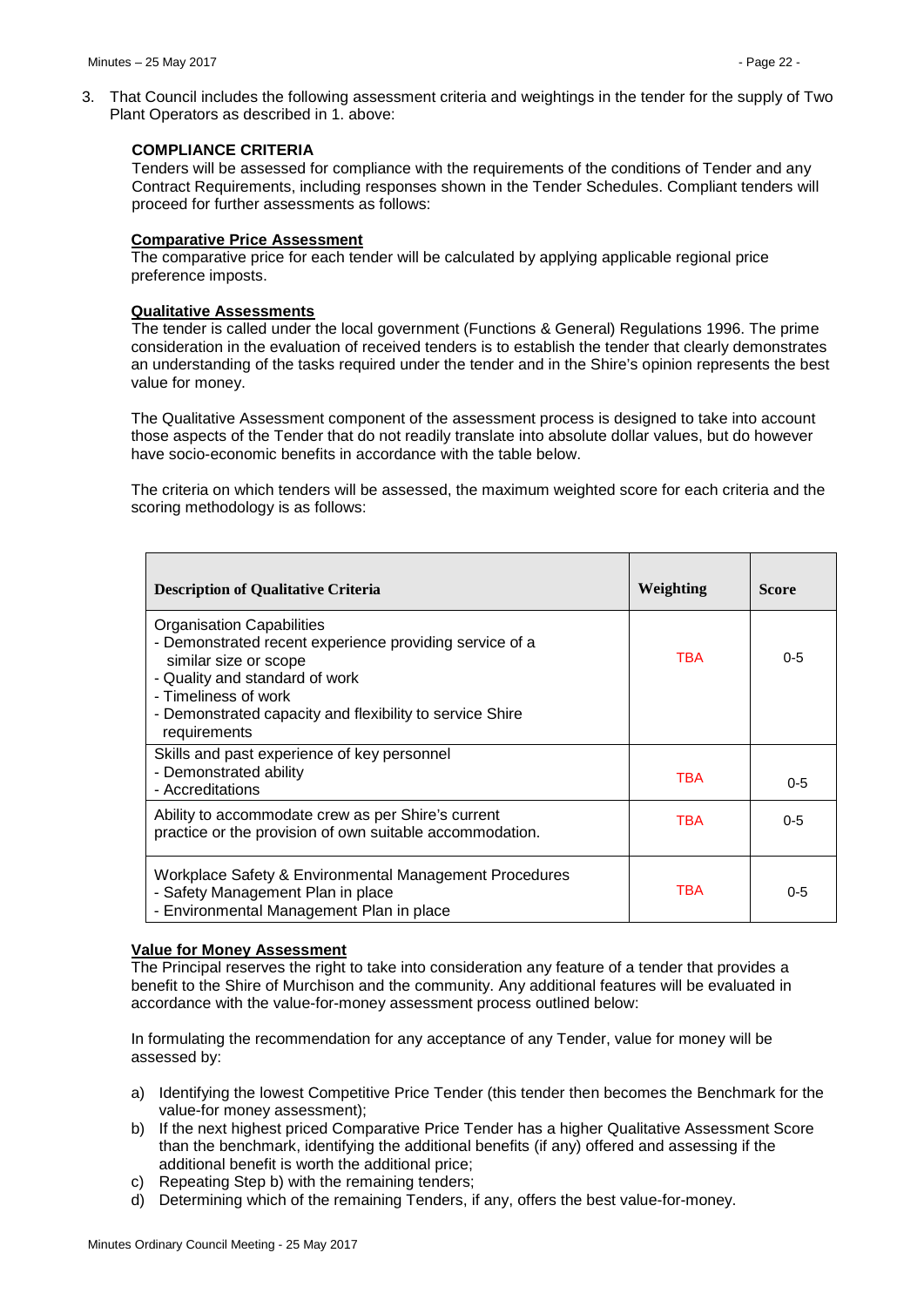#### *Where a higher priced conforming offer is recommended, there should be clear and demonstrable benefits over and above the lowest total priced, conforming offer.*

*Discussion:*

*Deputy President M Williams raised concerns in relation to the supply of labour only contracts and the shire's exposure.* 

*The item was left on the table until further information could be provided.*

#### <span id="page-22-0"></span>**17.3 Call for Tenders for Flood Damage Works AGRN 743 Flooding in WA Jan/Feb 2017**

| File:              | 4.53                                     |
|--------------------|------------------------------------------|
| Author:            | Dianne Daniels - Chief Executive Officer |
| Interest Declared: | No interest to disclose                  |
| Date:              | 20 <sup>th</sup> May 2016                |
| Attachments:       | N/A                                      |

# **Matter for Consideration:**

Council to consider:

1. calling Public Tenders for Flood Damage Works AGRN 743 Flooding in WA Jan/Feb 2017; and

2. establishing a Tender Evaluation Panel to assess the above-referenced Tender; and

3. establishing the Assessment Criteria for the above-referenced Tender.

# **Background:**

In January and February 2017, widespread flooding impacted on vast areas of WA, from the Kimberley through the Mid West and Goldfields-Esperance. The event was proclaimed an eligible disaster under the WA Natural Disaster Relief and Recovery Arrangements (WANDRRA) and so funding was made available to provide immediate emergency assistance and to repair or replace essential public assets. WANDRRA is jointly funded by the State and Commonwealth Governments and administered by the Office of Emergency Management and Main Roads WA.

In late February 2017, the Shire of Murchison posted a Request for Quote on WALGA E-Quotes for a consultant to undertake the flood damage audit and to lodge an estimate of the repair/replacement costs with Main Roads. The work was awarded to Greenfields Technical Services and the ensuing report was lodged with Main Roads on the 20/04/2017, after a full on-site inspection had been undertaken by Greenfield, Main Roads and the Shire's Works Supervisor.

On the 18<sup>th</sup> May 2017, we received notification from the Office of Emergency and Main Roads that our full claim for \$6,406,693.51 had been approved and that we can now get underway with flood damage works.

The previous round of flood damage, WANDRRA AGRN661 March 2015, which cost \$7.7 million, was completed in August 2016. It was managed by:

- 1. Superintendent Request for Quotes posted on WALGA E-Quotes
	- Scope of Works:

1) Assist Council with preparation and evaluation of tenders for Site Supervisor and Contractors as required

2) Provision of Superintendence Services

a) Administration of the Contract in accordance with Main Roads/Department of Premier and Cabinet requirements

b) Process claims for reimbursement on behalf of the Principal to Main Roads

- c) Provision of directions to the Site Supervisor/Contractors
- d) Approval of Contractors payment claims

e) Attendance at regular on-site progress meetings with Contractor and Principal

f) Progress reporting, including reconciliation of costs to claims

3) Technical support as required by Site Supervisor/Contractors

2. Superintendents Site Supervisors – Request for Tender facilitated by Superintendent Objectives of Position(s):

1) To provide effective supervision for the completion of reinstatement works to flood damaged roads to their pre-event standard in compliance with this specification and the conditions stipulated under the Shire's WANDRRA funding agreement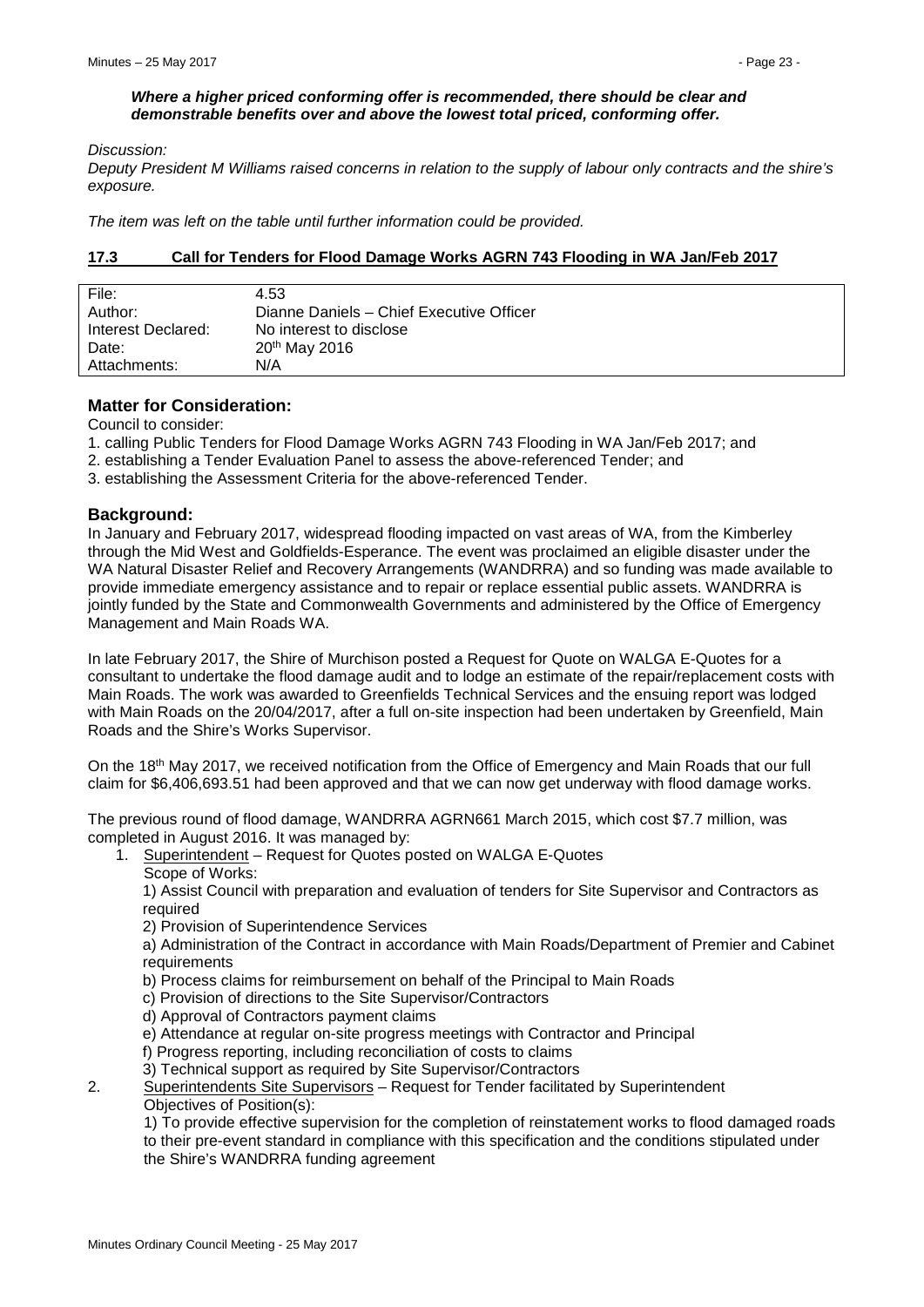2) To ensure that the completion of reinstatement works is undertaken in a safe, cost effective and efficient manner in order to achieve an acceptable standard of performance in accordance with industry standards and standards required by this specification

3)To maintain regular and effective communication between Contractor, Superintendent, Superintendents Representatives and the Principal to ensure compliant delivery of the services required under the contract and compliance with the conditions stipulated under the Shire's WANDRRA funding agreement

3. Plant & Labour Hire for Flood Damage Repairs – Request for Tender facilitated by Superintendent This was a Schedule of Rates tender broken down into General items (with separate entries for each of the Works Parcels if there is more than one) and then a listing of plant items which are required to be hired under this contract. The General items include lump sum amounts for such items as mobilisation and demobilisation to and from Murchison Settlement and between roads, camp, accommodation and messing costs, insurances, compliance with legislation and preparation of traffic management plans. The plant hire items are generic for all 3 Works Parcels and note that some items are indicated as provisional only. Specified plant items include roadworks plant as well as ancillary equipment and items including float (for mobilisation between work sections), water supply pumps, standpipes and generators and traffic control devices.

The above process worked well for the Shire. Works were carried out efficiently and completed on time and budget.

The Local government Act 1995 and the Local Government (Functions and General) Regulations 1996 state that Tenders are to be publicly invited if the consideration under a contract is expected to be more than \$150,000 and prior to publicly inviting tenders, the local government must establish in writing the criteria for determining which tender should be accepted.

Further, prior to calling for public tenders, the Shire of Murchison Purchasing Policy requires that Council establish an Evaluation Panel.

#### **Comment:**

As the process for the management of the restoration works following the March 2015 flood damage was very efficient, I suggest that we follow that process again for this current round of Flood Damage. There will be at least two parcels of work, possibly more.

As the works are wide-spread, the Superintendent may see the need to contract two Supervisors to keep the works moving along efficiently and to ensure a regular flow of records back to the Superintendent's office for processing. This efficient flow of paperwork is vitally important to ensure that the Shire can maintain a healthy cash flow throughout the works.

During the last round of flood damage, Council made a formal decision to transfer up to \$3 million from the Cue Beringarra Road Reserve as a short term measure to ensure that contractors could be paid while we waited for WANDRRA funds to start to flow. The flow of WANDRRA funds took three months to start, but once they had started, claim payments were made efficiently. Depending on the decision made today regarding the future of the Beringarra Cue Road, this Reserve may not be available to draw down on.

An option to manage the cash flow during the flood damage works will be brought to Council as part of the 2017/18 budget and may include a taking out a short term loan or establishing a revolving line of credit for the duration of the works.

# **Statutory Environment:**

Local Government Act 1995

- 3.57. Tenders for providing goods or services
	- (1) A local government is required to invite tenders before it enters
	- into a contract of a prescribed kind under which another person is to supply goods or services.
	- (2) Regulations may make provision about tenders.

Local Government (Functions and General) Regulations 1996

Division 2 – Tenders for Providing Goods and Services (s.3.57)

- 11. When tenders have to be publicly invited
	- (1) Tenders are to be publicly invited according to the requirements of this Division before a local government enters into a contract for another person to supply goods or services if the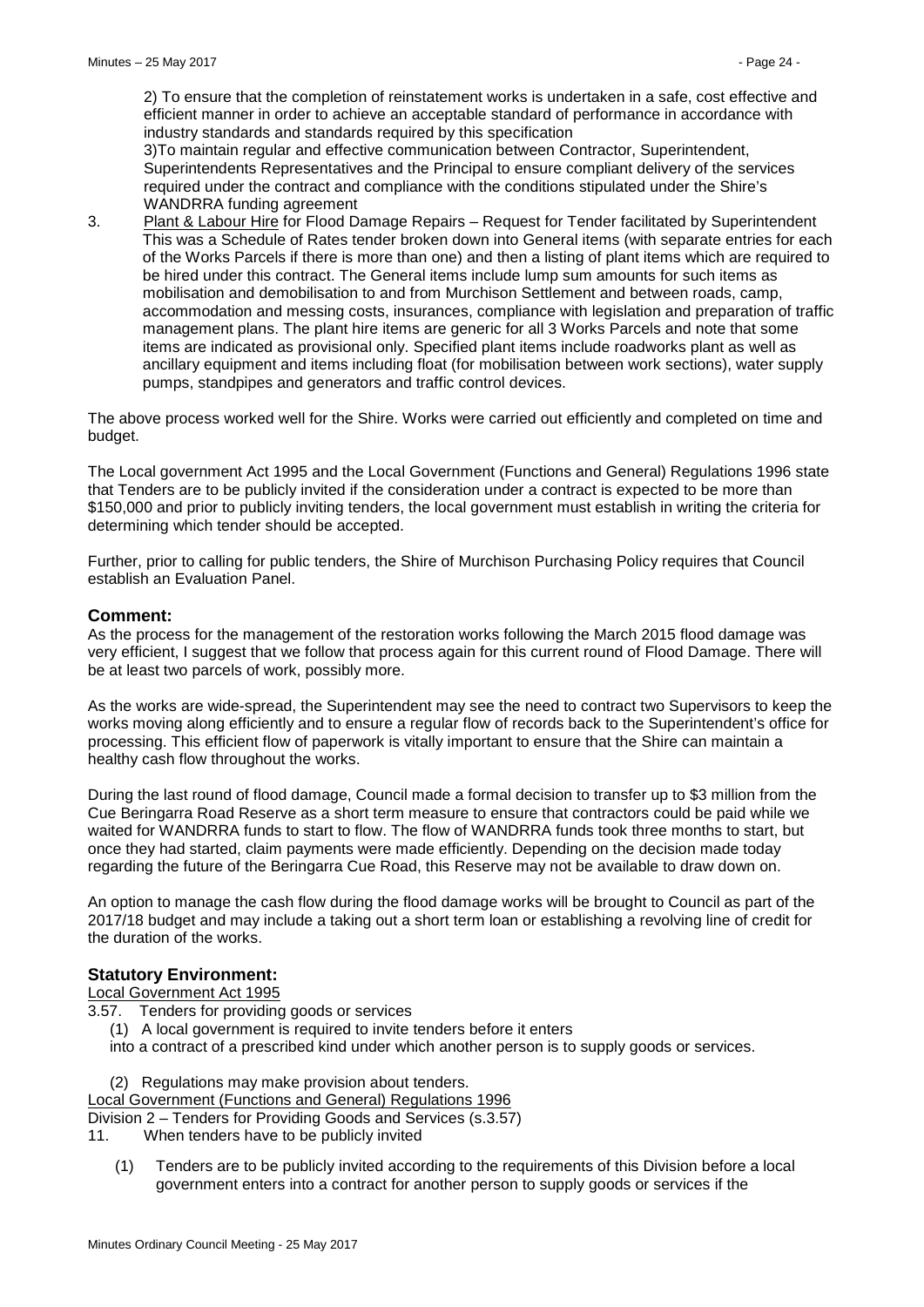- (2) Tenders do not have to be publicly invited according to the requirements of this Division if
	- (a) the supply of the goods or services is to be obtained from expenditure authorised in an emergency under section 6.8(1)(c) of the Act; or
	- (b) the supply of the goods or services is to be obtained through the WALGA Preferred Supplier Program; or
	- [(ba) deleted]
		- (c) within the last 6 months
			- the local government has, according to the requirements of this Division, publicly invited tenders for the supply of the goods or services but no tender was submitted that met the tender specifications or satisfied the value for money assessment; or
			- (ii) the local government has, under regulation 21(1), sought expressions of interest with respect to the supply of the goods or services but no person was, as a result, listed as an acceptable tenderer; or
		- (d) the contract is to be entered into by auction after being expressly authorised by a resolution of the council of the local government; or
		- (e) the goods or services are to be supplied by or obtained through the government of the State or the Commonwealth or any of its agencies, or by a local government or a regional local government; or
	- (ea) the goods or services are to be supplied
		- (i) in respect of an area of land that has been incorporated in a district as a result of an order made under section 2.1 of the Act changing the boundaries of the district; and
		- (ii) by a person who, on the commencement of the order referred to in subparagraph (i), has a contract to supply the same kind of goods or services to the local government of the district referred to in that subparagraph;

or

- (f) the local government has good reason to believe that, because of the unique nature of the goods or services required or for any other reason, it is unlikely that there is more than one potential supplier; or
- $(g)$  the goods to be supplied under the contract are  $-$ 
	- (i) petrol or oil; or
	- (ii) any other liquid, or any gas, used for internal combustion engines;

or

- $(h)$  the following apply
	- (i) the goods or services are to be supplied by a person registered on the Aboriginal Business Directory WA published by the Small Business Development Corporation established under the Small Business Development Corporation Act 1983; and
	- (ii) the consideration under the contract is \$250 000 or less, or worth \$250 000 or less; and
	- (iii) the local government is satisfied that the contract represents value for money;

or

- (i) the goods or services are to be supplied by an Australian Disability Enterprise; or
- (j) the contract is a renewal or extension of the term of a contract (the original contract) where -
	- (i) the original contract was entered into after the local government, according to the requirements of this Division, publicly invited tenders for the supply of goods or services; and
	- (ii) the invitation for tenders contained provision for the renewal or extension of a contract entered into with a successful tenderer; and
	- (iii) the original contract contains an option to renew or extend its term; and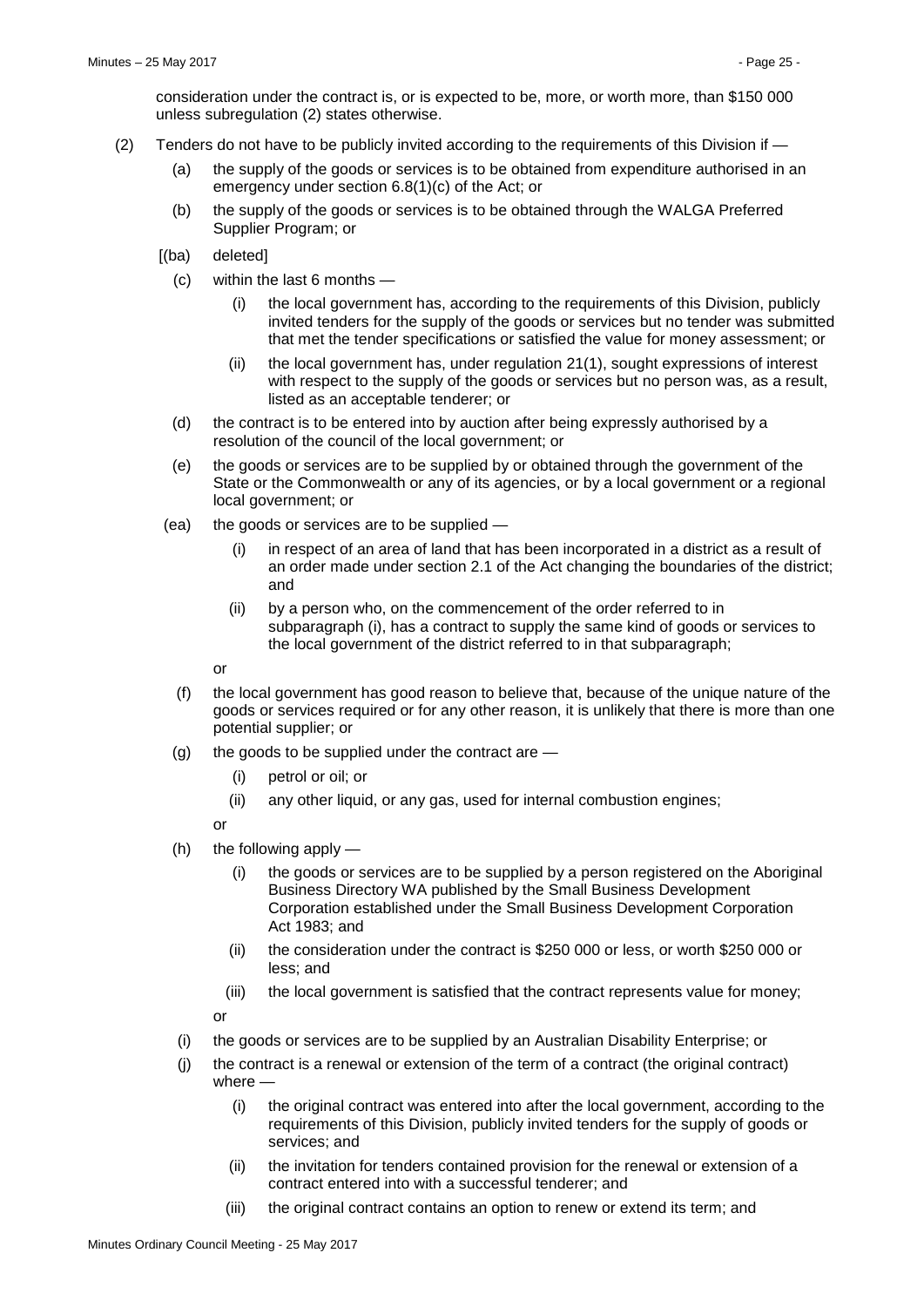- (iv) the supplier's tender included a requirement for such an option and specified the consideration payable, or the method by which the consideration is to be calculated, if the option were exercised; or
- (k) the goods or services are to be supplied by a pre-qualified supplier under Division 3.
- 12. Anti-avoi*dance provision for r. 11(1)*
	- *(1) This regulation applies if a local government intends to enter into 2 or more contracts (the contracts) in circumstances such that the desire to avoid the requirements of regulation 11(1) is a significant reason for not dealing with the matter in a single contract.*
	- *(2) If this regulation applies, tenders are to be publicly invited according to the requirements of this Division before the local government enters into any of the contracts regardless of the consideration.*

*[Regulation 12 inserted in Gazette 18 Sep 2015 p. 3806.]* 

*13. Requirements when local government invites tenders though not required to do so*

*If a local government, although not required by this Division to invite tenders before entering into a contract for another person to supply goods or services, decides to invite tenders, the tenders are to be publicly invited according to the requirements of this Division.*

*[Regulation 13 amended in Gazette 2 Feb 2007 p. 245-6.]*

- *14. Publicly inviting tenders, requirements for*
	- *(1) When regulation 11(1), 12(2) or 13 requires tenders to be publicly invited, State-wide public notice of the invitation is to be given.*
	- *(2) If the CEO has, under regulation 23(4), prepared a list of acceptable tenderers, instead of giving State-wide public notice the CEO is required to give notice of the invitation to each acceptable tenderer listed.*
	- *(2a) If a local government —*
		- *(a) is required to invite a tender; or*
		- *(b) not being required to invite a tender, decides to invite a tender,*

*the local government must, before tenders are publicly invited, determine in writing the criteria for deciding which tender should be accepted.*

#### **Strategic Implications:**

Objective 4 of the Strategic Community Plans calls for the provision of good governance to the Murchison Shire through….high levels of accountability…..compliance with statutory requirements.

# **Policy Implications:**

The Shire of Murchison Purchasing Policy and Buy Local – Regional Price Preference Policy refer.

#### **Financial Implications:**

Flood damage expenditure of \$6,406,693.51 will need to be budgeted for in the 2017/18 budget along with WANDRRA funding of \$6,253,693.51. The shortfall of \$153,400 is Council's contribution to the works.

# **Consultation:**

Main Roads Geraldton Works Supervisor Deputy Chief Executive Officer

# **Recommendation (4 points):**

- 1. That Council invites two Public Tenders for the:
	- a) Supply of Site Supervision Services for Road Flood Damage Repairs (WANDRRA AGRN 743); and
	- b) Supply of Plant & Operators for Road Flood Damage Repairs (WANDRRA AGRN 743)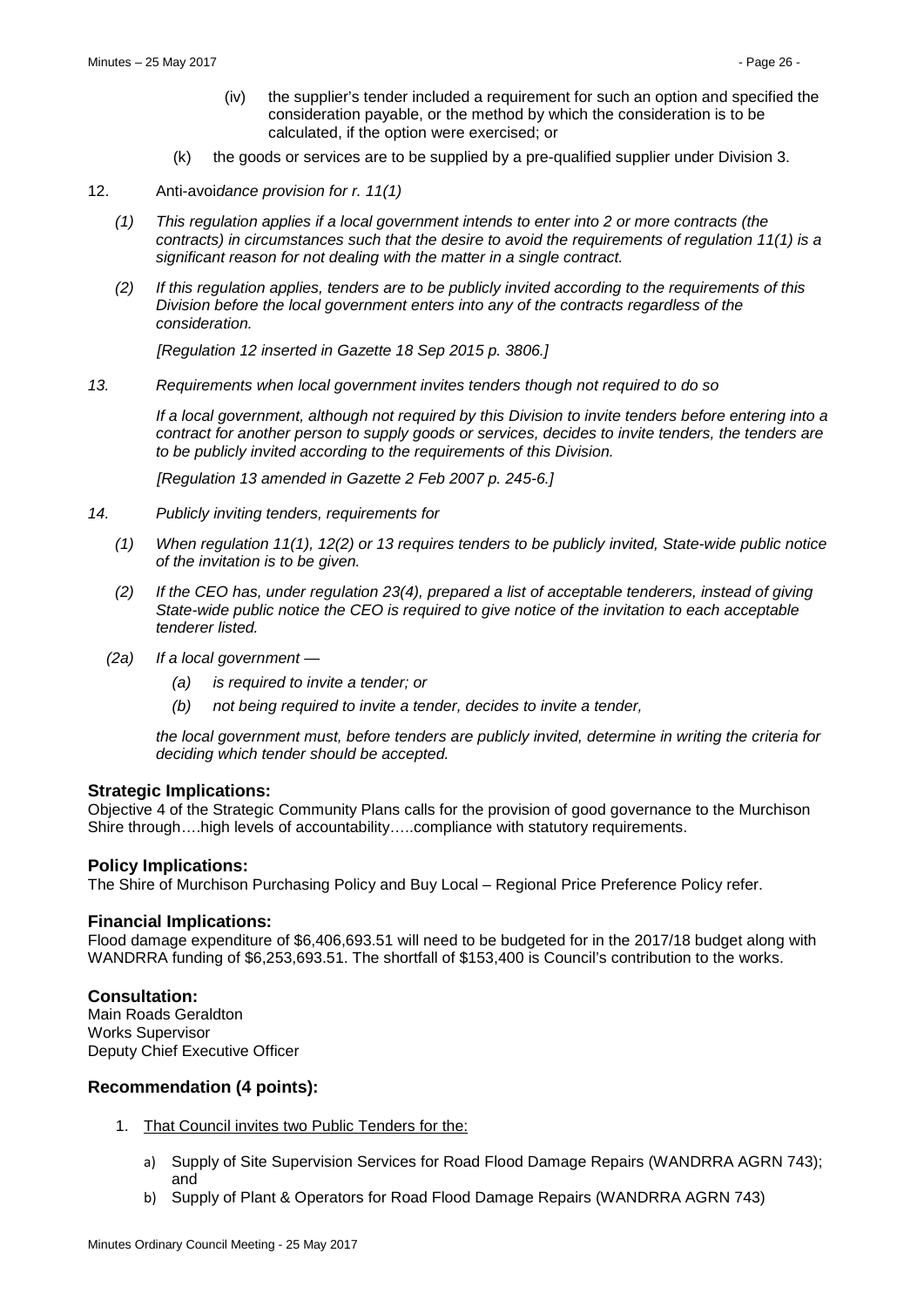- 2. That Council establish a (or two) Tender Evaluation Panel(s) (minimum 3 members) to assess the above-referenced tenders:
	- a) The Tender Evaluation Panel for the evaluation of the Tender for the Supply of Site Supervision Services for Road Flood Damage Repairs (WANDRRA AGRN 743) is made up of (TBA); and
	- b) The Tender Evaluation Panel for the evaluation of the Tender for the Supply of Plant & Operators for Road Flood Damage Repairs (WANDRRA AGRN 743) is made up of (TBA)
- 3. That Council includes the following assessment criteria and weightings in the Tender for the Supply of Site Supervision Services for Road Flood Damage Repairs (WANDRRA AGRN 743):

# **COMPLIANCE CRITERIA**

Tenders will be assessed for compliance with the requirements of the conditions of Tender and any Contract Requirements, including responses shown in the Tender Schedules. Compliant tenders will proceed for further assessments as follows:

#### **Comparative Price Assessment**

The comparative price for each tender will be calculated by applying applicable regional price preference imposts.

# **Qualitative Assessments**

The tender is called under the local government (Functions & General) Regulations 1996. The prime consideration in the evaluation of received tenders is to establish the tender that clearly demonstrates an understanding of the tasks required under the tender and in the Shire's opinion represents the best value for money.

The Qualitative Assessment component of the assessment process is designed to take into account those aspects of the Tender that do not readily translate into absolute dollar values, but do however have socio-economic benefits in accordance with the table below.

The criteria on which tenders will be assessed, the maximum weighted score for each criteria and the scoring methodology is as follows:

| A. Demonstrated Roadworks Experience                                                                                                                                                                                                                                                                                                              | Weighting                  |
|---------------------------------------------------------------------------------------------------------------------------------------------------------------------------------------------------------------------------------------------------------------------------------------------------------------------------------------------------|----------------------------|
| Tenderers must address the following information in an attachment and label it                                                                                                                                                                                                                                                                    | $< 30\%$<br><b>Tick if</b> |
| "Demonstrated Roadworks Experience":                                                                                                                                                                                                                                                                                                              | attached                   |
| With reference to capacity of organisation as well as nominated Supervisors.                                                                                                                                                                                                                                                                      |                            |
| Particular rural and remote roadworks experience including previous examples.<br>Complete the pro-forma at Schedule 2 and include with the "Demonstrated<br>Roadworks Experience" attachment.                                                                                                                                                     |                            |
| Demonstrated understanding of unsealed road construction and maintenance<br>techniques and industry standards.                                                                                                                                                                                                                                    |                            |
| Demonstrated understanding of resourcing and productivity for delivery of cost<br>$\overline{\phantom{a}}$<br>effective works within budget.                                                                                                                                                                                                      |                            |
| Demonstrated capacity to peg to levels.<br>$\overline{\phantom{a}}$                                                                                                                                                                                                                                                                               |                            |
| Provide CV's or as a minimum, employment history (including reference to projects<br>$\blacksquare$<br>worked on and roles undertaken), years of experience and qualifications or relevant<br>memberships for nominated Supervisors. Complete the pro-forma at Schedule 3<br>and include with the "Demonstrated Roadworks Experience" attachment. |                            |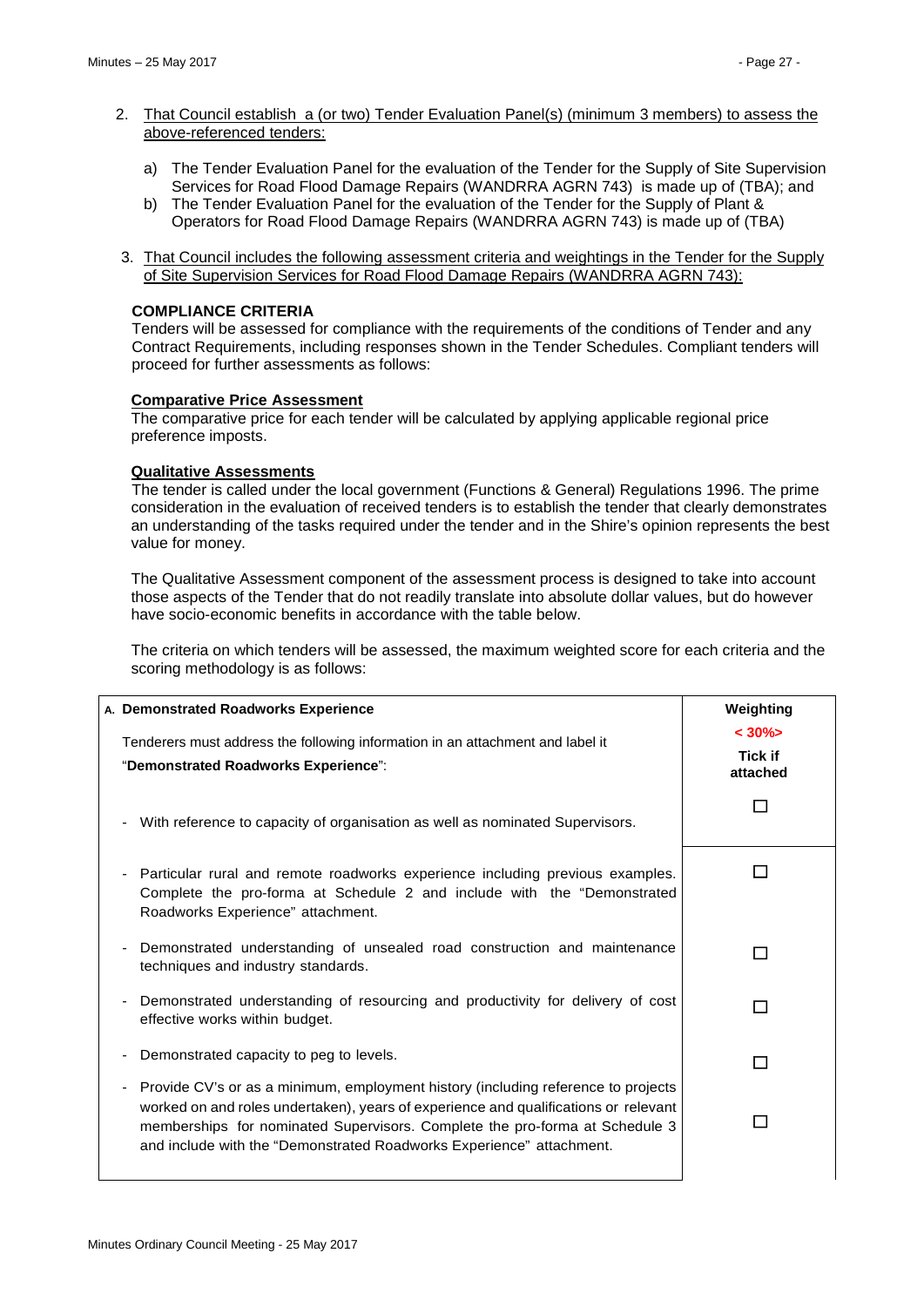| Provide referees who can substantiate previous experience and demonstrated<br>capability of both organisation and nominated Supervisors. Complete the pro-<br>formas at Schedule 4 and include with the "Demonstrated Roadworks Experience"<br>attachment. | $\blacksquare$                      |
|------------------------------------------------------------------------------------------------------------------------------------------------------------------------------------------------------------------------------------------------------------|-------------------------------------|
| <b>B. Supervision and Liaison Experience</b>                                                                                                                                                                                                               | Weighting                           |
| Tenderers must address the following information in an attachment and label it                                                                                                                                                                             | $< 25\%$                            |
| "Supervision and Liaison Experience":                                                                                                                                                                                                                      | <b>Tick if</b><br>attached          |
| With civil works and roadworks in particular. Complete as part of Pro-forma at<br>Schedule 3.                                                                                                                                                              | □                                   |
| Scheduling and set out of scope of works and specifying works processes in<br>liaison with contractors. Complete as part of Pro-forma at Schedule 3.                                                                                                       | П                                   |
| Capacity to or previous record of working positively and constructively with<br>machine operators. Complete as part of Pro-forma at Schedule 3.                                                                                                            | П                                   |
| c. Experience with Road Construction Materials                                                                                                                                                                                                             | Weighting                           |
| Tenderers must address the following information in an attachment and label it                                                                                                                                                                             | $< 10\%$                            |
| "Experience with Road Construction Materials":<br>Sourcing and pushing up granular pavement material / gravel.                                                                                                                                             | <b>Tick if</b><br>attached          |
| Complete as part of Pro-forma at Schedule 3.                                                                                                                                                                                                               | П                                   |
| Knowledge of water bores and water quality in relation to roadworks.<br>Complete as part of Pro-forma at Schedule 3.                                                                                                                                       | □                                   |
| D. Reporting and Contract Management Experience                                                                                                                                                                                                            | Weighting                           |
| Tenderers must address the following information in an attachment and label it "Reporting<br>and Contract Management Experience"                                                                                                                           | < 25%<br><b>Tick if</b><br>attached |
| Demonstrated capacity to collect, record, prepare and maintain works records<br>including daily contractor works progress, plant utilisation, photographic evidence<br>and measurement of completed works.                                                 | П                                   |
| Experience documenting and scheduling of works and works processes.                                                                                                                                                                                        | H                                   |
| Previous experience as a works inspector or Superintendents representative<br>and liaison with Superintendent.                                                                                                                                             | $\overline{\phantom{0}}$            |
| E. Stand-alone capacity and ability to provide more than one Supervisor                                                                                                                                                                                    | Weighting                           |
| Tenderers must address the following information in an attachment and label it "Stand-                                                                                                                                                                     | $< 10\%$                            |
| alone capacity and ability to provide more than one Supervisor":                                                                                                                                                                                           | <b>Tick if</b><br>attached          |
| Ability to provide a minimum of two Supervisors with backup resources to be                                                                                                                                                                                | П                                   |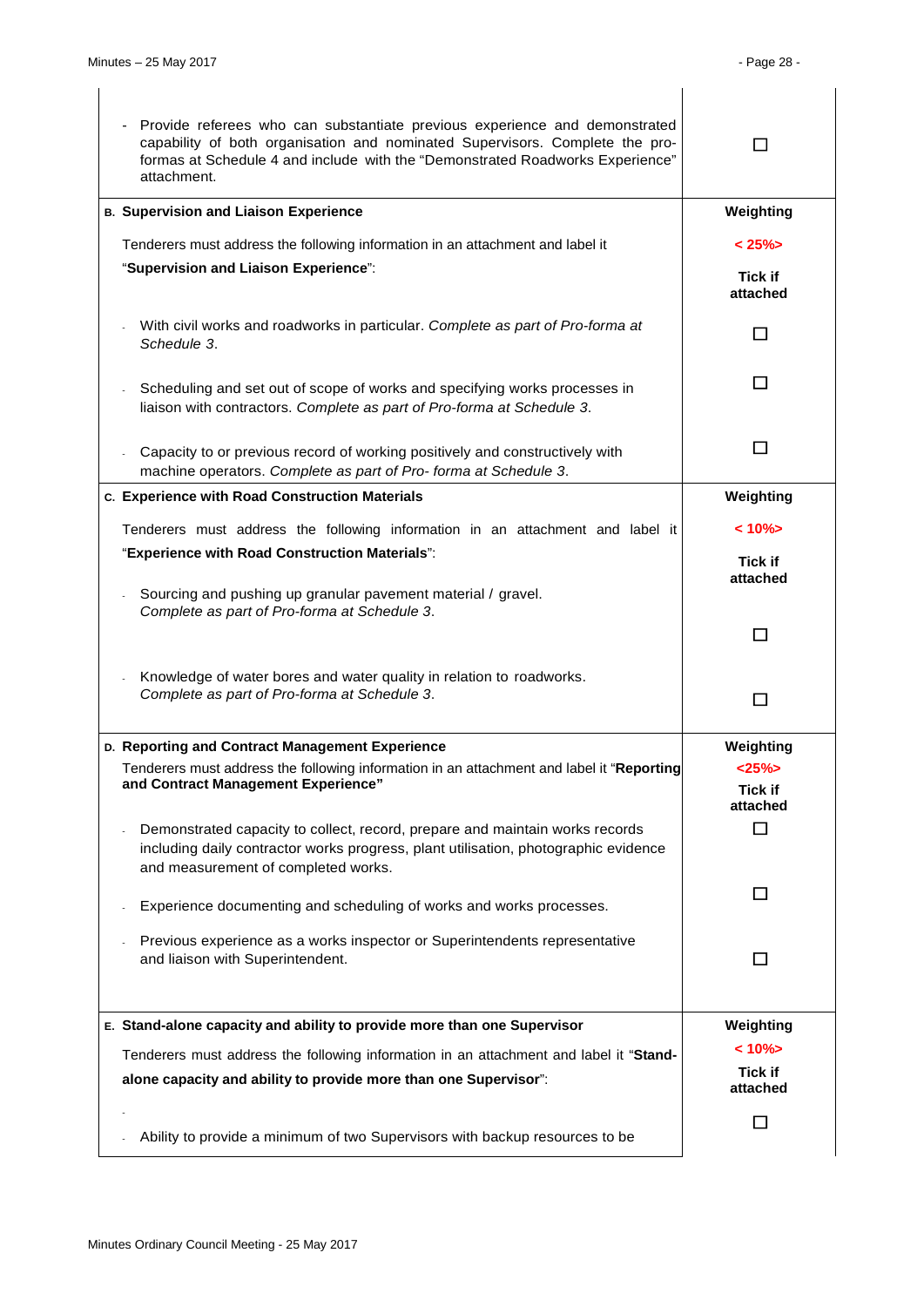| nominated.                                                                                                                                                                                                                                                                                                                                                                                                                                                                |  |
|---------------------------------------------------------------------------------------------------------------------------------------------------------------------------------------------------------------------------------------------------------------------------------------------------------------------------------------------------------------------------------------------------------------------------------------------------------------------------|--|
| Ability to provide a Supervisory service on a stand-alone basis with capacity to<br>include a demonstrated understanding of safety provisions when working alone in<br>remote areas including reference to fully equipped 4WD personal transport,<br>transportable accommodation, fuel, meals and supplies provisions. Complete the<br>pro-forma at Schedule 5 and include with the "Stand-alone capacity and ability to<br>provide more than one Supervisor" attachment. |  |
| Demonstrated capacity of organisation to resource the work i.e. current workload<br>vs forecast workload including this contract. Complete the pro-forma at Schedule<br>6 and include with the "Stand-alone capacity and ability to provide more than one<br>Supervisor" attachment                                                                                                                                                                                       |  |
| Demonstrated capacity to provide remote coms (phone, internet) to facilitate<br>transfer of claims related records to Superintendent. Complete as part of Pro-<br>forma at Schedule 5.                                                                                                                                                                                                                                                                                    |  |

#### **Value for Money Assessment**

The Principal reserves the right to take into consideration any feature of a tender that provides a benefit to the Shire of Murchison and the community. Any additional features will be evaluated in accordance with the value-for-money assessment process outlined below:

In formulating the recommendation for any acceptance of any Tender, value for money will be assessed by:

- e) Identifying the lowest Comparative Price Tender (this tender then becomes the Benchmark for the value-for money assessment);
- f) If the next highest priced Comparative Price Tender has a higher Qualitative Assessment Score than the benchmark, identifying the additional benefits (if any) offered and assessing if the additional benefit is worth the additional price;
- g) Repeating Step b) with the remaining tenders;
- h) Determining which of the remaining Tenders, if any, offers the best value-for-money.

#### *Where a higher priced conforming offer is recommended, there should be clear and demonstrable benefits over and above the lowest total priced, conforming offer.*

4. That Council includes the following assessment criteria and weightings in the Tender for the Supply of Plant & Operators for Road Flood Damage Repairs (WANDRRA AGRN 743):

# **COMPLIANCE CRITERIA**

Tenders will be assessed for compliance with the requirements of the conditions of Tender and any Contract Requirements, including responses shown in the Tender Schedules. Compliant tenders will proceed for further assessments as follows:

#### **Comparative Price Assessment**

The comparative price for each tender will be calculated by applying applicable regional price preference imposts.

#### **Qualitative Assessments**

The tender is called under the local government (Functions & General) Regulations 1996. The prime consideration in the evaluation of received tenders is to establish the tender that clearly demonstrates an understanding of the tasks required under the tender and in the Shire's opinion represents the best value for money.

The Qualitative Assessment component of the assessment process is designed to take into account those aspects of the Tender that do not readily translate into absolute dollar values, but do however have socio-economic benefits in accordance with the table below.

The criteria on which tenders will be assessed, the maximum weighted score for each criteria and the scoring methodology is as follows: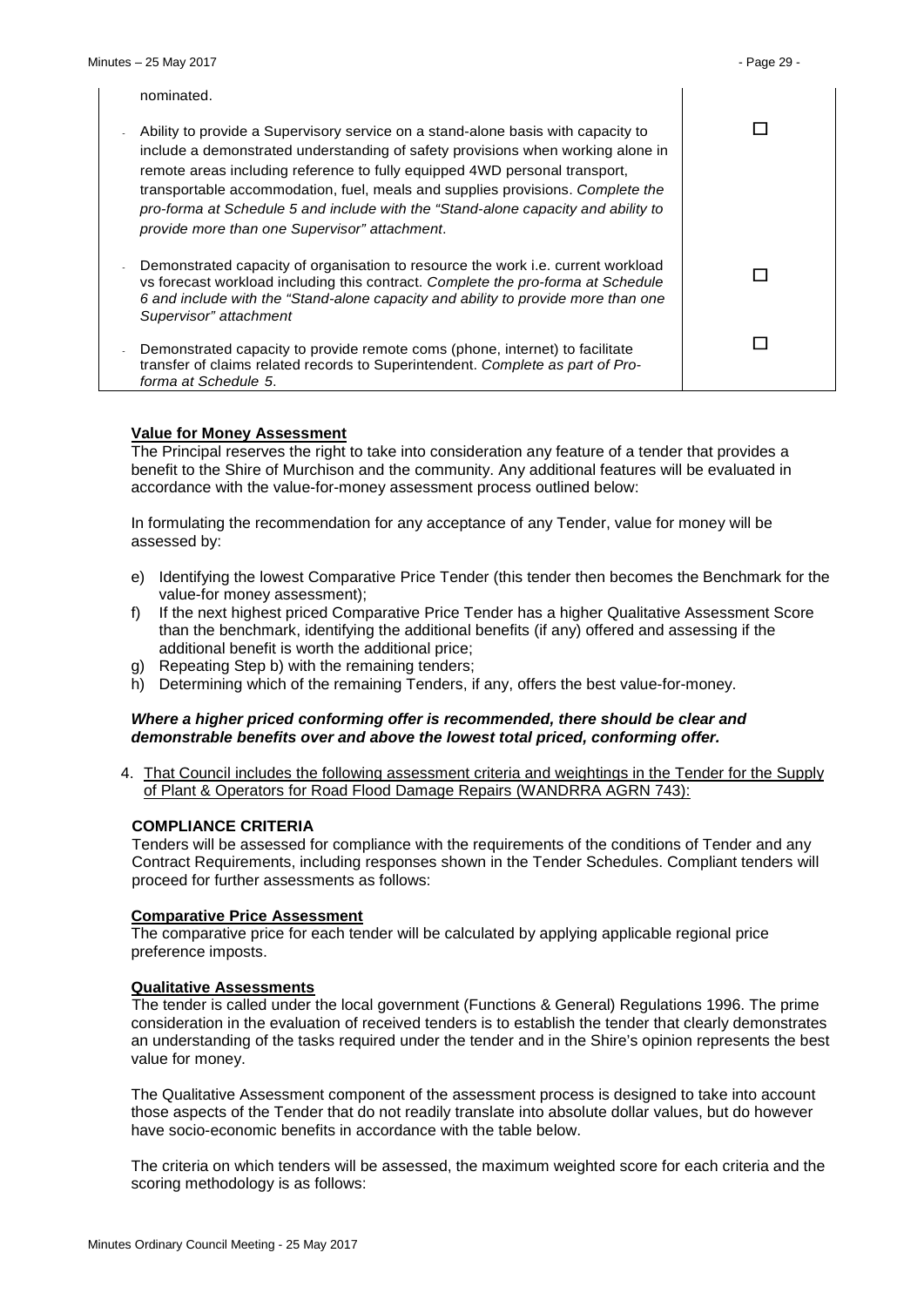| A. Organisational Experience and Capacity                                                                                                                                                                                                                                                                                               | Weighting                  |
|-----------------------------------------------------------------------------------------------------------------------------------------------------------------------------------------------------------------------------------------------------------------------------------------------------------------------------------------|----------------------------|
| Tenderers must address the following information in an attachment and label it                                                                                                                                                                                                                                                          | $< 30\%$                   |
| "Organisational Experience and Capacity":                                                                                                                                                                                                                                                                                               | Tick if<br>attached        |
| Details of similar work previously undertaken including reference to dates, value<br>of works and time taken to complete and evidence of having achieved outcomes.                                                                                                                                                                      | П                          |
| Reference sheet or list of relevant previously completed projects.                                                                                                                                                                                                                                                                      | l 1                        |
| Provide referees who can substantiate previous experience and demonstrated<br>capability of the organisation.                                                                                                                                                                                                                           | П                          |
| Demonstrated capacity of organisation to resource the work i.e. current workload<br>vs forecast workload including this contract.                                                                                                                                                                                                       | П                          |
| - A project schedule / timeline identifying resources and timeframes to be allocated<br>to each road nominated within the Damage Repair Listing (refer Attachment C)                                                                                                                                                                    | ⊓                          |
| B. Road Construction Experience in Rural and Remote Areas                                                                                                                                                                                                                                                                               | Weighting                  |
| Tenderers must address the following information in an attachment and label it "Road                                                                                                                                                                                                                                                    | $< 25\%$                   |
| <b>Construction Experience in Rural and Remote Areas":</b>                                                                                                                                                                                                                                                                              | <b>Tick if</b><br>attached |
| Nominate specific examples in previous projects reference sheet.                                                                                                                                                                                                                                                                        | <b>COL</b>                 |
|                                                                                                                                                                                                                                                                                                                                         |                            |
| Include reference to previous experience operating mobile camps.                                                                                                                                                                                                                                                                        | П                          |
| Provide details of Organisations Occupational, Health and Safety record and<br>systems with particular relevance to works in rural and remote areas                                                                                                                                                                                     | П                          |
| c. Key Personnel Experience and Overall Capacity                                                                                                                                                                                                                                                                                        | Weighting                  |
| Tenderers must address the following information in an attachment and label it "Key                                                                                                                                                                                                                                                     | $< 25\%$                   |
| Personnel Experience and Overall Capacity":                                                                                                                                                                                                                                                                                             | <b>Tick if</b><br>attached |
| Provide details of past experience of key staff including Supervisory,<br>Administrative and operators of key items of plant (e.g. grader, dozer, field<br>mechanic).                                                                                                                                                                   | <b>Tale</b>                |
| Provide CV's or as a minimum, employment history (including reference to<br>projects worked on and roles undertaken), years of experience and qualifications<br>or relevant memberships for key personnel.                                                                                                                              | П                          |
| Provide referees who can substantiate previous experience and demonstrated<br>capability of key personnel.                                                                                                                                                                                                                              | П                          |
| Provide specific reference to and past experience of nominated administrative<br>staff who will be responsible for maintaining daily plant, labour and works<br>progress records in close liaison with the Superintendents Site Supervisor as<br>well as reconciling those records against Summary sheets and Contractors<br>Invoicing. | Γι                         |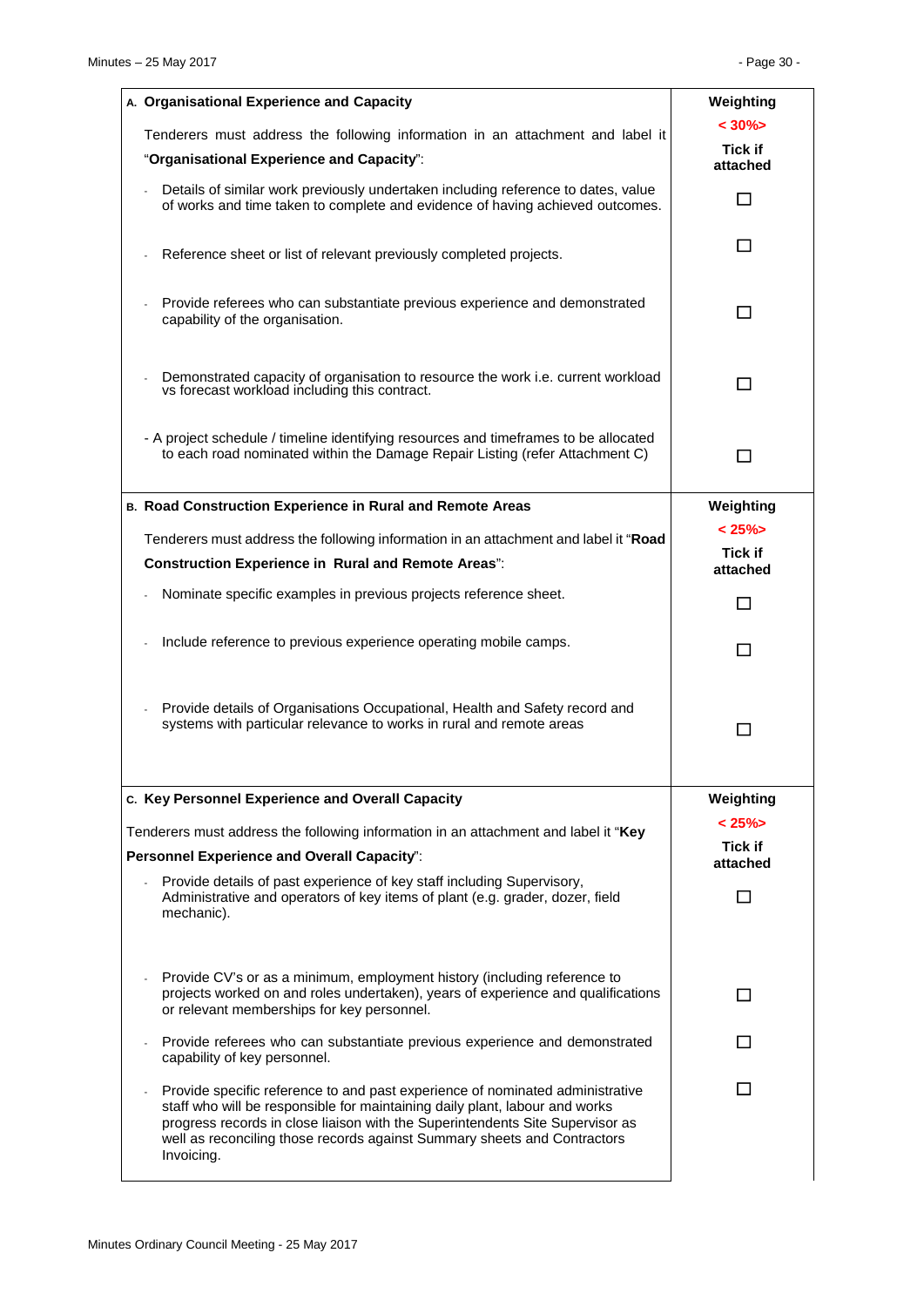$\overline{\phantom{a}}$ 

 $\overline{1}$ 

 $\overline{1}$ 

| Include reference to the organisations capacity to provide back-up resources<br>$\overline{a}$<br>for key personnel should the need arise.                                                                                           |                                                     |
|--------------------------------------------------------------------------------------------------------------------------------------------------------------------------------------------------------------------------------------|-----------------------------------------------------|
| D. Extent and Condition of Road Construction Plant & Mechanical Support<br>Tenderers must address the following information in an attachment and label it<br>"Extent and Condition of Road Construction Plant & Mechanical Support": | Weighting<br>$< 20\%$<br><b>Tick if</b><br>attached |
| Identify total numbers of each type of plant available for this project for<br>assessment against the nominated list and numbers within the Tender schedule.                                                                         |                                                     |
| Nominate age or hours of each item of plant or some indication of condition or<br>÷,<br>reliability.<br>Specifically detail the items of mechanical support and refueling equipment<br>available for this project.                   |                                                     |
|                                                                                                                                                                                                                                      |                                                     |
| Identify any particular items of plant or attachments which are considered to have<br>special or advantageous application to the works and locations identified within<br>this tender.                                               |                                                     |

# **Value for Money Assessment**

The Principal reserves the right to take into consideration any feature of a tender that provides a benefit to the Shire of Murchison and the community. Any additional features will be evaluated in accordance with the value-for-money assessment process outlined below:

In formulating the recommendation for any acceptance of any Tender, value for money will be assessed by:

- i) Identifying the lowest Comparative Price Tender (this tender then becomes the Benchmark for the value-for money assessment);
- j) If the next highest priced Comparative Price Tender has a higher Qualitative Assessment Score than the benchmark, identifying the additional benefits (if any) offered and assessing if the additional benefit is worth the additional price;
- k) Repeating Step b) with the remaining tenders;
- l) Determining which of the remaining Tenders, if any, offers the best value-for-money.

#### *Where a higher priced conforming offer is recommended, there should be clear and demonstrable benefits over and above the lowest total priced, conforming offer.*

#### *Discussion:*

*The president thought that the recommendation should include that a call be made for Superintendents Services via WALGA E-Quotes. The CEO agreed.*

# **Voting Requirements:**

Simple majority

# *Council Decision:*

# **Moved: Councillor M Williams Seconded: Councillor Q Fowler**

- 1. That a request for quote be placed on E-Quotes for Superintendents Services; and
- 2. That Council invites two Public Tenders for the:
	- a) Supply of Site Supervision Services for Road Flood Damage Repairs (WANDRRA AGRN 743); and
	- b) Supply of Plant & Operators for Road Flood Damage Repairs (WANDRRA AGRN 743); and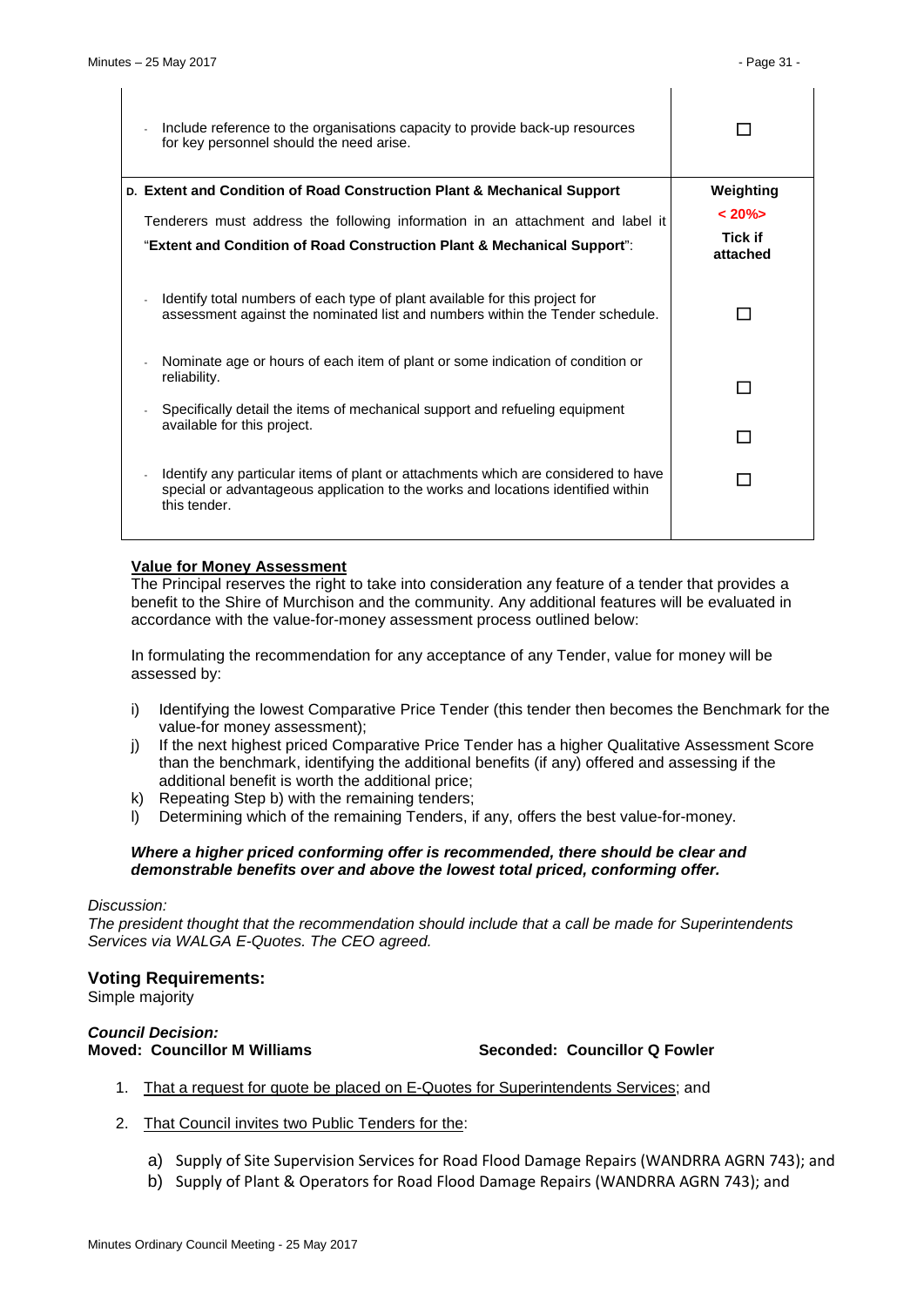3) That Council establish a (or two) Tender Evaluation Panel(s) (minimum 3 members) to assess the above-referenced tenders:

The Tender Evaluation Panel for the evaluation of the Tender for the Supply of Site Supervision Services for Road Flood Damage Repairs (WANDRRA AGRN 743) is made up of (TBA); and The Tender Evaluation Panel for the evaluation of the Tender for the Supply of Plant & Operators for Road Flood Damage Repairs (WANDRRA AGRN 743) is made up of (TBA); and

4) That Council includes the following assessment criteria and weightings in the Tender for the Supply of Site Supervision Services for Road Flood Damage Repairs (WANDRRA AGRN 743):

#### **COMPLIANCE CRITERIA**

Tenders will be assessed for compliance with the requirements of the conditions of Tender and any Contract Requirements, including responses shown in the Tender Schedules. Compliant tenders will proceed for further assessments as follows:

#### **Comparative Price Assessment**

The comparative price for each tender will be calculated by applying applicable regional price preference imposts.

#### **Qualitative Assessments**

The tender is called under the local government (Functions & General) Regulations 1996. The prime consideration in the evaluation of received tenders is to establish the tender that clearly demonstrates an understanding of the tasks required under the tender and in the Shire's opinion represents the best value for money.

The Qualitative Assessment component of the assessment process is designed to take into account those aspects of the Tender that do not readily translate into absolute dollar values, but do however have socio-economic benefits in accordance with the table below.

The criteria on which tenders will be assessed, the maximum weighted score for each criteria and the scoring methodology is as follows:

| <b>B. Demonstrated Roadworks Experience</b><br>Tenderers must address the following information in an attachment and label it<br>"Demonstrated Roadworks Experience":                                                                                                                                                                     | Weighting<br>$< 30\%$<br><b>Tick if</b><br>attached |
|-------------------------------------------------------------------------------------------------------------------------------------------------------------------------------------------------------------------------------------------------------------------------------------------------------------------------------------------|-----------------------------------------------------|
| With reference to capacity of organisation as well as nominated Supervisors.                                                                                                                                                                                                                                                              |                                                     |
| Particular rural and remote roadworks experience including previous examples.<br>Complete the pro-forma at Schedule 2 and include with the "Demonstrated"<br>Roadworks Experience" attachment.                                                                                                                                            |                                                     |
| Demonstrated understanding of unsealed road construction and maintenance<br>$\sim$<br>techniques and industry standards.                                                                                                                                                                                                                  |                                                     |
| Demonstrated understanding of resourcing and productivity for delivery of cost<br>$\blacksquare$<br>effective works within budget.                                                                                                                                                                                                        |                                                     |
| Demonstrated capacity to peg to levels.                                                                                                                                                                                                                                                                                                   |                                                     |
| Provide CV's or as a minimum, employment history (including reference to projects<br>$\sim$<br>worked on and roles undertaken), years of experience and qualifications or relevant<br>memberships for nominated Supervisors. Complete the pro-forma at Schedule 3<br>and include with the "Demonstrated Roadworks Experience" attachment. |                                                     |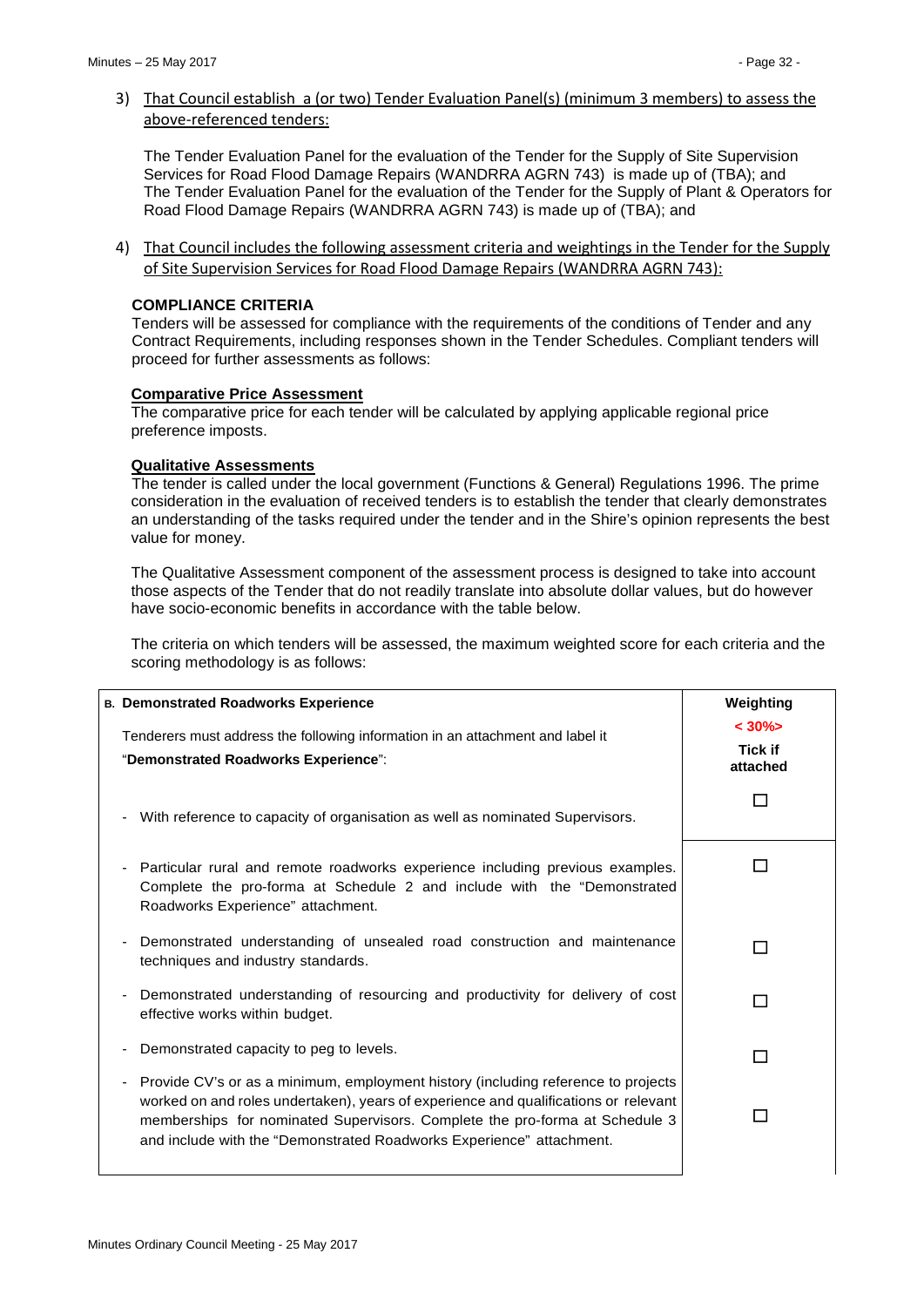| Provide referees who can substantiate previous experience and demonstrated<br>capability of both organisation and nominated Supervisors. Complete the pro-<br>formas at Schedule 4 and include with the "Demonstrated Roadworks Experience"<br>attachment. | П                                      |
|------------------------------------------------------------------------------------------------------------------------------------------------------------------------------------------------------------------------------------------------------------|----------------------------------------|
| c. Supervision and Liaison Experience                                                                                                                                                                                                                      | Weighting                              |
| Tenderers must address the following information in an attachment and label it                                                                                                                                                                             | $< 25\%$                               |
| "Supervision and Liaison Experience":                                                                                                                                                                                                                      | <b>Tick if</b><br>attached             |
| With civil works and roadworks in particular. Complete as part of Pro-forma at<br>Schedule 3.                                                                                                                                                              | П                                      |
| Scheduling and set out of scope of works and specifying works processes in<br>liaison with contractors. Complete as part of Pro-forma at Schedule 3.                                                                                                       | □                                      |
| Capacity to or previous record of working positively and constructively with<br>machine operators. Complete as part of Pro-forma at Schedule 3.                                                                                                            | □                                      |
| E. Experience with Road Construction Materials                                                                                                                                                                                                             | Weighting                              |
| Tenderers must address the following information in an attachment and label it                                                                                                                                                                             | $< 10\%$                               |
| "Experience with Road Construction Materials":<br>Sourcing and pushing up granular pavement material / gravel.                                                                                                                                             | <b>Tick if</b><br>attached             |
| Complete as part of Pro-forma at Schedule 3.                                                                                                                                                                                                               | П                                      |
| Knowledge of water bores and water quality in relation to roadworks.<br>Complete as part of Pro-forma at Schedule 3.                                                                                                                                       | □                                      |
| F. Reporting and Contract Management Experience                                                                                                                                                                                                            | Weighting                              |
| Tenderers must address the following information in an attachment and label it "Reporting<br>and Contract Management Experience"                                                                                                                           | $<$ 25%><br><b>Tick if</b><br>attached |
| Demonstrated capacity to collect, record, prepare and maintain works records<br>including daily contractor works progress, plant utilisation, photographic evidence<br>and measurement of completed works.                                                 | □                                      |
| Experience documenting and scheduling of works and works processes.                                                                                                                                                                                        | П                                      |
| Previous experience as a works inspector or Superintendents representative<br>and liaison with Superintendent.                                                                                                                                             | П                                      |
| F. Stand-alone capacity and ability to provide more than one Supervisor                                                                                                                                                                                    | Weighting                              |
| Tenderers must address the following information in an attachment and label it "Stand-                                                                                                                                                                     | $< 10\%$                               |
| alone capacity and ability to provide more than one Supervisor":                                                                                                                                                                                           | <b>Tick if</b><br>attached             |
| Ability to provide a minimum of two Supervisors with backup resources to be                                                                                                                                                                                | □                                      |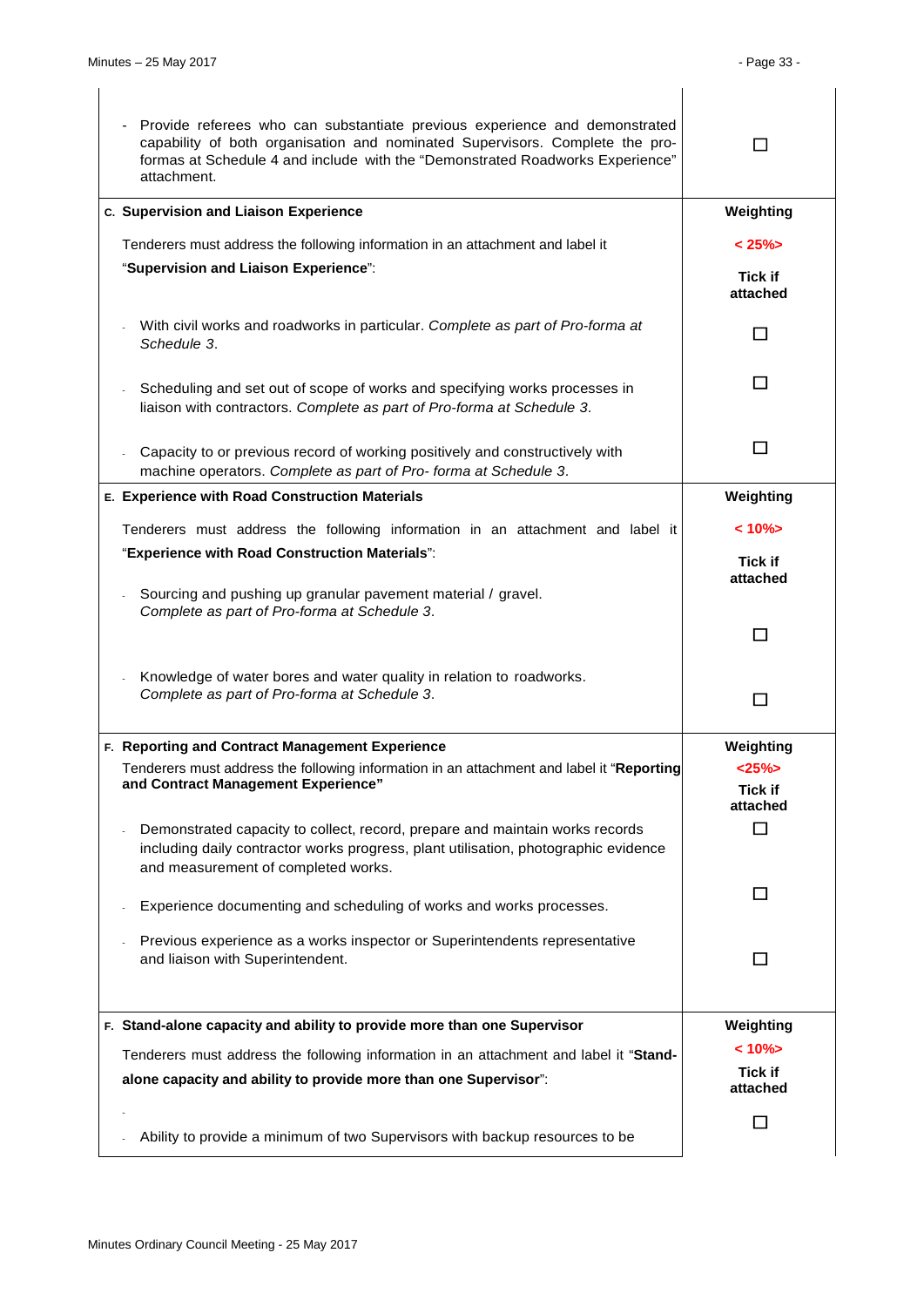| nominated.                                                                                                                                                                                                                                                                                                                                                                                                                                                                |  |
|---------------------------------------------------------------------------------------------------------------------------------------------------------------------------------------------------------------------------------------------------------------------------------------------------------------------------------------------------------------------------------------------------------------------------------------------------------------------------|--|
| Ability to provide a Supervisory service on a stand-alone basis with capacity to<br>include a demonstrated understanding of safety provisions when working alone in<br>remote areas including reference to fully equipped 4WD personal transport,<br>transportable accommodation, fuel, meals and supplies provisions. Complete the<br>pro-forma at Schedule 5 and include with the "Stand-alone capacity and ability to<br>provide more than one Supervisor" attachment. |  |
| Demonstrated capacity of organisation to resource the work i.e. current workload<br>vs forecast workload including this contract. Complete the pro-forma at Schedule<br>6 and include with the "Stand-alone capacity and ability to provide more than one<br>Supervisor" attachment                                                                                                                                                                                       |  |
| Demonstrated capacity to provide remote coms (phone, internet) to facilitate<br>transfer of claims related records to Superintendent. Complete as part of Pro-<br>forma at Schedule 5.                                                                                                                                                                                                                                                                                    |  |

#### **Value for Money Assessment**

The Principal reserves the right to take into consideration any feature of a tender that provides a benefit to the Shire of Murchison and the community. Any additional features will be evaluated in accordance with the value-for-money assessment process outlined below:

In formulating the recommendation for any acceptance of any Tender, value for money will be assessed by:

- m) Identifying the lowest Comparative Price Tender (this tender then becomes the Benchmark for the value-for money assessment);
- n) If the next highest priced Comparative Price Tender has a higher Qualitative Assessment Score than the benchmark, identifying the additional benefits (if any) offered and assessing if the additional benefit is worth the additional price;
- o) Repeating Step b) with the remaining tenders;
- p) Determining which of the remaining Tenders, if any, offers the best value-for-money.

#### *Where a higher priced conforming offer is recommended, there should be clear and demonstrable benefits over and above the lowest total priced, conforming offer;* and

5) That Council includes the following assessment criteria and weightings in the Tender for the Supply of Plant & Operators for Road Flood Damage Repairs (WANDRRA AGRN 743):

# **COMPLIANCE CRITERIA**

Tenders will be assessed for compliance with the requirements of the conditions of Tender and any Contract Requirements, including responses shown in the Tender Schedules. Compliant tenders will proceed for further assessments as follows:

#### **Comparative Price Assessment**

The comparative price for each tender will be calculated by applying applicable regional price preference imposts.

#### **Qualitative Assessments**

The tender is called under the local government (Functions & General) Regulations 1996. The prime consideration in the evaluation of received tenders is to establish the tender that clearly demonstrates an understanding of the tasks required under the tender and in the Shire's opinion represents the best value for money.

The Qualitative Assessment component of the assessment process is designed to take into account those aspects of the Tender that do not readily translate into absolute dollar values, but do however have socio-economic benefits in accordance with the table below.

The criteria on which tenders will be assessed, the maximum weighted score for each criteria and the scoring methodology is as follows: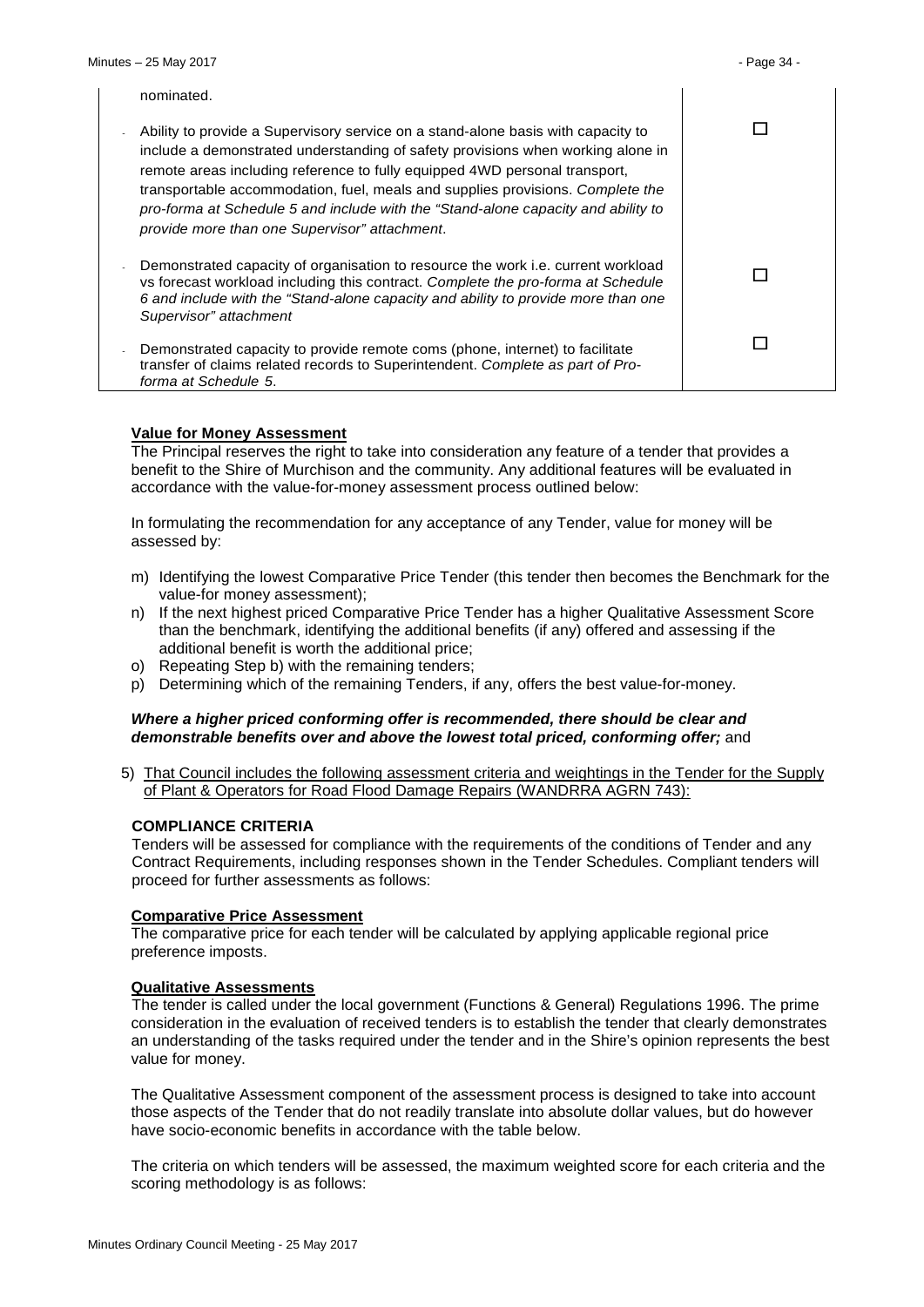| B. Organisational Experience and Capacity<br>Tenderers must address the following information in an attachment and label it<br>"Organisational Experience and Capacity":                                                                                                                                                                | Weighting<br>$< 30\%$<br>Tick if<br>attached |
|-----------------------------------------------------------------------------------------------------------------------------------------------------------------------------------------------------------------------------------------------------------------------------------------------------------------------------------------|----------------------------------------------|
| Details of similar work previously undertaken including reference to dates, value<br>of works and time taken to complete and evidence of having achieved outcomes.                                                                                                                                                                      | ΙI                                           |
| Reference sheet or list of relevant previously completed projects.                                                                                                                                                                                                                                                                      | l 1                                          |
| Provide referees who can substantiate previous experience and demonstrated<br>capability of the organisation.                                                                                                                                                                                                                           | П                                            |
| Demonstrated capacity of organisation to resource the work i.e. current workload<br>vs forecast workload including this contract.                                                                                                                                                                                                       | □                                            |
| - A project schedule / timeline identifying resources and timeframes to be allocated<br>to each road nominated within the Damage Repair Listing (refer Attachment C)                                                                                                                                                                    | П                                            |
| c. Road Construction Experience in Rural and Remote Areas                                                                                                                                                                                                                                                                               | Weighting                                    |
| Tenderers must address the following information in an attachment and label it "Road                                                                                                                                                                                                                                                    | $< 25\%$                                     |
| <b>Construction Experience in Rural and Remote Areas":</b>                                                                                                                                                                                                                                                                              | <b>Tick if</b><br>attached                   |
| Nominate specific examples in previous projects reference sheet.                                                                                                                                                                                                                                                                        | П                                            |
| Include reference to previous experience operating mobile camps.                                                                                                                                                                                                                                                                        | П                                            |
| Provide details of Organisations Occupational, Health and Safety record and<br>systems with particular relevance to works in rural and remote areas                                                                                                                                                                                     | l.                                           |
| D. Key Personnel Experience and Overall Capacity                                                                                                                                                                                                                                                                                        | Weighting                                    |
| Tenderers must address the following information in an attachment and label it "Key                                                                                                                                                                                                                                                     | $< 25\%$                                     |
| <b>Personnel Experience and Overall Capacity":</b>                                                                                                                                                                                                                                                                                      | <b>Tick if</b><br>attached                   |
| Provide details of past experience of key staff including Supervisory,<br>Administrative and operators of key items of plant (e.g. grader, dozer, field<br>mechanic).                                                                                                                                                                   | П                                            |
| Provide CV's or as a minimum, employment history (including reference to<br>projects worked on and roles undertaken), years of experience and qualifications<br>or relevant memberships for key personnel.                                                                                                                              | П                                            |
| Provide referees who can substantiate previous experience and demonstrated<br>capability of key personnel.                                                                                                                                                                                                                              | П                                            |
| Provide specific reference to and past experience of nominated administrative<br>staff who will be responsible for maintaining daily plant, labour and works<br>progress records in close liaison with the Superintendents Site Supervisor as<br>well as reconciling those records against Summary sheets and Contractors<br>Invoicing. | П                                            |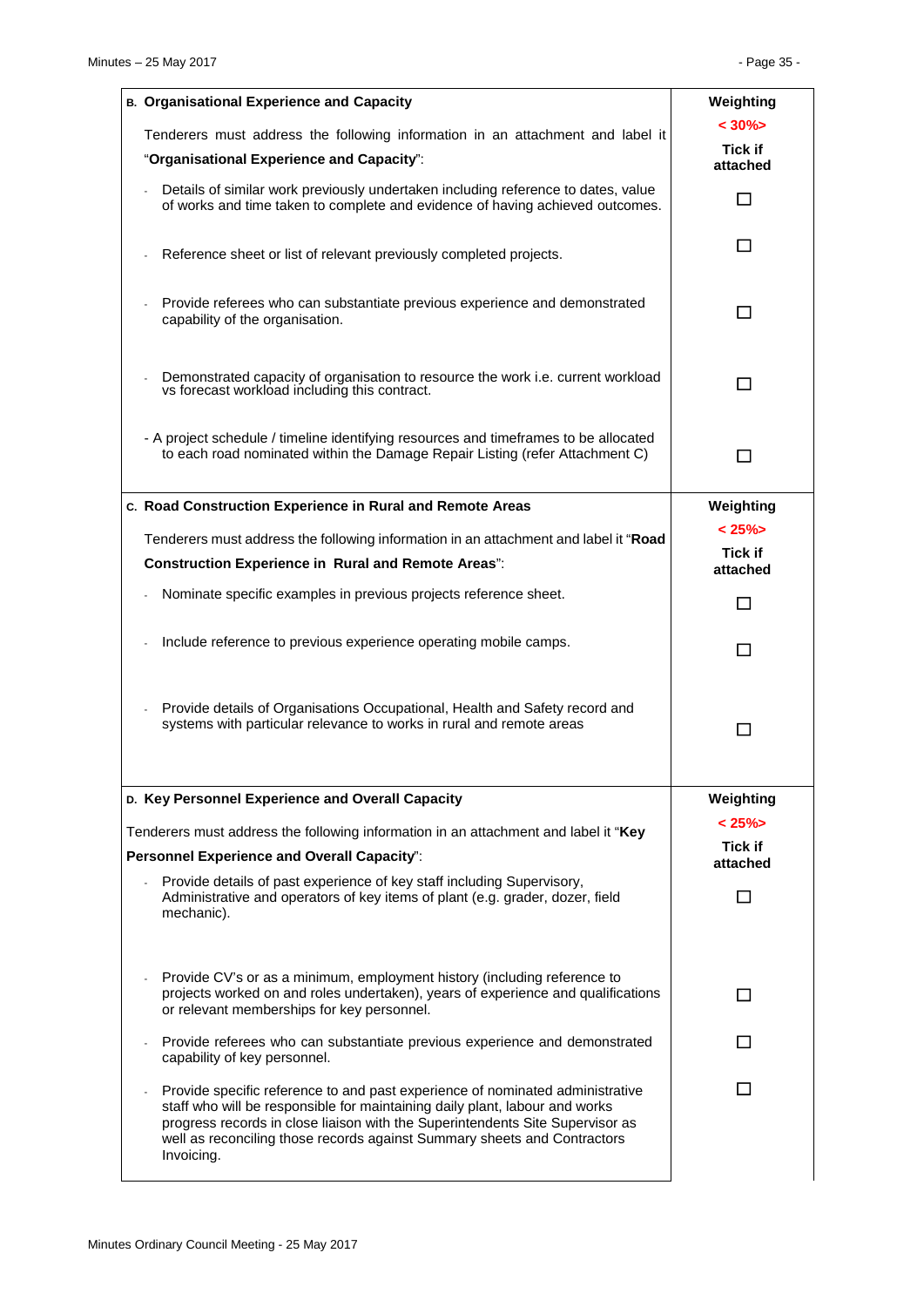$\overline{1}$ 

 $\overline{1}$ 

 $\overline{1}$ 

| Include reference to the organisations capacity to provide back-up resources<br>$\overline{\phantom{a}}$<br>for key personnel should the need arise.                                   |                                        |
|----------------------------------------------------------------------------------------------------------------------------------------------------------------------------------------|----------------------------------------|
| E. Extent and Condition of Road Construction Plant & Mechanical Support                                                                                                                | Weighting                              |
| Tenderers must address the following information in an attachment and label it<br>"Extent and Condition of Road Construction Plant & Mechanical Support":                              | $< 20\%$<br><b>Tick if</b><br>attached |
| Identify total numbers of each type of plant available for this project for<br>assessment against the nominated list and numbers within the Tender schedule.                           |                                        |
| Nominate age or hours of each item of plant or some indication of condition or<br>reliability.                                                                                         |                                        |
| Specifically detail the items of mechanical support and refueling equipment                                                                                                            |                                        |
| available for this project.                                                                                                                                                            |                                        |
| Identify any particular items of plant or attachments which are considered to have<br>special or advantageous application to the works and locations identified within<br>this tender. |                                        |

# **Value for Money Assessment**

The Principal reserves the right to take into consideration any feature of a tender that provides a benefit to the Shire of Murchison and the community. Any additional features will be evaluated in accordance with the value-for-money assessment process outlined below:

In formulating the recommendation for any acceptance of any Tender, value for money will be assessed by:

- q) Identifying the lowest Comparative Price Tender (this tender then becomes the Benchmark for the value-for money assessment);
- r) If the next highest priced Comparative Price Tender has a higher Qualitative Assessment Score than the benchmark, identifying the additional benefits (if any) offered and assessing if the additional benefit is worth the additional price;
- s) Repeating Step b) with the remaining tenders;
- t) Determining which of the remaining Tenders, if any, offers the best value-for-money.

# *Where a higher priced conforming offer is recommended, there should be clear and demonstrable benefits over and above the lowest total priced, conforming offer.*

**Carried For: 5 Against: 0**

# <span id="page-35-0"></span>**17.4 Proposed Road Works Program 2017/18**

| File:              | 12.9                                |
|--------------------|-------------------------------------|
| Author:            | Dianne Daniels                      |
| Interest Declared: | Nil                                 |
| Date:              | 22 May 2017                         |
| Attachments:       | Proposed Road Works Program 2017/18 |

# **Matter for Consideration:**

Council to consider the Road Works Program 2017/18 and prioritise the jobs listed.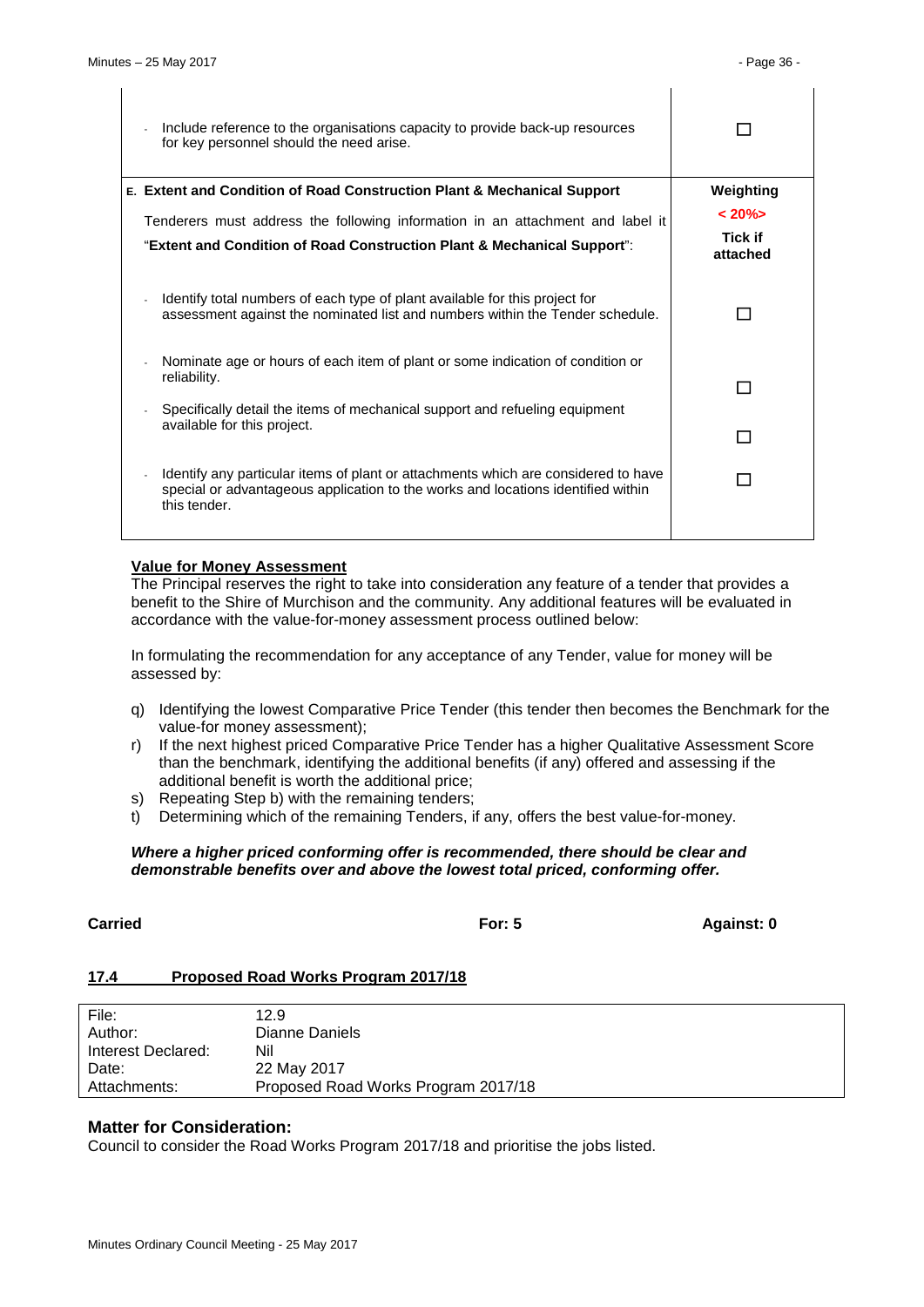#### **Background:**

Each year, councillors and senior staff undertake a two day road trip to inspect the roads in the Shire, with half being inspected one year and the other half the next. This inspection helps Council and the Administration establish priorities for the following financial year's road works program

The annual road inspection was undertaken on the  $28<sup>th</sup>$  and  $29<sup>th</sup>$  March, with the team travelling the roads to the South of the Shire this year.

#### **Comment:**

The Works Supervisor maintains a list of capital road works required. Each year, tasks that have been completed are removed and any new ones picked up from the annual road inspection are added. There are too many tasks on the list to complete in any one year, so the Works Supervisor has prioritised the jobs that he feels are the most important to complete in the 2017-18 financial year, drawing from the pool of unfinished jobs from prior years inspections as well as from jobs arising from this year's inspection. He has prioritised them taking into account the logistics of moving camp.

#### **Statutory Environment:**

Involvement with asset management planning is well within the scope of Local Government executive functions.

#### **Strategic Implications:**

Development and maintenance of an efficient road network is a core function of the Shire and features strongly in the Community Strategic Plan.

# **Sustainability Implications:**

� **Environmental:**

A well-built road network with efficient drainage helps to disperse water flows efficiently during rain events, helping to prevent erosion and land degradation.

� **Economic**:

An efficient road network within the shire supports the pastoral, tourism, science and mining industries by providing vehicle access around the Shire and into adjoining areas of the Mid West and Gascoyne Regions.

� **Social**:

There are no known significant social considerations

# **Policy Implications:**

N/A

# **Financial Implications:**

The prioritised Road Works Program will be allowed for in the 2017/18 budget.

# **Consultation:**

Works Supervisor Councillors/DCEO – Annual Road Inspection

#### **Recommendation:**

That Council endorse the Road Works Program 2017/18 as prioritised by the Works Supervisor in the **Attachment** 

*Cr E Foulkes-Taylor left the meeting at 12:19 pm and returned at 12:22 pm*

#### *Discussion:*

*The WS spoke to the proposed program. Council worked through the list of priorities to give the WS and administration a guide of priorities to be included in the budget.*

*Cr M Williams mentioned that he would like to see an amount set aside for concrete crossings and walls. Cr R Foulkes –Taylor stated that as he had an interest in a concreting business he would need to declare an interest if the discussion took that turn. However, there was no further move to settle on amounts.*

*It was also noted that the track into the gravel pit on Mileura was in atrocious condition and should be attended to when a machine is in the area.*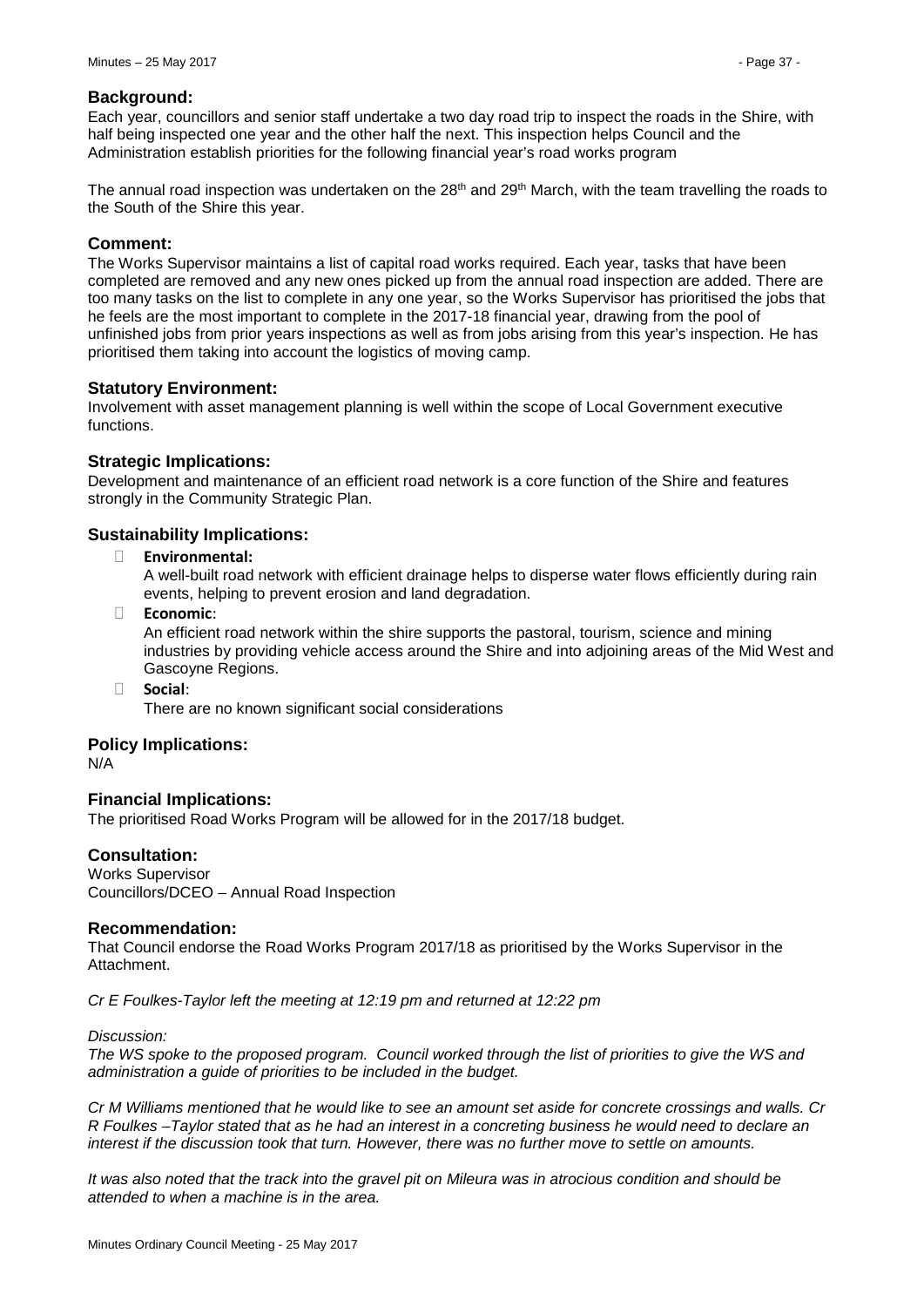Simple Majority

| <b>Council Decision:</b><br><b>Moved: Councillor Q Fowler</b>                                                    | Seconded: Councillor A Whitmarsh |
|------------------------------------------------------------------------------------------------------------------|----------------------------------|
| That Council endorse the Road Works Program 2017/18 as prioritised by the Works Supervisor in the<br>Attachment. |                                  |

**Carried: For: 5 Against: 0**

# <span id="page-37-0"></span>**18. ADMINISTRATION**

# <span id="page-37-1"></span>**18.1 Ward Review**

| File:              | 4.9                                                                                                                |
|--------------------|--------------------------------------------------------------------------------------------------------------------|
| Author:            | Dianne Daniels                                                                                                     |
| Interest Declared: | Nil                                                                                                                |
| Date:              | 17 May 2017                                                                                                        |
| Attachments:       | Correspondence from DLGC re the Discontinuance of Ward Systems<br>Extract from WA Government Gazette 28 April 2017 |

# **Matter for Consideration:**

Council to note that the Governor has made an order, on the recommendation of the Minister for Local Government, to abolish the Shire of Murchison's current ward structure; and for the number of offices of councillor to remain unchanged at six; and that the change will be implemented at the 2017 local government elections.

#### **Background:**

At the August 2016 meeting, Council resolved to undertake a ward and representation review to address current imbalances in councillor/elector ratios and endorsed a discussion paper prepared by the CEO for distribution to the community.

An advertisement was placed in the Geraldton Guardian on Tuesday 30 August 2016, inviting public comment on the ward review and a notice was posted on the Shire of Murchison Website, along with the discussion paper and several optional ward structures on the same day.

No comments were received from members of the public in relation to the review and so, at the ordinary Meeting of Council on 21 October 2016, Council made a decision to remove wards from its election system altogether, based on the relevant factors considered in the Discussion Paper – ie Community of Interest, Physical and Topographic Features; Demographic Trends; Economic Features; and Ratio of Councillors to Electors.

Following from that decision, on the 18 December 2017, the CEO sent a submission to the Local Government Advisory Board, requesting that the ward system for the Shire of Murchison be abolished.

#### **Comment:**

On the 28 April 2017, the CEO received correspondence from the Department of Local Government and Communities, advising that the Governor has made an order to abolish the Shire of Murchison's current ward structure and for the number of offices of councillor to remain unchanged at six.

This change will be implemented at the October 2017 local government elections and note to this effect was published in the Government Gazette on 28 April 2017.

# **Statutory Environment:**

Local Government Act 1995 S2.2(1), s2.3(3) and/or s2.18(3)

# **Strategic Implications:**

Civic Leadership - to provide Good Governance to the Murchison Shire through: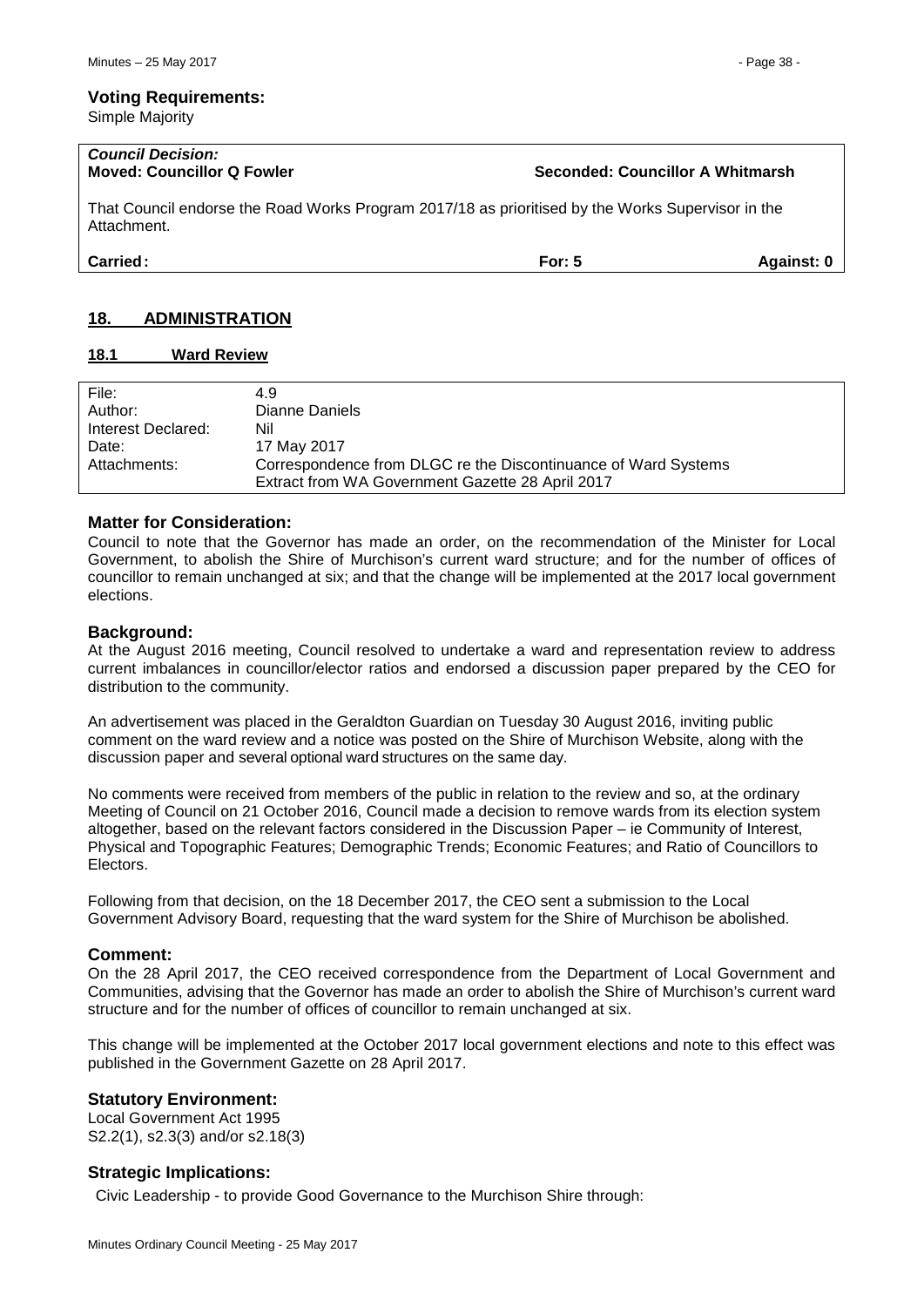- compliance with statutory requirements;
- openness and transparency and enhanced consultation and public participation;

**Policy Implications:** 

Nil

**Budget/ Financial Implications:** 

Nil

#### **Sustainability Implications:**

- � **Environmental**
- There are no known significant environmental implications associated with this decision � **Economic**
- There are no known significant economic implications associated with this decision � **Social**
	- There are no known significant social considerations associated with this decision

#### **Consultation:**

Local Government Advisory Board and Guidelines

#### **Recommendation:**

That Council notes that the Governor has made an order, on the recommendation of the Minister for Local Government, to abolish the Shire of Murchison's current ward structure; and for the number of offices of councillor to remain unchanged at six; and that a notice to this effect was published in the Government Gazette on 28 April 2017; and that the change will be implemented at the 2017 local government elections.

#### **Voting Requirements:**

Absolute Majority

# *Council Decision:*

**Moved: Councillor E Foulkes-Taylor Seconded: Councillor A Whitmarsh**

That Council notes that the Governor has made an order, on the recommendation of the Minister for Local Government, to abolish the Shire of Murchison's current ward structure; and for the number of offices of councillor to remain unchanged at six; and that a notice to this effect was published in the Government Gazette on 28 April 2017; and that the change will be implemented at the 2017 local government elections.

**Carried: For: 5 Against: 0**

# <span id="page-38-0"></span>**18.2 Request for Donation - Eastern Gascoyne Race Club**

| File:              | 4.69                                                           |
|--------------------|----------------------------------------------------------------|
| Author:            | Dianne Daniels - Chief Executive Officer                       |
| Interest Declared: | No interest to disclose                                        |
| Date:              | 18 May 2017                                                    |
| Attachments:       | Eastern Gascoyne Race Club - Letter of Request for Sponsorship |

#### **Matter for Consideration:**

Consideration of the request for donation by the Eastern Gascoyne Race Club (EGRC).

#### **Background:**

The Landor Races are the EGRC's traditional bush race meeting, which had its roots in a stockman's camp back in 1921. The Landor Race weekend is a popular event with people coming from far and wide and there is strong support from the local pastoralists and Shire residents.

#### **Comment:**

I have received a letter from the Club Assistant-Secretary, Katie Morrison, asking if the Shire would sponsor the Landor Races, which will be held from the 30<sup>th</sup> September to the 2<sup>nd</sup> October 2017.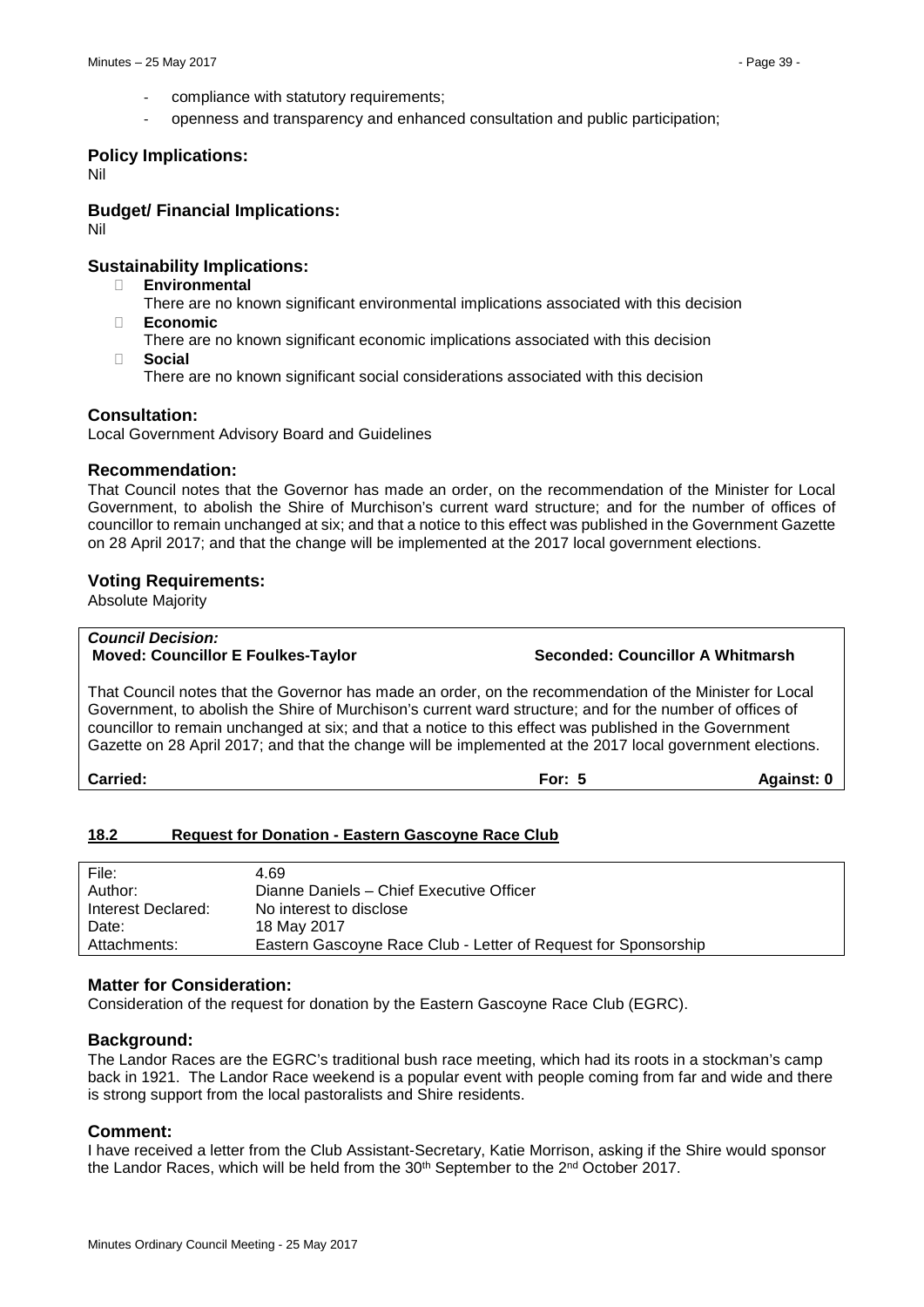In the past, Councillors have considered that it was inappropriate to sponsor races, but they were happy to donate \$700 to the EGRC to cover the ongoing running costs of staging the Landor Races.

# **Statutory Environment:**

Assistance to community groups and clubs is well within Councils' legislative boundaries

#### **Sustainability Implications:**

� **Environmental**

There are no known significant environmental implications associated with this decision

� **Economic**

There are no known significant economic implications associated with this decision

� **Social**

There are no known significant social considerations associated with this decision

#### **Strategic Implications:**

To develop, coordinate, provide and support services and facilities which enhance the quality of community life in the Shire is a Social Objective within the Strategic Community Plan.

# **Policy Implications:**

Nil

#### **Financial Implications:**

\$5,500 has been budgeted for Donations this financial year and to date \$2,000 has been donated.

#### **Consultation:**

Nil

#### **Recommendation:**

That Council donate \$700 to the Eastern Gascoyne Race Club to help cover the ongoing running costs of staging the Landor Races.

*Cr Q Fowler declared an interest as a member of the EGRC and left the room at 12:54 pm*

#### **Voting Requirements:**

Simple Majority

| <b>Council Decision:</b>            |                                  |
|-------------------------------------|----------------------------------|
| <b>Moved: Councillor M Williams</b> | Seconded: Councillor A Whitmarsh |

That Council donate \$700 to the Eastern Gascoyne Race Club to help cover the ongoing running costs of staging the Landor Races.

**Carried: For: 4 Against: 0**

*Cr Q Fowler returned to the room at 12:55 pm*

#### <span id="page-39-0"></span>**18.3 Request for Donation – Mid West Group of Affiliated Agricultural Societies**

| File:              | 4.69                                                                                |
|--------------------|-------------------------------------------------------------------------------------|
| Author:            | Dianne Daniels - Chief Executive Officer                                            |
| Interest Declared: | N/A                                                                                 |
| Date:              | 18 May 2017                                                                         |
| Attachments:       | Letter of Request for Donation - Midwest Group of Affiliated Agricultural Societies |
|                    |                                                                                     |

# **Matter for Consideration:**

Council to consider making a donation to the Mid West Group of Affiliated Agricultural Societies (MWGAAS) to assist them with the cost of presenting the 2017 Mid West District Display at the Perth Royal Show.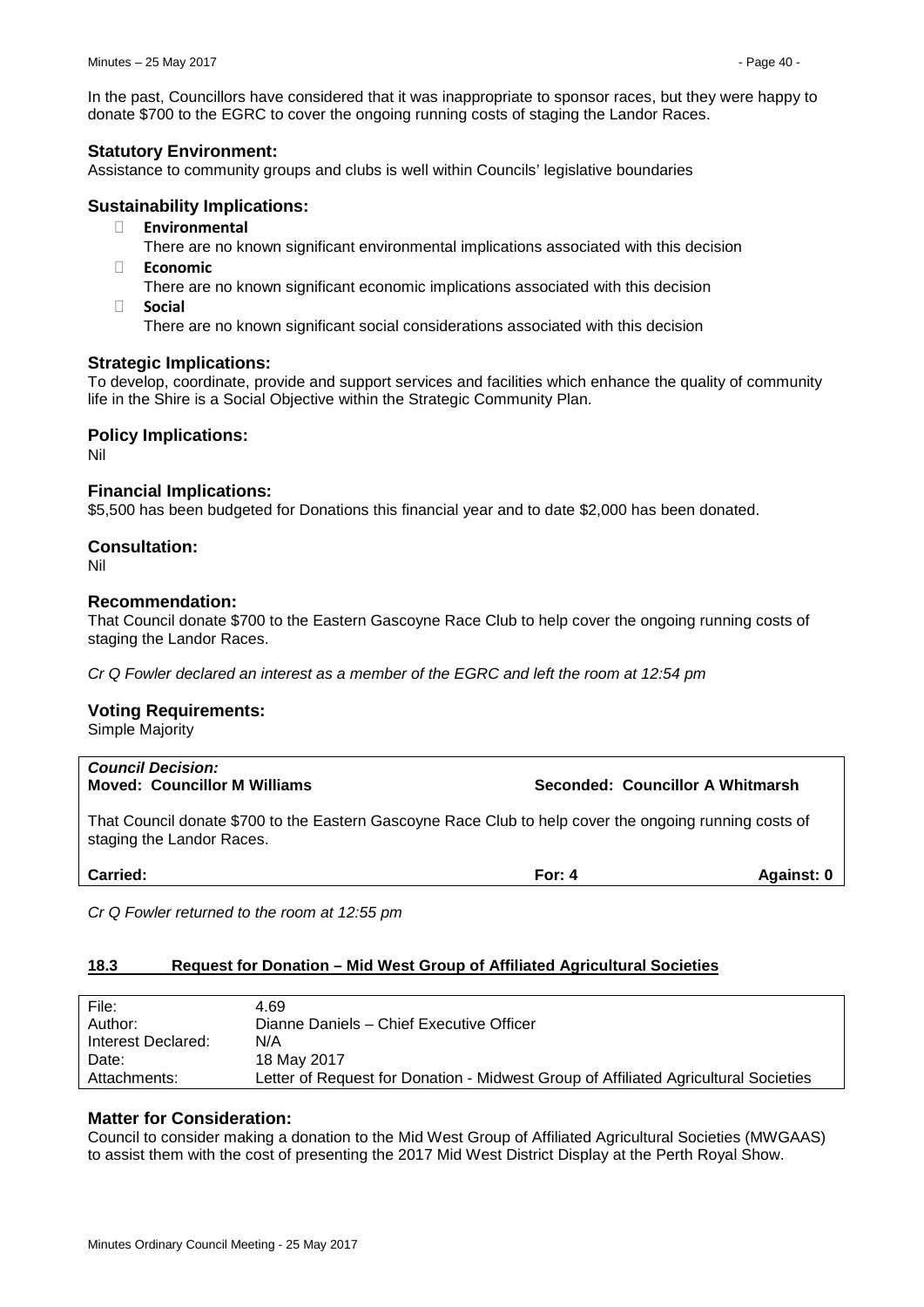# **Background:**

Council has supported MWGAAS with a donation of \$500 in 2014, \$300 in 2015 and a pledge of \$300 in 2016 (paid 2017) towards their display at the Perth Royal Show. 2014 was the first year that the donation was made, as the Shire of Murchison had previously been aligned with another Agricultural Group.

The MWGAAS includes only seven Agricultural societies, however, covers an area from Moora and Dalwallinu in the South, north to Shark Bay Shire and east to Sandstone and Meekatharra.

# **Comment:**

The MWGAAS intend to make this request for donation on an annual basis. The contributions received from the Shire Councils in the Mid West assist the MWGAAS to promote tourism and produce to the largest congregation of people in Western Australia, providing people from outside the district with an insight into what is on offer in our area.

#### **Statutory Environment:**

Assistance to Community Groups and Clubs is well within Council's legislative boundaries.

# **Sustainability Implications**

- � **Environmental:**
	- There are no known significant environmental considerations
- � **Economic:**
- Promotion of Tourism sits under the Economic wellbeing area in the Community Strategic Plan. � **Social:**
	- There are no known significant social considerations

#### **Strategic Implications:**

Promotion of Tourism

#### **Policy Implications:**

Nil

# **Financial Implications:**

\$5,500 has been budgeted for Donations this financial year and to date \$2,000 has been donated, plus possibly another \$700, depending on the outcome of the request for donation at Item 18.2.

# **Consultation:**

N/A

# **Recommendation:**

That Council donate \$300 towards the Mid West Agricultural Group of Affiliated Agricultural Societies to assist with costs to be incurred at the 2017 Perth Royal show.

#### **Voting Requirements:**

Simple Majority

#### *Council Decision:* **Moved: Councillor E Foulkes Taylor Seconded: Councillor M Williams**

That Council donate \$300 towards the Mid West Agricultural Group of Affiliated Agricultural Societies to assist with costs to be incurred at the 2017 Perth Royal show.

| Carried: |  |
|----------|--|
|          |  |

**Carried: For: 5 Against: 0**

# <span id="page-40-0"></span>**18.4 Local Government Convention and Trade Exhibition 2017**

| File:              | 4.6                                             |
|--------------------|-------------------------------------------------|
| Author:            | Peter Dittrich - Deputy Chief Executive Officer |
| Interest Declared: | No interest to disclose                         |
| Date:              | 19 <sup>th</sup> May 2017                       |
| Attachments:       | Convention Program and WALGA accommodation list |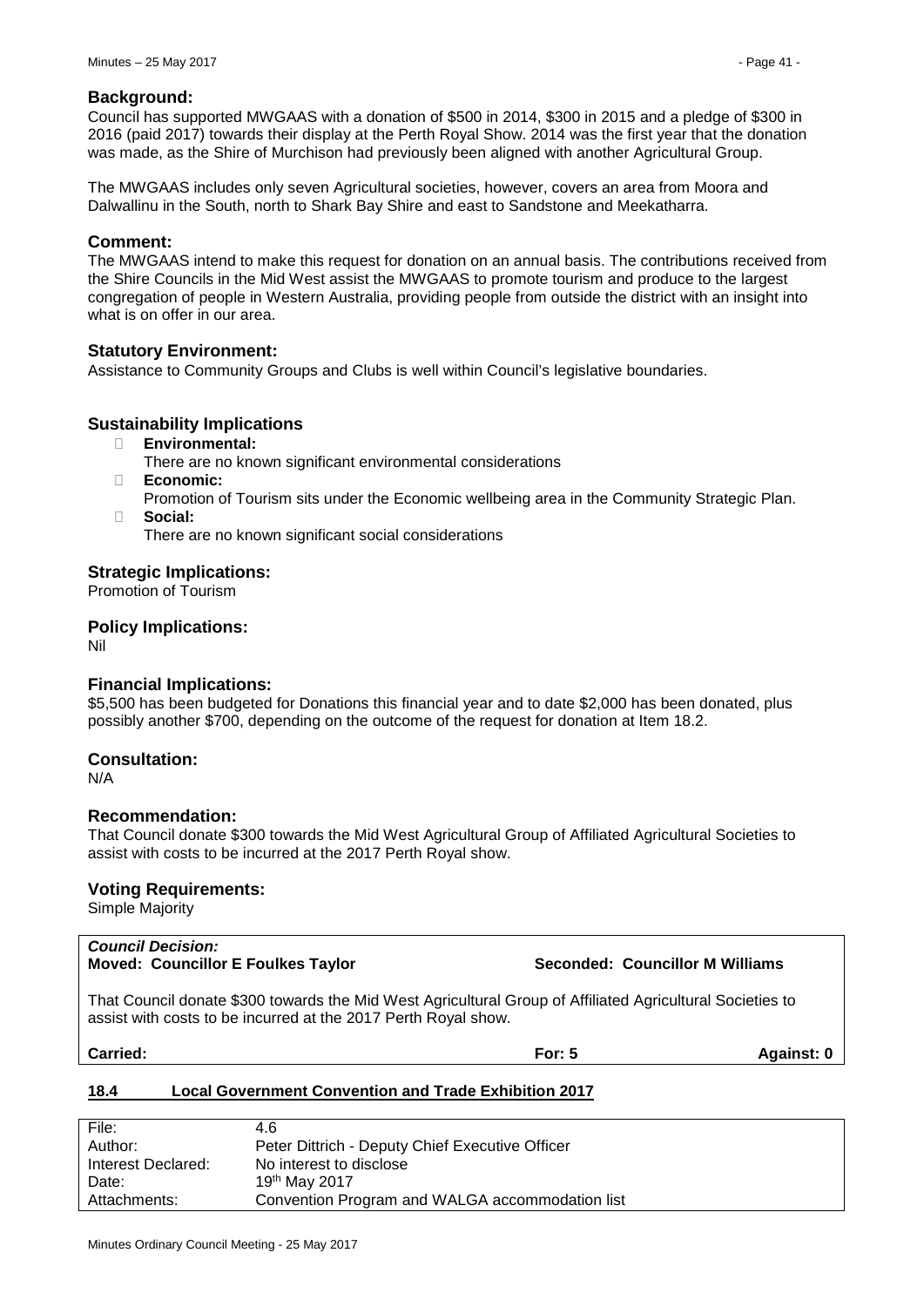Confirmation of attendance at the 2017 Local Government Convention.

# **Background:**

The Local Government Convention and Trade Exhibition is being held on the  $3<sup>rd</sup>$  and  $4<sup>th</sup>$  of August this year, with the WALGA AGM and Opening Welcome Reception being held on Wednesday the 2<sup>nd</sup> August. Under Shire of Murchison Policy it is necessary to discuss attending conference, seminar or training courses prior to attending the event to obtain council approval.

# **Comment:**

Full details of which individual sessions have previously been circulated to all Councillors. Councillors are requested to nominate their attendance and identify the sessions they wish to attend. Some sessions have a limited number of place available and Councillors will be requested to indicate a second preference when registering for those sessions.

WALGA has a supply of multi entry parking vouchers for the PCEC for purchase at \$39 per day. WALGA has negotiated room rates at various hotels as per the attached. In the past Councillors have been accommodated at the Parmelia Hilton due to its proximity to the PCEC.

# **Statutory Environment:**

Nil

# **Sustainability Implications:**

� **Environmental**

There are no known significant environmental implications associated with this decision

- � **Economic**
	- There are no known significant economic implications associated with this decision
- � **Social**

There are no known significant social considerations associated with this decision

# **Strategic Implications:**

- � **Civic Leadership**
	- Regional Collaboration

The attendance at the WA Local Government Conference affords the attendees the opportunity to develop and enhance their relationship with neighbouring shires and State Government departments enhancing the ability to work collaboratively. In addition, it affords the opportunity to discuss Local Government best practice and future developments that impact on the Shire of Murchison.

# **Policy Implications:**

Nil

# **Financial Implications:**

The Local Government Convention is an annual event and a relevant budget provision will need to be included in the 2017/18 budget preparation.

# **Consultation:**

Nil

# **Recommendation:**

- 1) That the following Councillors will be attending the Local Government Convention for 2017: Crs TBA
- 2) That Councillors and the CEO be accommodated at Parmelia Hilton for the duration of their attendance as per the attached Local Government Week 2017 spreadsheet.
- 3) That the Councillors and the CEO will nominate their attendance for the sessions as per the attached Local Government Week 2017 spreadsheet.
- 4) That the total cost of the attendance at the Local Government Week 2017 Convention be provided for in the 2017-18 Budget.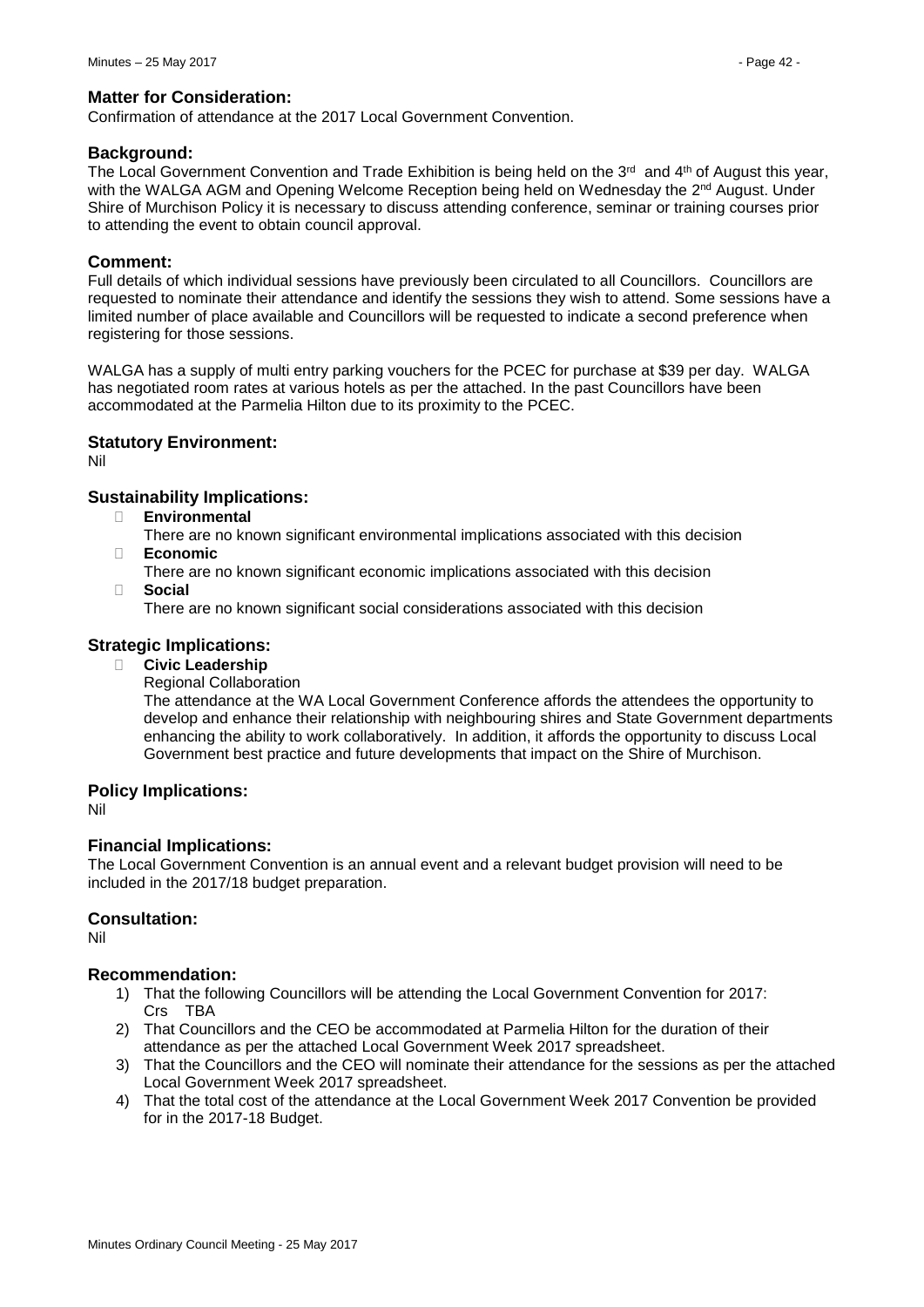#### *Discussion:*

*President R Foulkes-Taylor and Cr E Foulkes-Taylor indicated their desire to attend the conference and detailed the concurrent sessions that they wished to attend. No other councillor nominated to attend.*

# **Voting Requirements:**

Simple Majority

| <b>Council Decision:</b><br><b>Moved: Councillor A Whitmarsh</b><br>Seconded: Councillor Q Fowler |                                                                                                                                                                     |          |            |  |  |  |
|---------------------------------------------------------------------------------------------------|---------------------------------------------------------------------------------------------------------------------------------------------------------------------|----------|------------|--|--|--|
|                                                                                                   |                                                                                                                                                                     |          |            |  |  |  |
| 1)                                                                                                | That the following Councillors will be attending the Local Government Convention for 2017:<br>Cr R Foulkes-Taylor and Cr E Foulkes-Taylor                           |          |            |  |  |  |
| 2)                                                                                                | That Councillors and the CEO be accommodated at Parmelia Hilton for the duration of their<br>attendance as per the attached Local Government Week 2017 spreadsheet. |          |            |  |  |  |
| 3)                                                                                                | That the Councillors and the CEO will nominate their attendance for the sessions as per the attached<br>Local Government Week 2017 spreadsheet.                     |          |            |  |  |  |
| 4)                                                                                                | That the total cost of the attendance at the Local Government Week 2017 Convention be provided for<br>in the 2017-18 Budget.                                        |          |            |  |  |  |
| <b>Carried:</b>                                                                                   |                                                                                                                                                                     | For: $5$ | Against: 0 |  |  |  |

*The meeting adjourned for lunch at 1:02 pm and resumed at 2:02 pm. The DCEO did not return to the meeting.*

# <span id="page-42-0"></span>**18.5 Election to Working Group to Fill Vacancies left by Retiring Councillors**

| File:              | 4.70                                     |
|--------------------|------------------------------------------|
| Author:            | Dianne Daniels - Chief Executive Officer |
| Interest Declared: | No interest to disclose                  |
| Date:              | 22 May 2017                              |
| Attachments:       | Terms of Reference                       |

# **Matter for Consideration:**

Council to consider replacements for Simon Broad and Mark Halleen on various Working Groups.

# **Background:**

In the past five months we have had two councillors, Simon Broad and Mark Halleen, vacate their positions on Council, which has left vacancies on several Working Groups.

# **Comment:**

The composition of the Shire of Murchison's Committees and Working Groups is shown in the table below, with replacements required shown in red.

| <b>COMMITTEE/WORKING GROUP</b>               | <b>MEMBER</b>               | <b>MEMBER</b>             | <b>MEMBER</b>   | <b>STAFF</b>       | <b>STAFF</b>                           | <b>COMMUNITY</b>                            |
|----------------------------------------------|-----------------------------|---------------------------|-----------------|--------------------|----------------------------------------|---------------------------------------------|
| <b>Plant Working Group</b>                   | Cr Broad                    | CrR<br>Foulkes-<br>Taylor | Cr<br>Whitmarsh | CEO                | Works<br>Supervisor                    | N/A                                         |
| Settlement Building Working<br>Group         | Cr Williams                 | CrE<br>Foulkes-<br>Taylor |                 | CEO<br><b>DCEO</b> | <b>Works</b><br>Supervisor             | N/A                                         |
| <b>COMMITTEE/WORKING GROUP</b>               | <b>MEMBER</b>               | <b>MEMBER</b>             | <b>MEMBER</b>   | <b>STAFF</b>       | <b>STAFF</b>                           | <b>COMMUNITY</b>                            |
| <b>Accident Prevention Working</b><br>Group  | Cr E Foulkes-<br>Taylor     |                           |                 | CEO                |                                        | Mrs Jo Squires -<br>2 positions<br>vacant   |
| <b>Community Advisory Group</b>              | President<br>Halleen        | Cr<br>Whitmarsh           |                 | CEO                | <b>Works</b><br>Supervisor<br>Gardener | Nat Broad<br>Paul Lukitsch<br>Jo Squires    |
| Murchison Community Fund<br>Management Group | Shire<br>President          |                           |                 | CEO                |                                        | <b>Quentin Fowler</b><br>Sandy<br>McTaggart |
| Local Emergency Management<br>Committee      | President<br>Delegated role |                           |                 | CEO                | <b>Works</b><br>Supervisor             | Refer LEMA                                  |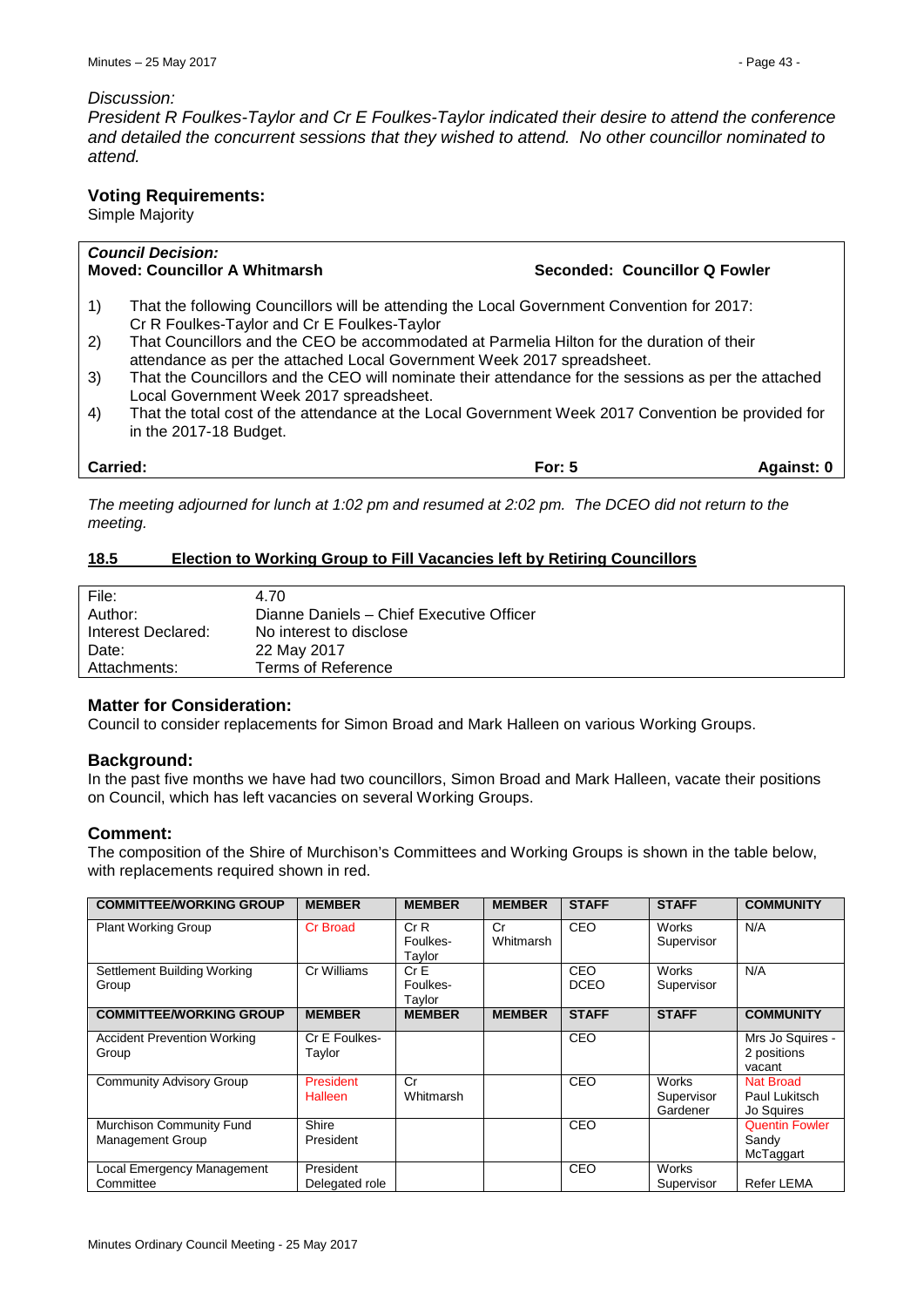|                                 | to Cr <sub>R</sub> |                 |                 |                 |                 |                     |
|---------------------------------|--------------------|-----------------|-----------------|-----------------|-----------------|---------------------|
|                                 | Foulkes-Taylor     |                 |                 |                 |                 |                     |
| Settlement Building Working     |                    | Cr Williams     | CrE             | CEO             | <b>Works</b>    |                     |
| Group                           |                    |                 | Foulkes-        | <b>DCEO</b>     | Supervisor      |                     |
|                                 |                    |                 | Taylor          |                 |                 |                     |
| Settlement Drinking Water       | Cr R Foulkes-      | Cr Williams     | <b>Cr Broad</b> | CEO             | Works           | 1 position          |
| Working Group (New)             | Taylor             |                 |                 |                 | Supervisor      | vacant              |
|                                 |                    |                 |                 |                 | Health          |                     |
|                                 |                    |                 |                 |                 | Officer         |                     |
| Settlement Power Supply Working | <b>Cr Broad</b>    | Cr Williams     | Cr              | CEO             | <b>Works</b>    | <b>Paul Squires</b> |
| Group (New)                     |                    |                 | Whitmarsh       |                 | Supervisor      |                     |
| Wild Dog Control Working Group  | Cr Whitmarsh       |                 |                 | CEO             |                 | Sandy               |
|                                 |                    |                 |                 |                 |                 | McTaggart           |
|                                 |                    |                 |                 |                 |                 | Reg Seaman          |
|                                 | President          | Cr E Foulkes-   |                 | CEO             | Works           | Paul Squires        |
| Project Officer Working Group   | <b>Halleen</b>     | Taylor          |                 |                 | Supervisor      | Frances Jones       |
| <b>ORGANISATION</b>             | <b>DELEGATE</b>    | <b>DELEGATE</b> |                 | <b>OBSERVER</b> | <b>OBSERVER</b> | <b>COMMUNITY</b>    |
| Murchison Regional Road Group   | <b>Cr Halleen</b>  |                 |                 | CEO             | Works           | N/A                 |
|                                 |                    |                 |                 |                 | Supervisor      |                     |
| <b>WALGA Zone Delegates</b>     | President R        | Cr Williams     |                 | CEO             |                 | N/A                 |
|                                 | Foulkes-Taylor     |                 |                 |                 |                 |                     |

The Terms of Reference for the Plant Working Group, the Community Advisory Group, the Murchison Community Fund Management Group, the Settlement Drinking Water Working Group, the Settlement Power Supply Working Group and the Project Officer Working Group are attached – refer Attachments 18.2 (1)-(5).

#### **Statutory Environment:**

Local Government Act 1995 Part 5 Division 2 Subdivision 2

#### **Strategic Implications:**

Nil

#### **Policy Implications:**

Nil

# **Financial Implications:**

Nil

# **Recommendation:**

That Council elects the following people (TBA) to be members of the various Working Groups.

Members are to be elected having due regard for their particular skills and expertise in the area of interest for which the Committee/Working Group has been formed. Community Positions are to be advertised. If there are more Community applicants than positions, then Council will decide the successful applicant(s) at the June 2017 OCM, having due regard for their particular skills and expertise.

| <b>COMMITTEE/WORKING GROUP</b>                          | <b>MEMBER</b>           | <b>MEMBER</b>             | <b>MEMBER</b>   | <b>STAFF</b>    | <b>STAFF</b>                                    | <b>COMMUNITY</b>              |
|---------------------------------------------------------|-------------------------|---------------------------|-----------------|-----------------|-------------------------------------------------|-------------------------------|
| <b>Plant Working Group</b>                              |                         | CrR<br>Foulkes-<br>Taylor | Cr<br>Whitmarsh | <b>CEO</b>      | Works<br>Supervisor                             | N/A                           |
| <b>COMMITTEE/WORKING GROUP</b>                          | <b>MEMBER</b>           | <b>MEMBER</b>             | <b>MEMBER</b>   | <b>STAFF</b>    | <b>STAFF</b>                                    | <b>COMMUNITY</b>              |
| <b>Community Advisory Group</b>                         |                         | Cr<br>Whitmarsh           |                 | <b>CEO</b>      | Works<br>Supervisor<br>Gardener                 | Paul Lukitsch<br>Jo Squires   |
| Murchison Community Fund<br><b>Management Committee</b> | Shire<br>President      |                           |                 | <b>CEO</b>      |                                                 | Sandy<br>McTaggart            |
| Settlement Drinking Water<br>Working Group (New)        | Cr R Foulkes-<br>Taylor | Cr Williams               | $\mathbf{1}$    | CEO             | <b>Works</b><br>Supervisor<br>Health<br>Officer |                               |
| Settlement Power Supply Working<br>Group (New)          |                         | Cr Williams               | Cr<br>Whitmarsh | <b>CEO</b>      | Works<br>Supervisor                             | Paul Squires                  |
| Project Officer Working Group                           |                         | Cr E Foulkes-<br>Taylor   |                 | CEO             | Works<br>Supervisor                             | Paul Squires<br>Frances Jones |
| <b>ORGANISATION</b>                                     | <b>DELEGATE</b>         | <b>DELEGATE</b>           |                 | <b>OBSERVER</b> | <b>OBSERVER</b>                                 | <b>COMMUNITY</b>              |
| Murchison Regional Road Group                           |                         |                           |                 | CEO             | Works<br>Supervisor                             | N/A                           |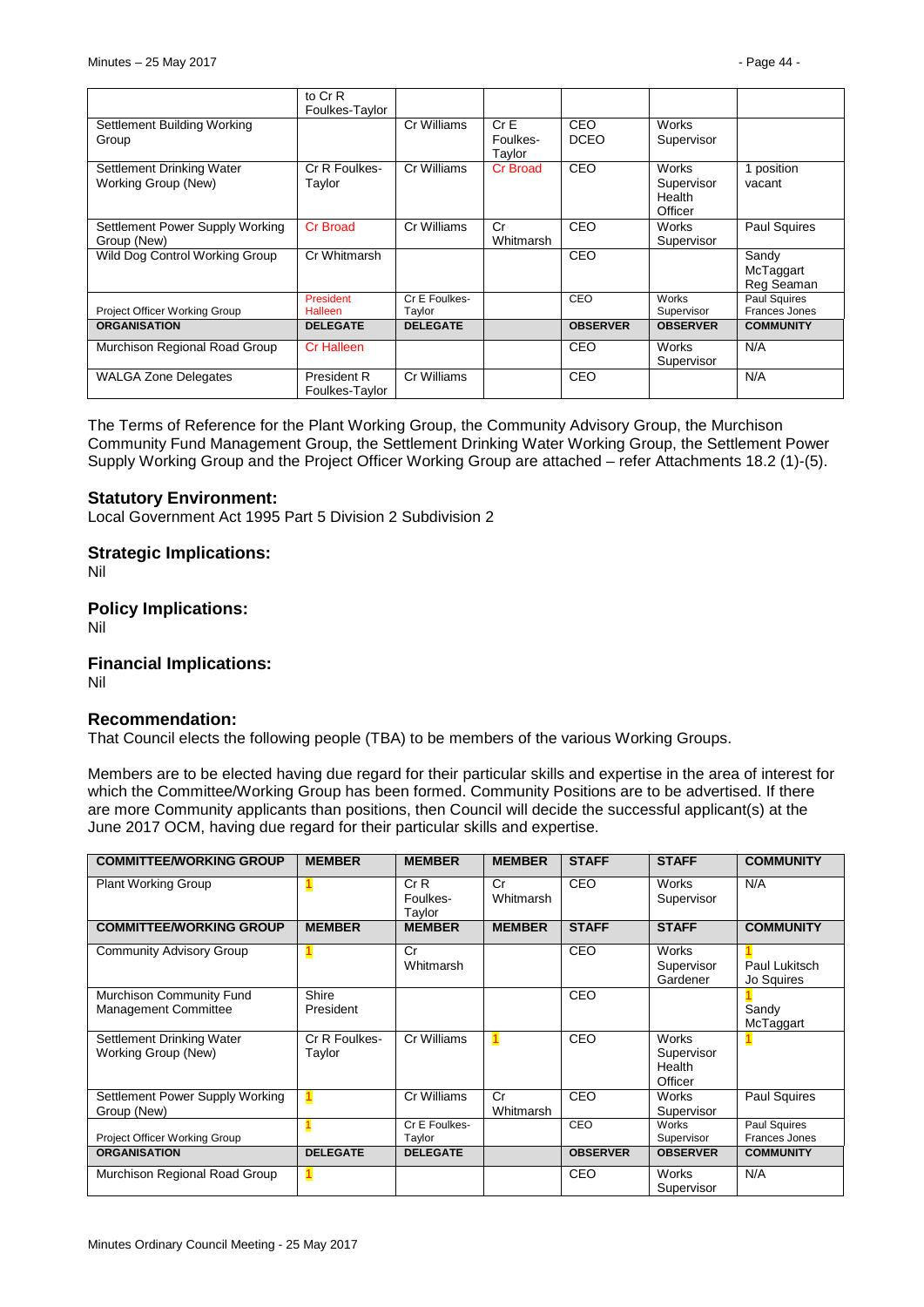Absolute majority.

# *Council Decision:*

#### **Seconded: Councillor M Williams**

That Council elects the following people to fill the vacancies that have arisen and to be members of the various Working Groups:

| Plant Working Group -           | Cr M Williams                  |
|---------------------------------|--------------------------------|
| Community Advisory Group -      | Cr R Foulkes-Taylor            |
| Settlement Drinking Water -     | Cr Q Fowler                    |
| Settlement Power Supply -       | Cr R Foulkes-Taylor            |
| Project Officer Working Group - | Cr A Whitmarsh                 |
| Murchison Regional Road Group - | Cr R Foulkes-Taylor (Delegate) |
|                                 | Cr M Williams (Deputy)         |
|                                 |                                |

Community Positions are to be advertised and nominations be bought back to the Shire Council Meeting for final decision.. If there are more Community applicants than positions, then Council will decide the successful applicant(s) at the June 2017 OCM, having due regard for their particular skills and expertise.

| <b>Carried:</b> | For: $5$ | Against: 0 |
|-----------------|----------|------------|
|                 |          |            |

# <span id="page-44-0"></span>**18.6 Review of Standing Orders Local Law 2001**

| File:              | 4.28                                                                   |
|--------------------|------------------------------------------------------------------------|
| Author:            | Peter Dittrich - Deputy Chief Executive Officer                        |
| Interest Declared: | No interest to disclose                                                |
| Date:              | 19th May 2017                                                          |
| Attachments:       | Local Law Review and making Flowchart                                  |
|                    | Gazette 22/08/2002 Shire of Murchison - Standing Orders Local Law 2001 |

# **Matter for Consideration:**

Council to initiate the process of the review of the shire Of Murchison's local law in accordance with S3.16. of the Local Government Act 1995 ( the Act).

# **Background:**

The Shire of Murchison is required to undertake a review of its local law every eight years. The Shire currently has a single local law - Standing Orders Local Law 2001 which was gazetted on 22<sup>nd</sup> August 2002. The Shires records indicate that this law was reviewed in March 2009.

# **Comment:**

The intended purpose and effect of this local law is as follows: Purpose: - Is to provide the rules for the conduct of meetings of the Council, Committees and electors.

Effect: - To result in:

- a) the orderly and effective conduct of meetings;
- b) greater community understanding of the meeting process;
- c) better decision making by the Shire; and
- d) better outcomes from decisions made.

S3.16 of the Act outlines the process to be followed in reviewing a local law.

# **Division 2 — Legislative functions of local governments Subdivision 1 — Local laws made under this Act**

- 3.16. Periodic review of local laws
	- *(1) Within a period of 8 years from the day when a local law commenced or a report of a review of the local law was accepted under this section, as the case requires, a local government is to carry out a review of the local law to determine whether or not it considers that it should be repealed or amended.*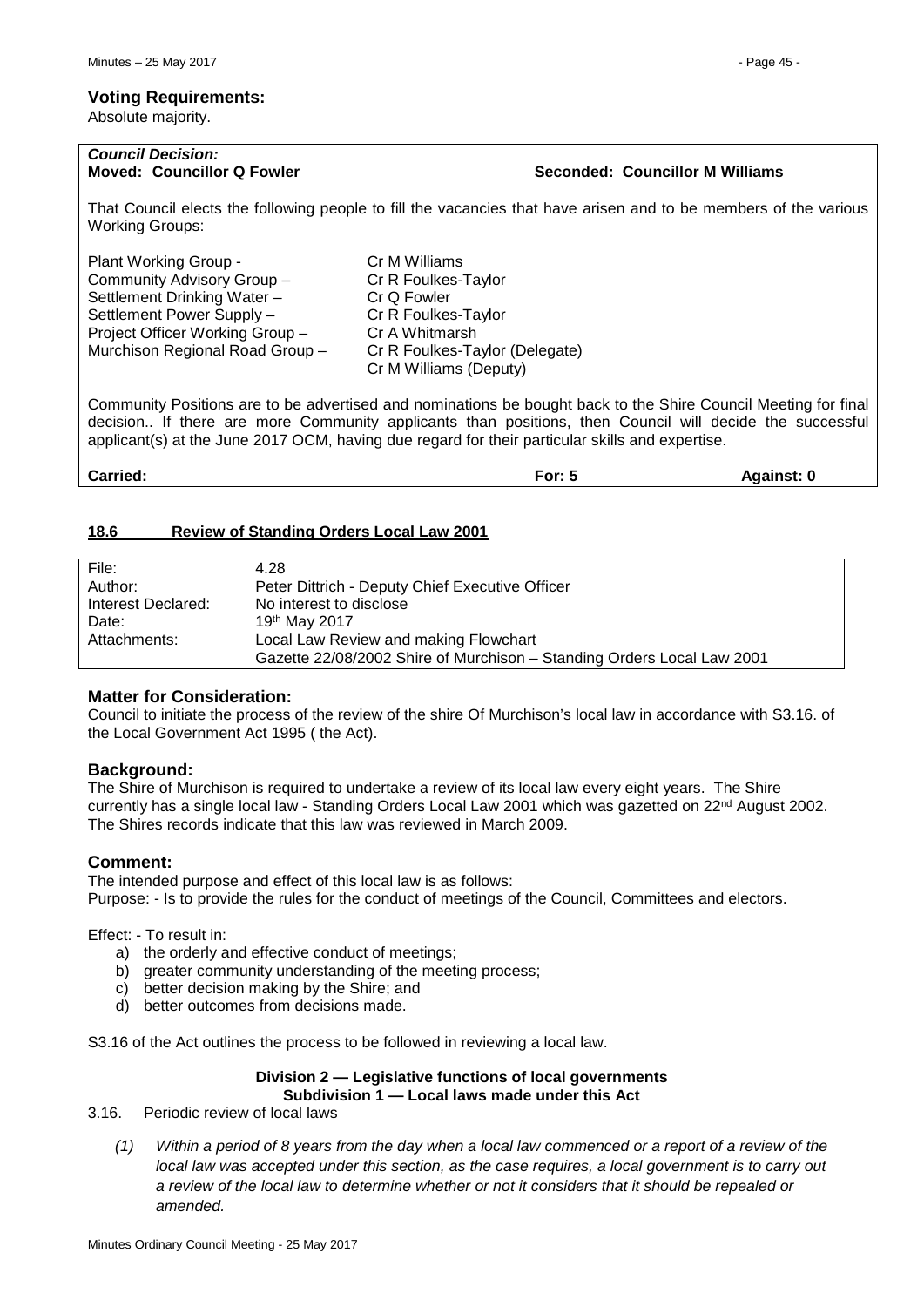- *(2) The local government is to give Statewide public notice stating that —*
	- *(a) the local government proposes to review the local law; and*
	- *(b) a copy of the local law may be inspected or obtained at any place specified in the notice; and*
	- *(c) submissions about the local law may be made to the local government before a day to be specified in the notice, being a day that is not less than 6 weeks after the notice is given.*
- *(2a) A notice under subsection (2) is also to be published and exhibited as if it were a local public notice.*
- *(3) After the last day for submissions, the local government is to consider any submissions made and cause a report of the review to be prepared and submitted to its council.*
- *(4) When its council has considered the report, the local government may determine\* whether or not it considers that the local law should be repealed or amended.*
	- *\* Absolute majority required.*

*[Section 3.16 amended by No. 64 of 1998 s. 7; No. 49 of 2004 s. 24.]*

At the end of the notice period the CEO is required to prepare a report to Council for its consideration in accordance with S 3.16 (3) and S 3.16 (4) as above.

#### **Statutory Environment:**

Local Government Act 1995 S 3.16

#### **Sustainability Implications:**

- � **Environmental**
	- There are no known significant environmental implications associated with this decision
- � **Economic**
- There are no known significant economic implications associated with this decision � **Social**
	- There are no known significant social considerations associated with this decision

#### **Strategic Implications:**

Nil

#### **Policy Implications:**

Nil

#### **Financial Implications:**

The current budget contains provision for advertising.

#### **Consultation:**

Nil

#### **Recommendation:**

That Council authorise the CEO to give state wide public notice of the review of Standing Orders Local Law 2001

#### **Voting Requirements:**

Simple Majority

# *Council Decision:*

**Moved: Councillor A Whitmarsh Seconded: Councillor M Williams**

That Council authorise the CEO to give state wide public notice of the review of Standing Orders Local Law 2001.

**Carried: For: 5 Against: 0**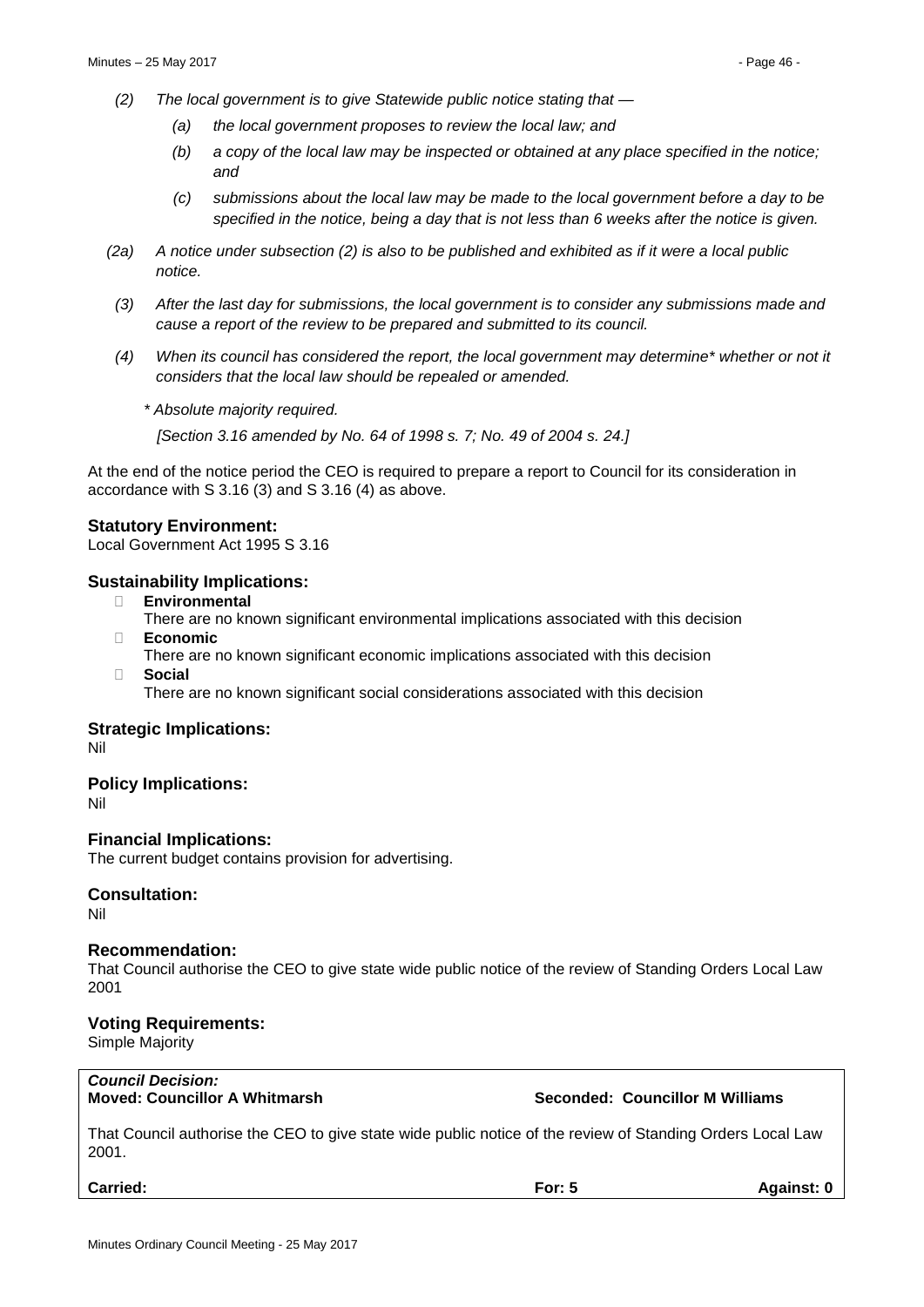# <span id="page-46-0"></span>**19. NOTICE OF MOTION**

Nil

# <span id="page-46-1"></span>**20. CEO ACTIVITY REPORT**

| <b>Date</b> | <b>Activity</b>                                                                                                      |
|-------------|----------------------------------------------------------------------------------------------------------------------|
| 25/04/2017  | Anzac Day                                                                                                            |
| 27/04/2017  | <b>Ordinary Meeting of Council</b>                                                                                   |
| 1/05/2017   | Regular Admin meeting                                                                                                |
| 1/05/2017   | Regular meeting with Works Supervisor                                                                                |
| 4/05/2017   | Regular meeting with DCEO                                                                                            |
| 5/05/2017   | Fulton Hogan completed the Settlement Sealing program                                                                |
| 8/05/2017   | Regular Admin meeting                                                                                                |
| 8/05/2017   | Regular meeting with Works Supervisor                                                                                |
| 8/05/2017   | Interim Audit                                                                                                        |
| 8/5/2017    | <b>Interim Audit</b>                                                                                                 |
| 10/05/2017  | Phone conference with Rebecca Greenaway (Main Roads)/Works Supervisor/DCEO - re<br>design of crossings for SKA route |
| 11/05/2017  | Seal repairs Ballinyoo Bridge                                                                                        |
| 11/05/2017  | Workshop re Whole of Life Cost Beringarra Cue Road -<br>Council/CEO/WS/DCEO/Greenfields                              |
| 11/05/2017  | Special Council Meeting to consider budget variation                                                                 |
| 12/05/2017  | Regular meeting DCEO                                                                                                 |
| 15/05/2017  | Conducted staff performance review                                                                                   |
| 15/05/2017  | Regular Admin meeting                                                                                                |
| 17/05/2017  | Phone conversation with Craig Hansen WALGA - in regard to WANDRRA flood damage                                       |
|             | works, there has been a Road Panel established on E-quotes; Engineering Consultancy                                  |
|             | will be up and running by 1 June.                                                                                    |
| 19/05/2017  | <b>Executive Leave</b>                                                                                               |
| 19/05/2017  | Regular Admin meeting                                                                                                |
| 19/05/2017  | Regular meeting with Works Supervisor                                                                                |
| 20/05/2017  | Capital Works planning meeting - CEO/DCEO/WS                                                                         |

# **Recommendation:**

That the CEO's Activity Report be accepted.

#### *Discussion:*

*Deputy President M Williams asked how the discussions with Rebecca Greenaway went. The CEO replied*  that the discussions were productive and included the DCEO and WS. Rebecca agreed with the WS that the *approaches had been built up too high.*

# **Voting Requirements:**

Simple Majority

| <b>Council Decision:</b><br><b>Moved: Councillor M Williams</b> | Seconded: Councillor Q Fowler |            |  |
|-----------------------------------------------------------------|-------------------------------|------------|--|
| That the CEO's Activity Report be accepted.                     |                               |            |  |
| <b>Carried:</b>                                                 | For: $5$                      | Against: 0 |  |

# <span id="page-46-2"></span>**21. URGENT BUSINESS**

The closing date for submissions on Council's Differential Rating proposal for 2017/18 is Wednesday 24<sup>th</sup> May 2017 at 4:00 pm. It is the CEO's intention to request Council to accept an item of urgent business to review submissions received, if any. Depending on the outcome of that review, Council may then decide to seek Ministerial approval for its Differential Rating proposal.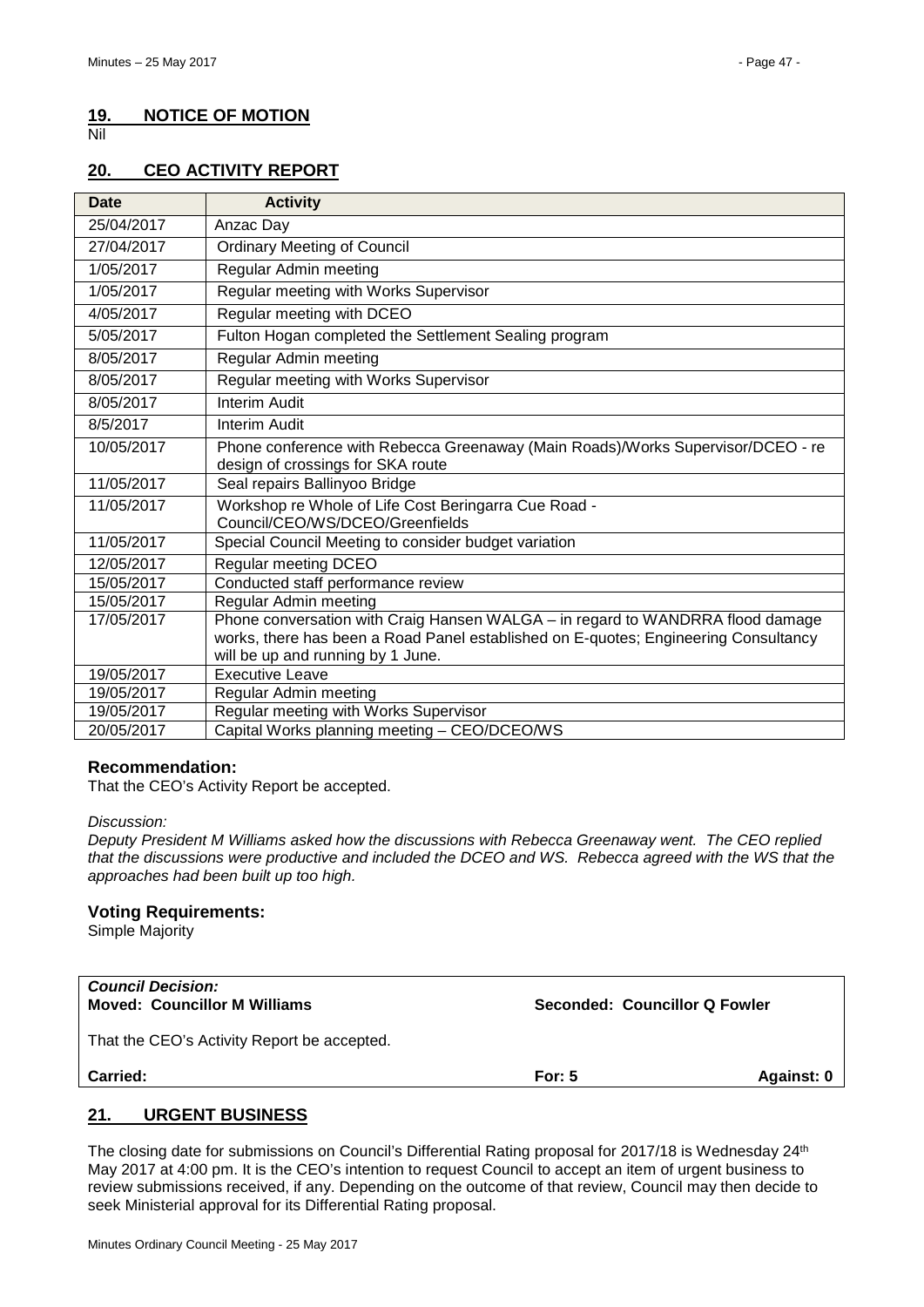| <b>Council Decision:</b><br><b>Moved: Councillor A Whitmarsh</b> | Seconded: Councillor E Foulkes-Taylor |            |  |
|------------------------------------------------------------------|---------------------------------------|------------|--|
| That Urgent Business be accepted.                                |                                       |            |  |
| <b>Carried:</b>                                                  | For: $5$                              | Against: 0 |  |
|                                                                  |                                       |            |  |

<span id="page-47-0"></span>

| 21.1 | Urgent Business - 2017-18 Differential Rates |
|------|----------------------------------------------|
|      |                                              |

| File:              |                                          |
|--------------------|------------------------------------------|
| Author:            | Dianne Daniels - Chief Executive Officer |
| Interest Declared: | No interest to disclose                  |
| Date:              | 24 May 2017                              |
| Attachments:       | Nil                                      |

# **Matter for Consideration:**

That Ministerial Approval be sought to impose differential general and minimum rates as detailed below for the Shire of Murchison for the 2017-18 Financial Year, supported by the Objects and Reasons adopted at the April 2017 Ordinary Meeting of Council.

# **Background:**

At the April 2017 Council meeting Council Resolved:-

# **Council Decision:**

# **Moved: Councillor E Foulkes-Taylor Seconded: Councillor M Williams**

That Council:

1. adopts (subject to Ministerial approval) the proposed differential rates and minimum rates for the 2017/18 Financial Year as shown in the appended table:

|                                | 2016-17                |                                                   | 2017-18                      |                                    |                   |                |
|--------------------------------|------------------------|---------------------------------------------------|------------------------------|------------------------------------|-------------------|----------------|
| <b>RATE TYPE</b>               | <b>RATE</b><br>$IN$ \$ | <b>BUDGETED</b><br><b>TOTAL</b><br><b>REVENUE</b> | <b>NO OF</b><br><b>PROPS</b> | <b>RATEABLE</b><br><b>VALUE \$</b> | <b>RATE IN \$</b> | <b>REVENUE</b> |
|                                |                        |                                                   |                              |                                    |                   |                |
| <b>Differential Rate UV</b>    |                        |                                                   |                              |                                    |                   |                |
| Pastoral                       | 0.0270                 | 39,369                                            | 27                           | 1,469,868                          | 0.02835           | 41,670.76      |
| Mining                         | 0.2895                 | 317,842                                           | 9                            | 1,098,229                          | 0.303975          | 333,834.16     |
| <b>Exploration/Prospecting</b> | 0.0976                 | 20,864                                            | 25                           | 253,632                            | 0.107360          | 27,229.93      |
| <b>Minimum Rates</b>           |                        |                                                   |                              |                                    |                   |                |
| Pastoral                       | 264                    | 1,056                                             | 4                            |                                    | 277               | 1,108.00       |
| Mining                         | 399                    | ۰                                                 | $\mathbf 0$                  |                                    | 419               |                |
| <b>Exploration/Prospecting</b> | 399                    | 1,596                                             | 4                            |                                    | 419               | 1,676.00       |
|                                |                        | 380,726                                           |                              |                                    |                   | \$405,518.85   |

2. decides that payment of rates charges may be made in a single payment or by four instalments at dates to be set as part of the budget adoption; and

3. decides that an administration fee of \$15 will apply to the instalment option and an 8% penalty interest will apply to late payments; and

- 4. notes that the ESL Levy and interest will be charged in accordance with instructions from DFES; and
- 5. adopts the following Objects of and Reasons for Differential Rates: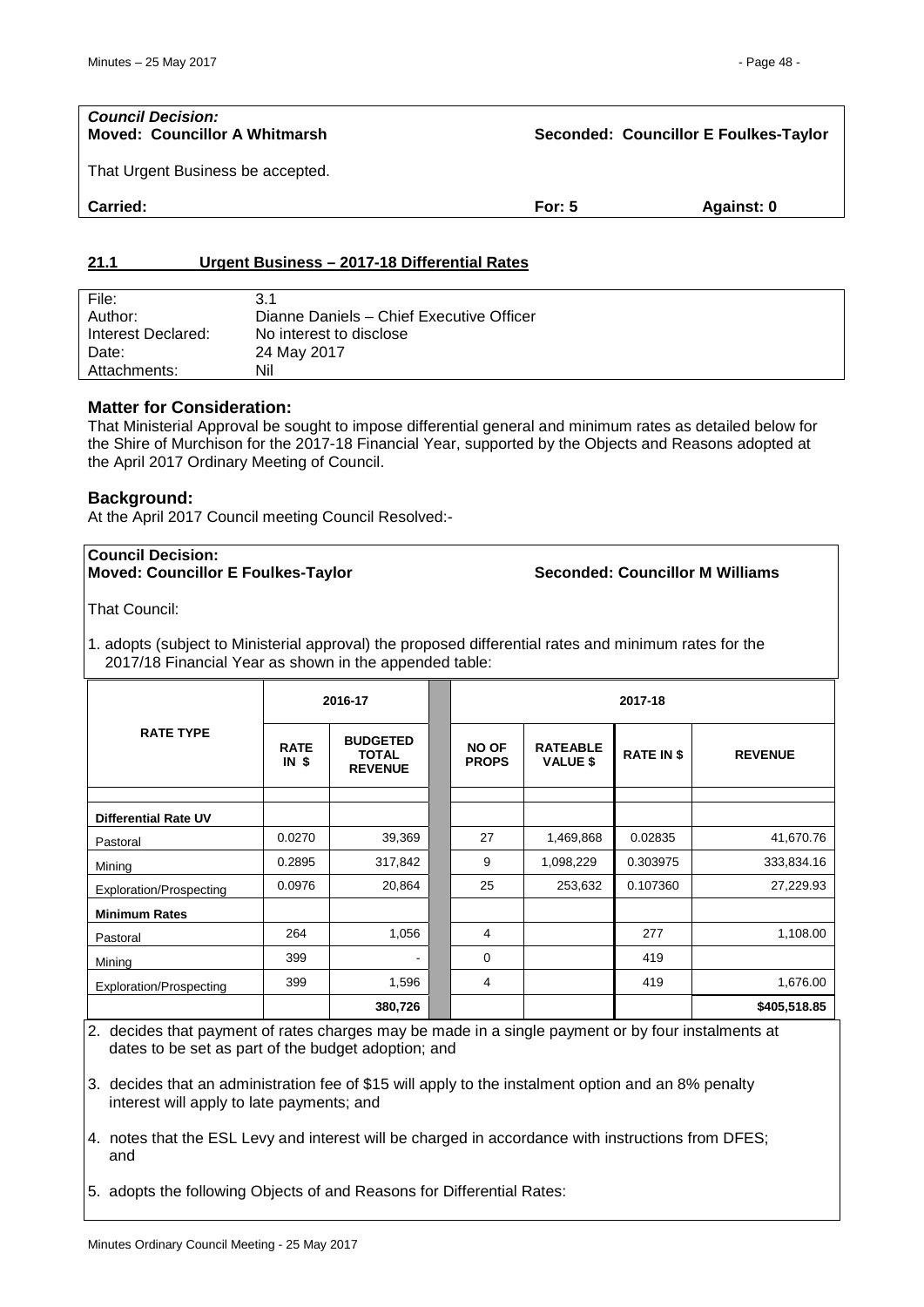# **Objects of and Reasons for Proposed Differential Rates and Minimum Payments for the 2017-18 Financial Year**

#### **Overall Objective**

The purpose of levying rates is to meet a local governments' budget deficiency in each financial year in order to deliver services and facilities as detailed in the Strategic Community Plan and Corporate Business Plan.

The Shire of Murchison is in a unique position of being the only shire without a town, therefore having no residential, commercial or industrial rate base to draw upon. It does, however, have an important responsibility for the maintenance of a vast network of inland roads, as well as providing support for travellers and locals through the provision of fuel services, a caravan park, recreational services, power, water and an aerodrome.

Historically, the Shire of Murchison has imposed differential rates on the basis of whether land is used for pastoral purposes, mineral exploration or mining, as it considers that this is more equitable than a flat rate, drawing more revenue from those enterprises that may cause degeneration of infrastructure through higher use.

#### **Reasons**

Council is satisfied that the services and facilities it provides are managed efficiently and effectively and that it is appropriate to rate differentially in order to meet the budget deficiency.

As part of its drive to ensure efficiency and transparency within the organisation, Council recently completed its review of the 2016-17 Budget to ensure income and expenditure targets will be met for the 2016/17 year. Also, it recently reviewed the appropriateness and effectiveness of its risk management, internal control and legislative compliance as required under Local Government (Audit) Regulations 1996 and reviews the appropriateness and effectiveness of the financial management systems and procedures of the Shire as per regulation 5 (2) (c) of the Local Government (Financial Management) Regulations 1996.

For consistency, Council has ensured that properties that are used for the same purpose are rated in the same way and has considered the rates charged by neighbouring councils in its deliberations. The rate in the \$ for Exploration is currently well below that of surrounding Shires and it is proposed to increase it at a higher rate this year than the other two differential rating categories. Council may also need to consider increasing the pastoral rate in the \$ over time in order to attain consistency with surrounding Shires.

The Shire of Murchison's reasons for differentially rating according to land use are shown below:

# **UV – Pastoral**

Pastoral means any land that currently has a pastoral lease granted. This category is rated to reflect the infrastructure maintenance cost to the Council and the sectors' reduced viability caused by many years of droughts and floods and the devastation caused by the wild dog problem. It also recognises the long term commitment of pastoralists to the region and their stewardship of Crown Land. Further, an annual biosecurity rate is linked to the valuations provided by the Valuer General. This biosecurity rate is payable by the pastoral sector only, even though the mining/exploration sectors pose a significant biosecurity risk.

#### **UV – Mining**

Mining means any land for which a mining lease has been granted. The mining sector tends to be transitory by nature and benefits from established Shire services and infrastructure which is maintained in the long term by those rate payers who are established long term in the region. The purpose of setting the UV - Mining rate at a higher level than the benchmark UV – Pastoral is to ensure that the mining sector's contribution towards the maintenance of that infrastructure is proportionate to the advantage it gains.

#### **UV – Exploration/Prospecting**

Exploration/Prospecting means any land for which an exploration/prospecting lease has been granted. As with the UV – Mining sector, the UV - Exploration/Prospecting sector tends to be transitory and the category has been rated to reflect that fact that holders use established Shire services and infrastructure but contribute very little or no enterprise to the community.

| Carried: | $T$ ari A<br>·υι.<br>. . | <b>Against: 0</b> |
|----------|--------------------------|-------------------|
|          |                          |                   |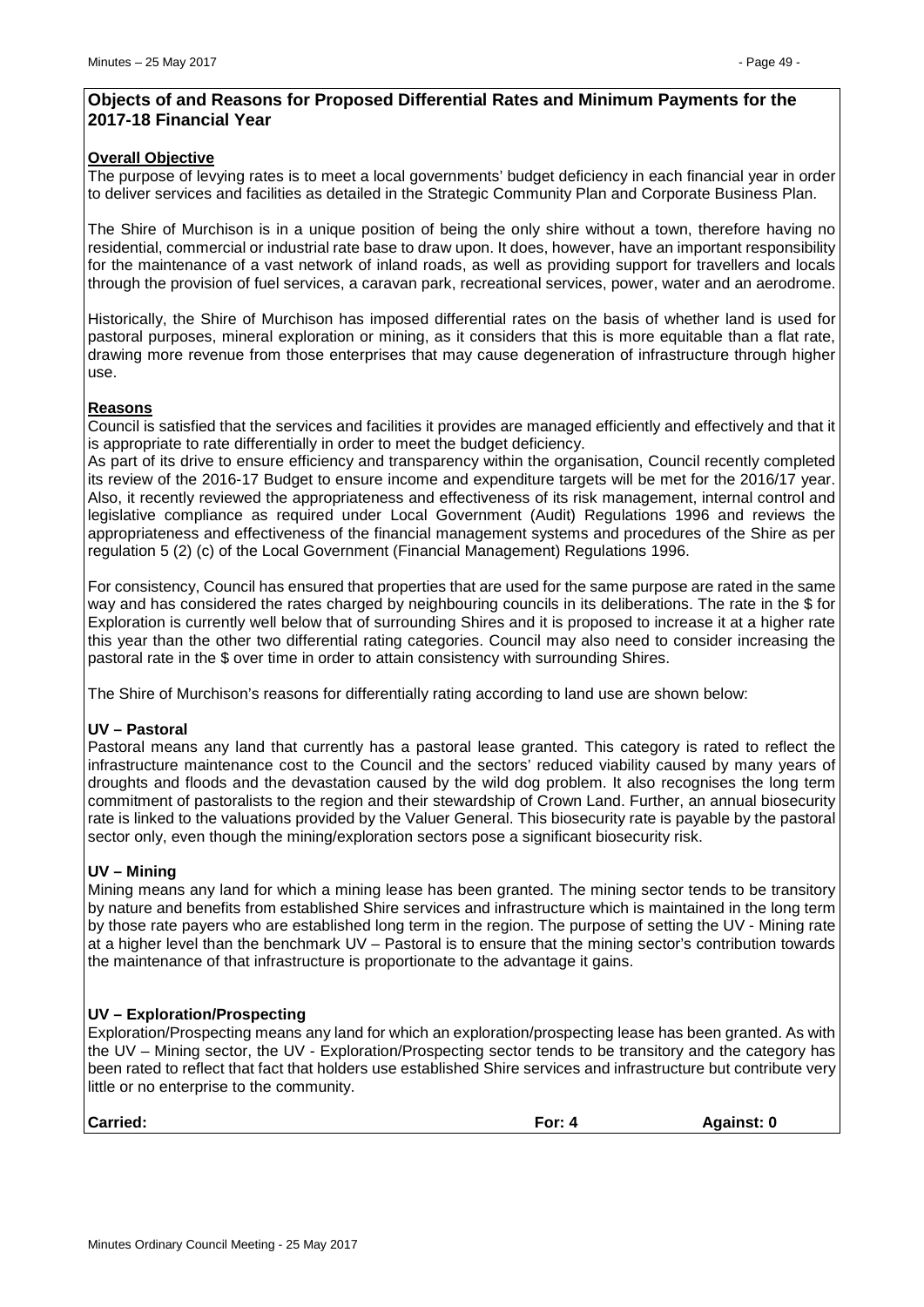#### **Comment:**

The intention to impose differential rates was advertised in accordance with s6.36 of the Local Government Act 1995 in the Geraldton Guardian newspaper on Wednesday 3<sup>rd</sup> May 2017. The advertisement contained details of each differential general rate and minimum payment endorsed by Council and invited submissions from electors or ratepayers in respect of the proposed differential general rate or minimum payment and any related matters within 21 days.

Also, letters were sent to all ratepayers in those categories that had fewer than thirty ratepayers, explaining Council's proposed differential rating policy including the objects of and reasons for differential rating and inviting submissions. The letters included the Department of Local Government and Communities Rating Policy as an attachment.

The submission period closed on the 24<sup>th</sup> May 2017 at 4:00 pm and no submissions were received.

Before adopting the differential general rates and associated minimum rates, Council is required to seek Ministerial Approval under s6.33 (3) of the Local Government Act as the UV Mining Rate and Exploration/Prospecting rate is more than twice the lowest differential general rate.

#### **Statutory Environment:**

Local Government Act 1995

Division 6 - Rates and Service Charges

Subdivision 2 — Categories of rates and service charges

#### 6.33 – Differential general rates

(3) In imposing a differential general rate a local government is not to, without the approval of the Minister, impose a differential general rate which is more than twice the lowest differential general rate imposed by it.

#### 6.35 – Minimum Payment

(6) For the purposes of this section a minimum payment is to be applied separately, in accordance with the principles set forth in subsections (2), (3) and (4) in respect of each of the following categories

(c) to each differential rating category where a differential general rate is imposed

6.36. Local government to give notice of certain rates

(1) Before imposing any differential general rates or a minimum payment applying to a differential rate category under section 6.35(6) (c) a local government is to give local public notice of its intention to do so.

# **Sustainability Implications**

� **Environmental**

There are no known significant environmental implications associated with this decision

� **Economic**

There are no known significant economic implications associated with this decision � **Social**

There are no known significant social considerations associated with this decision

#### **Strategic Implications:**

Nil

#### **Policy Implications:**

Nil

#### **Financial Implications:**

Differential rating allows Council to improve the rate base and offers all rate payers the opportunity to make an equitable contribution to the maintenance of infrastructure.

# **Consultation:**

Nil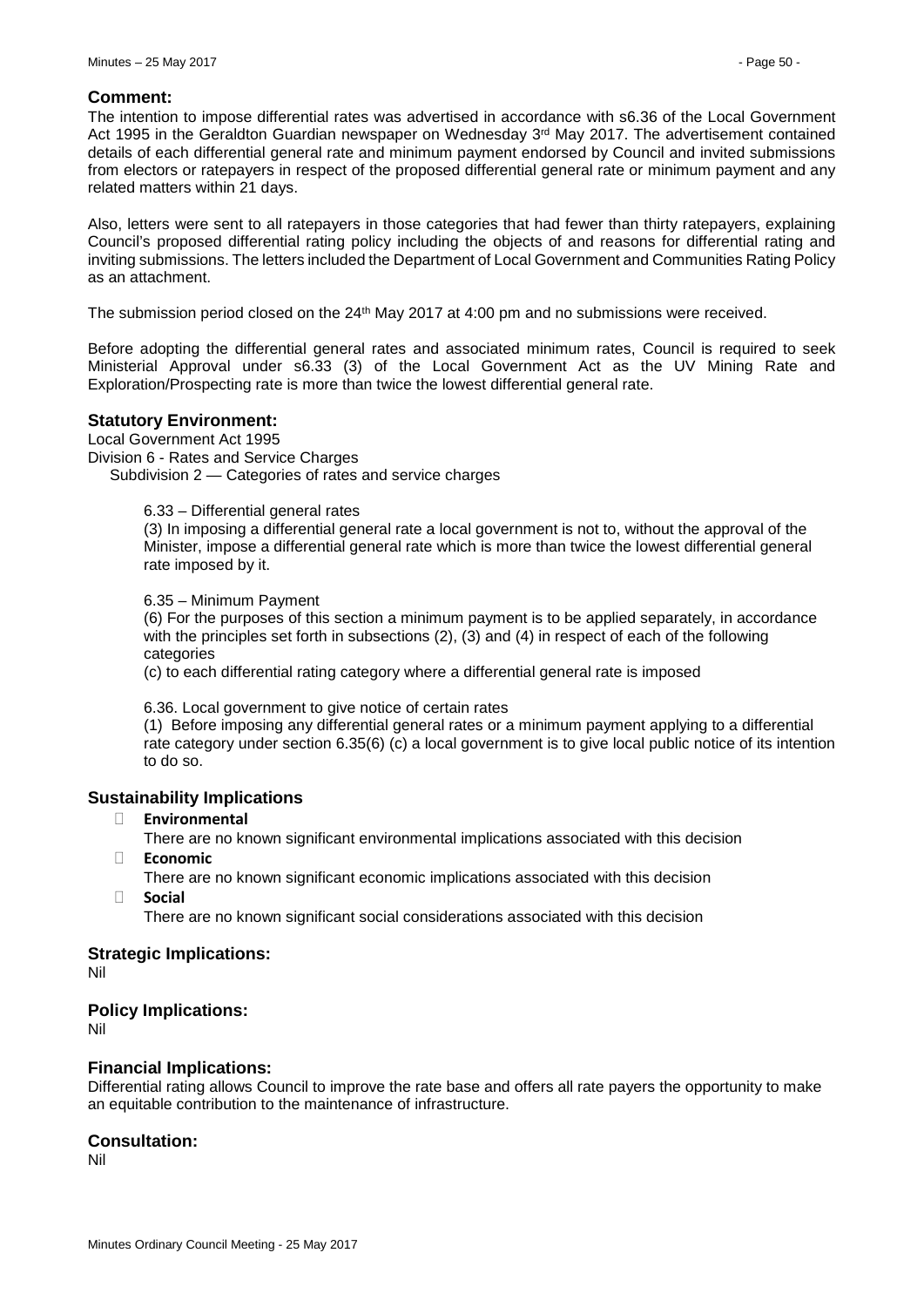#### **Recommendation:**

That Council seek Ministerial approval to impose differential rates as detailed in the table below for the Shire of Murchison for the 2017/18 Financial Year, supported by the Objects and Reasons adopted at the April 2017 meeting:

|                             | 2016-17                |                                                   |  | 2017-18                      |                                    |                   |                |  |
|-----------------------------|------------------------|---------------------------------------------------|--|------------------------------|------------------------------------|-------------------|----------------|--|
| <b>RATE TYPE</b>            | <b>RATE</b><br>$IN$ \$ | <b>BUDGETED</b><br><b>TOTAL</b><br><b>REVENUE</b> |  | <b>NO OF</b><br><b>PROPS</b> | <b>RATEABLE</b><br><b>VALUE \$</b> | <b>RATE IN \$</b> | <b>REVENUE</b> |  |
|                             |                        |                                                   |  |                              |                                    |                   |                |  |
| <b>Differential Rate UV</b> |                        |                                                   |  |                              |                                    |                   |                |  |
| Pastoral                    | 0.0270                 | 39,369                                            |  | 27                           | 1,469,868                          | 0.02835           | 41,670.76      |  |
| Mining                      | 0.2895                 | 317,842                                           |  | 9                            | 1,098,229                          | 0.303975          | 333,834.16     |  |
| Exploration/Prospecting     | 0.0976                 | 20,864                                            |  | 25                           | 253,632                            | 0.107360          | 27,229.93      |  |
| <b>Minimum Rates</b>        |                        |                                                   |  |                              |                                    |                   |                |  |
| Pastoral                    | 264                    | 1,056                                             |  | 4                            |                                    | 277               | 1,108.00       |  |
| Mining                      | 399                    | -                                                 |  | 0                            |                                    | 419               |                |  |
| Exploration/Prospecting     | 399                    | 1,596                                             |  | 4                            |                                    | 419               | 1,676.00       |  |
|                             |                        | 380,726                                           |  |                              |                                    |                   | \$405,518.85   |  |

 $\Box$  Payment of rates charges may be made in a single payment or by four instalments at dates to be set as part of the budget adoption.

- □ An administration fee of \$15 will apply to the instalment option and an 8% penalty interest will apply to late payments.
- $\Box$  The ESL charge and interest will be charged in accordance with instructions from the DFES.

# **Objects of and Reasons for Proposed Differential Rates and Minimum Payments for the 2017-18 Financial Year**

# **Overall Objective**

The purpose of levying rates is to meet a local governments' budget deficiency in each financial year in order to deliver services and facilities as detailed in the Strategic Community Plan and Corporate Business Plan.

The Shire of Murchison is in a unique position of being the only shire without a town, therefore having no residential, commercial or industrial rate base to draw upon. It does, however, have an important responsibility for the maintenance of a vast network of inland roads, as well as providing support for travellers and locals through the provision of fuel services, a caravan park, recreational services, power, water and an aerodrome.

Historically, the Shire of Murchison has imposed differential rates on the basis of whether land is used for pastoral purposes, mineral exploration or mining, as it considers that this is more equitable than a flat rate, drawing more revenue from those enterprises that may cause degeneration of infrastructure through higher use.

#### **Reasons**

Council is satisfied that the services and facilities it provides are managed efficiently and effectively and that it is appropriate to rate differentially in order to meet the budget deficiency.

As part of its drive to ensure efficiency and transparency within the organisation, Council recently completed its review of the 2016/17 Budget to ensure income and expenditure targets will be met for the 2016/17 year. Also, it recently reviewed the appropriateness and effectiveness of its risk management, internal control and legislative compliance as required under Local Government (Audit) Regulations 1996 and reviews the appropriateness and effectiveness of the financial management systems and procedures of the Shire as per regulation 5 (2) (c) of the Local Government (Financial Management) Regulations 1996.

For consistency, Council has ensured that properties that are used for the same purpose are rated in the same way and has considered the rates charged by neighbouring councils in its deliberations. The rate in the \$ for Exploration is currently well below that of surrounding Shires and it is proposed to increase it at a higher rate this year than the other two differential rating categories. Council may also need to consider increasing the pastoral rate in the \$ over time in order to attain consistency with surrounding Shires.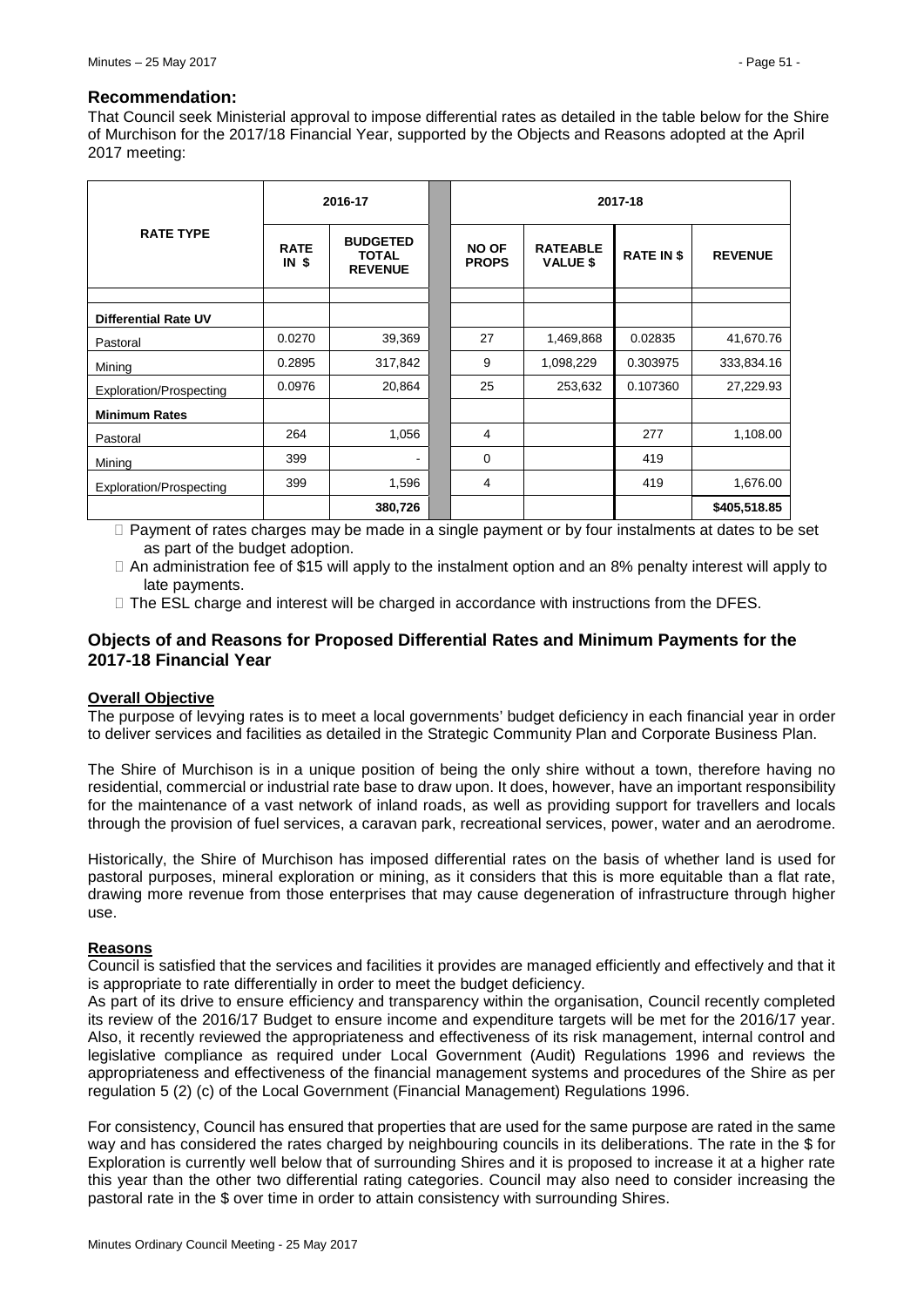The Shire of Murchison's reasons for differentially rating according to land use are shown below:

#### **UV – Pastoral**

Pastoral means any land that currently has a pastoral lease granted. This category is rated to reflect the infrastructure maintenance cost to the Council and the sectors' reduced viability caused by many years of droughts and floods and the devastation caused by the wild dog problem. It also recognises the long term commitment of pastoralists to the region and their stewardship of Crown Land. Further, an annual biosecurity rate is linked to the valuations provided by the Valuer General. This biosecurity rate is payable by the pastoral sector only, even though the mining/exploration sectors pose a significant biosecurity risk.

#### **UV – Mining**

Mining means any land for which a mining lease has been granted. The mining sector tends to be transitory by nature and benefits from established Shire services and infrastructure which is maintained in the long term by those rate payers who are established long term in the region. The purpose of setting the UV - Mining rate at a higher level than the benchmark UV – Pastoral is to ensure that the mining sector's contribution towards the maintenance of that infrastructure is proportionate to the advantage it gains.

#### **UV – Exploration/Prospecting**

Exploration/Prospecting means any land for which an exploration/prospecting lease has been granted. As with the UV – Mining sector, the UV - Exploration/Prospecting sector tends to be transitory and the category has been rated to reflect that fact that holders use established Shire services and infrastructure but contribute very little or no enterprise to the community.

#### *Discussion: No submission had been received*

#### **Voting Requirements:**

Simple majority

# *Council Decision:*

#### **Moved: Councillor M Williams Seconded: Councillor A Whitmarsh**

That Council seek Ministerial approval to impose differential rates as detailed in the table below for the Shire of Murchison for the 2017/18 Financial Year, supported by the Objects and Reasons adopted at the April 2017 meeting:

|                             |                                | 2016-17                                           |  |                              | 2017-18                     |                   |                |
|-----------------------------|--------------------------------|---------------------------------------------------|--|------------------------------|-----------------------------|-------------------|----------------|
| <b>RATE TYPE</b>            | <b>RATE</b><br>IN <sub>s</sub> | <b>BUDGETED</b><br><b>TOTAL</b><br><b>REVENUE</b> |  | <b>NO OF</b><br><b>PROPS</b> | <b>RATEABLE</b><br>VALUE \$ | <b>RATE IN \$</b> | <b>REVENUE</b> |
| <b>Differential Rate UV</b> |                                |                                                   |  |                              |                             |                   |                |
| Pastoral                    | 0.0270                         | 39,369                                            |  | 27                           | 1,469,868                   | 0.02835           | 41,670.76      |
| Mining                      | 0.2895                         | 317,842                                           |  | 9                            | 1,098,229                   | 0.303975          | 333,834.16     |
| Exploration/Prospecting     | 0.0976                         | 20,864                                            |  | 25                           | 253,632                     | 0.107360          | 27,229.93      |
| <b>Minimum Rates</b>        |                                |                                                   |  |                              |                             |                   |                |
| Pastoral                    | 264                            | 1,056                                             |  | 4                            |                             | 277               | 1,108.00       |
| Mining                      | 399                            | $\overline{\phantom{0}}$                          |  | $\Omega$                     |                             | 419               |                |
| Exploration/Prospecting     | 399                            | 1,596                                             |  | 4                            |                             | 419               | 1,676.00       |
|                             |                                | 380,726                                           |  |                              |                             |                   | \$405,518.85   |

 $\Box$  Payment of rates charges may be made in a single payment or by four instalments at dates to be set as part of the budget adoption.

□ An administration fee of \$15 will apply to the instalment option and an 8% penalty interest will apply to late payments.

 $\Box$  The ESL charge and interest will be charged in accordance with instructions from the DFES.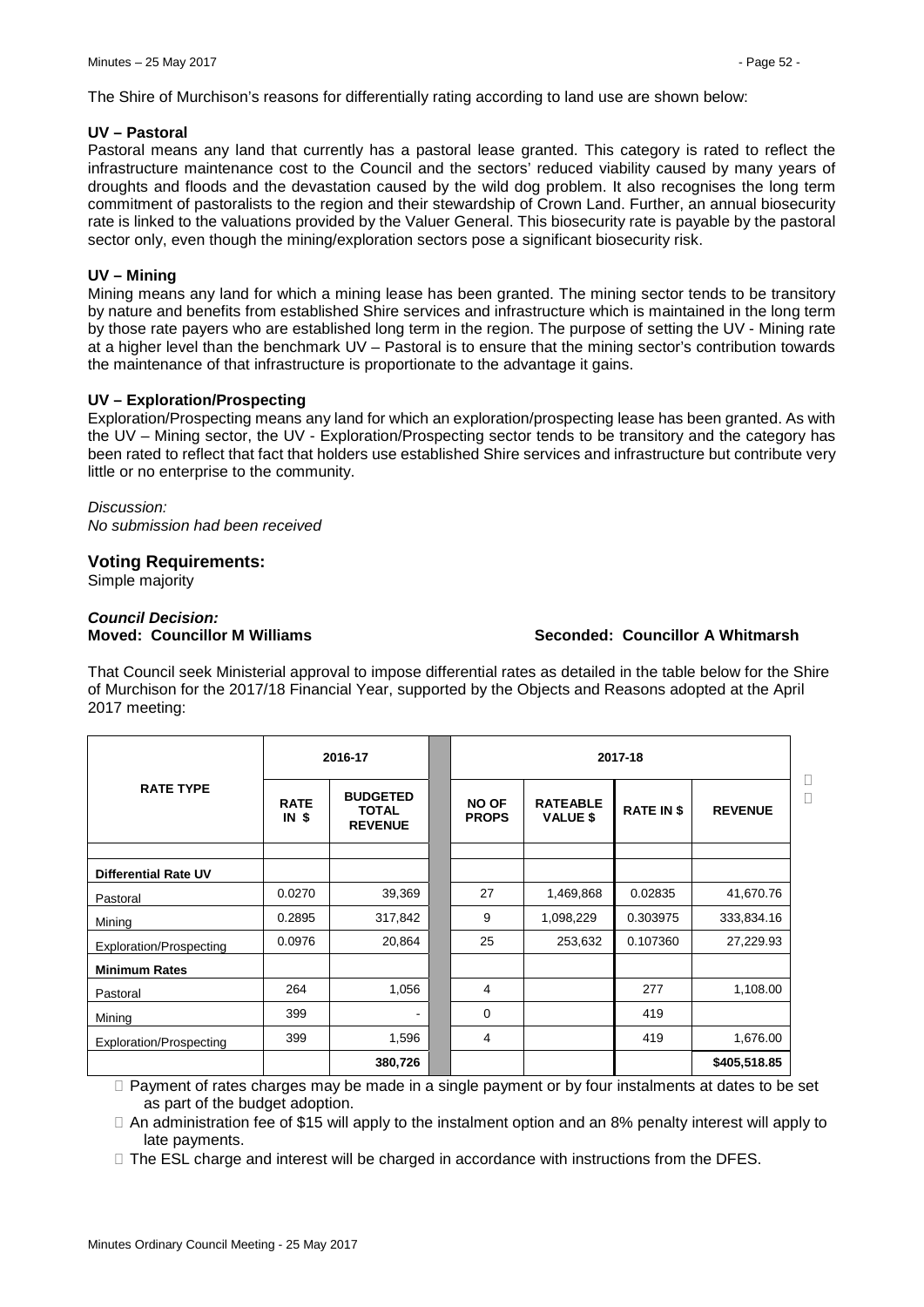# **Objects of and Reasons for Proposed Differential Rates and Minimum Payments for the 2017-18 Financial Year**

#### **Overall Objective**

The purpose of levying rates is to meet a local governments' budget deficiency in each financial year in order to deliver services and facilities as detailed in the Strategic Community Plan and Corporate Business Plan.

The Shire of Murchison is in a unique position of being the only shire without a town, therefore having no residential, commercial or industrial rate base to draw upon. It does, however, have an important responsibility for the maintenance of a vast network of inland roads, as well as providing support for travellers and locals through the provision of fuel services, a caravan park, recreational services, power, water and an aerodrome.

Historically, the Shire of Murchison has imposed differential rates on the basis of whether land is used for pastoral purposes, mineral exploration or mining, as it considers that this is more equitable than a flat rate, drawing more revenue from those enterprises that may cause degeneration of infrastructure through higher use.

#### **Reasons**

Council is satisfied that the services and facilities it provides are managed efficiently and effectively and that it is appropriate to rate differentially in order to meet the budget deficiency.

As part of its drive to ensure efficiency and transparency within the organisation, Council recently completed its review of the 2016/17 Budget to ensure income and expenditure targets will be met for the 2016/17 year. Also, it recently reviewed the appropriateness and effectiveness of its risk management, internal control and legislative compliance as required under Local Government (Audit) Regulations 1996 and reviews the appropriateness and effectiveness of the financial management systems and procedures of the Shire as per regulation 5 (2) (c) of the Local Government (Financial Management) Regulations 1996.

For consistency, Council has ensured that properties that are used for the same purpose are rated in the same way and has considered the rates charged by neighbouring councils in its deliberations. The rate in the \$ for Exploration is currently well below that of surrounding Shires and it is proposed to increase it at a higher rate this year than the other two differential rating categories. Council may also need to consider increasing the pastoral rate in the \$ over time in order to attain consistency with surrounding Shires.

The Shire of Murchison's reasons for differentially rating according to land use are shown below:

#### **UV – Pastoral**

Pastoral means any land that currently has a pastoral lease granted. This category is rated to reflect the infrastructure maintenance cost to the Council and the sectors' reduced viability caused by many years of droughts and floods and the devastation caused by the wild dog problem. It also recognises the long term commitment of pastoralists to the region and their stewardship of Crown Land. Further, an annual biosecurity rate is linked to the valuations provided by the Valuer General. This biosecurity rate is payable by the pastoral sector only, even though the mining/exploration sectors pose a significant biosecurity risk.

#### **UV – Mining**

Mining means any land for which a mining lease has been granted. The mining sector tends to be transitory by nature and benefits from established Shire services and infrastructure which is maintained in the long term by those rate payers who are established long term in the region. The purpose of setting the UV - Mining rate at a higher level than the benchmark UV – Pastoral is to ensure that the mining sector's contribution towards the maintenance of that infrastructure is proportionate to the advantage it gains.

#### **UV – Exploration/Prospecting**

Exploration/Prospecting means any land for which an exploration/prospecting lease has been granted. As with the UV – Mining sector, the UV - Exploration/Prospecting sector tends to be transitory and the category has been rated to reflect that fact that holders use established Shire services and infrastructure but contribute very little or no enterprise to the community.

**Carried: For: 5 Against: 0**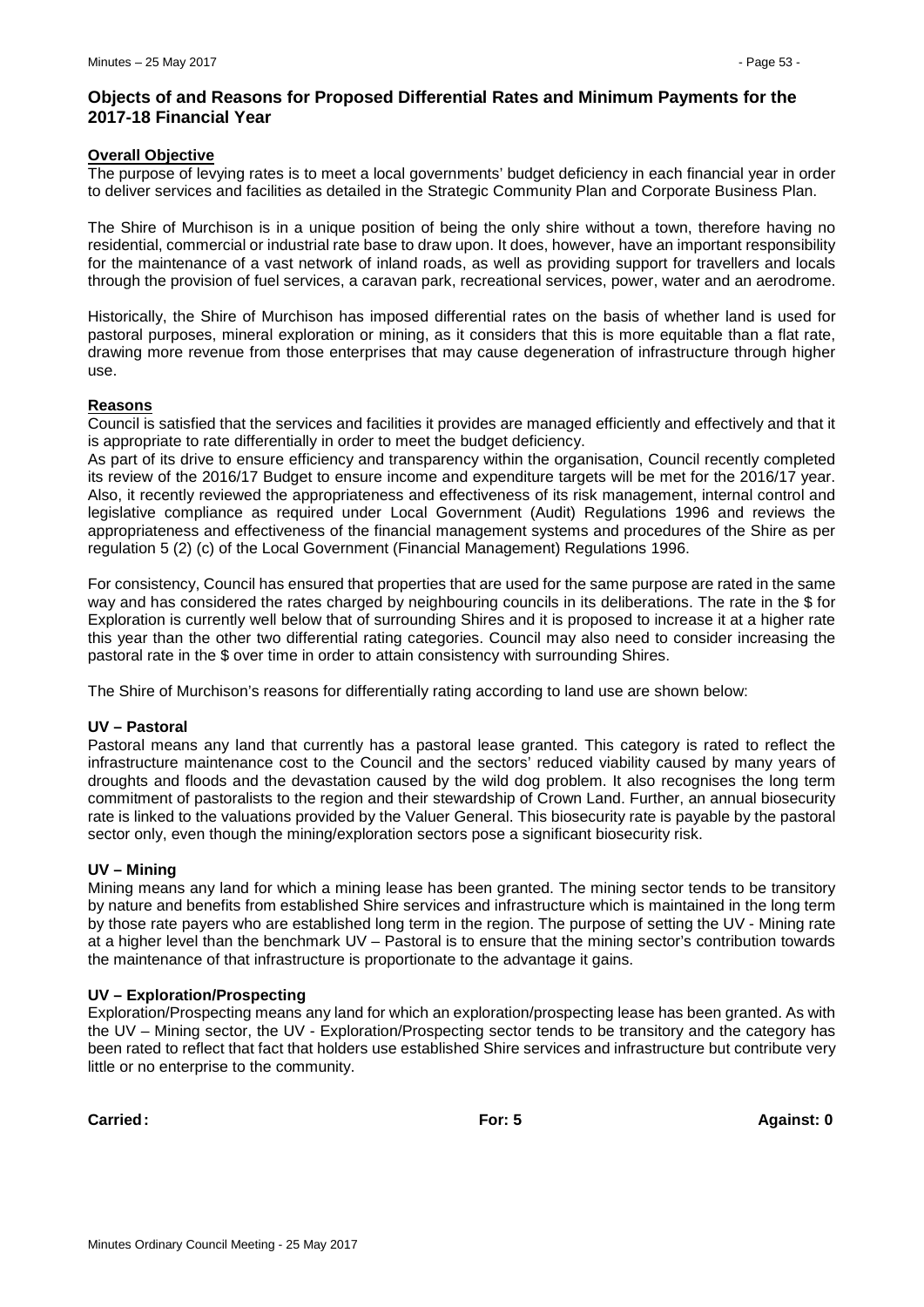# <span id="page-53-0"></span>**22. ITEMS TO BE DISCUSSED BEHIND CLOSED DOORS**

#### **Motion to close the meeting to the Public**

#### **Recommendation:**

That the meeting move behind closed doors to discuss four items pursuant to LGA s. 5.23 (2) (c) and (e)  $-1$ . RFQ 18.2016-17 Low Loader; and 2. RFQ 5.2016-17 Purchase Grader and 3. RFQ Mechanics Truck and 4. Road Agreement - SKA Route

# **Voting Requirements**:

Simple Majority

<span id="page-53-1"></span>

| <b>Council Decision:</b><br><b>Seconded: Councillor A Whitmarsh</b><br><b>Moved: Councillor E Foulkes-Taylor</b>                                                                                                                                                                                                                      |          |            |  |  |  |
|---------------------------------------------------------------------------------------------------------------------------------------------------------------------------------------------------------------------------------------------------------------------------------------------------------------------------------------|----------|------------|--|--|--|
| That the meeting move behind closed doors to discuss four items.                                                                                                                                                                                                                                                                      |          |            |  |  |  |
| <b>Carried:</b>                                                                                                                                                                                                                                                                                                                       | For: $5$ | Against: 0 |  |  |  |
| 22.1<br><b>RFQ 15.2016-17 Grader</b>                                                                                                                                                                                                                                                                                                  |          |            |  |  |  |
| <b>Council Decision:</b>                                                                                                                                                                                                                                                                                                              |          |            |  |  |  |
| <b>Moved: Councillor A Whitmarsh</b><br>Seconded: Councillor Q Fowler<br>That Council authorise the purchase of the John Deere 670G Grader from Hitachi Construction Machinery<br>(Australia) Pty Ltd as per their quote No: QUO-56910-Y1T1Y7 Rev #2 and authorise the trade-in of the Cat<br>12H Grader as part of that transaction. |          |            |  |  |  |

**Carried: For: 5 Against: 0**

# <span id="page-53-2"></span>**22.2 RFQ 18.2016-17 Low Loader**

<span id="page-53-3"></span>

| <b>Council Decision:</b><br><b>Moved: Councillor A Whitmarsh</b>                                                                                                                                                                                    | <b>Seconded: Councillor M Williams</b> |                   |  |  |
|-----------------------------------------------------------------------------------------------------------------------------------------------------------------------------------------------------------------------------------------------------|----------------------------------------|-------------------|--|--|
| That Council authorise the purchase of the Evertrans quad-axle low loader as per their quote dated 19 May<br>2017, including the full width hydraulically operated ramp and delivery from Albany to Geraldton.                                      |                                        |                   |  |  |
| Carried:                                                                                                                                                                                                                                            | For: $5$                               | Against: 0        |  |  |
| 22.3<br>RFQ 20.2016-17 Mechanics Truck                                                                                                                                                                                                              |                                        |                   |  |  |
| <b>Council Decision:</b><br>Moved: Councillor E Foulkes-Taylor                                                                                                                                                                                      | Seconded: Councillor Q Fowler          |                   |  |  |
| That Council authorise the purchase of the Hino 300 series 920 from WA Hino as per their quote Q15913<br>including the increase in warranty to 5 year/250,000 km as quoted and authorise the trade-in of Isuzu P054<br>as part of that transaction. |                                        |                   |  |  |
| Carried:                                                                                                                                                                                                                                            | For: $5$                               | <b>Against: 0</b> |  |  |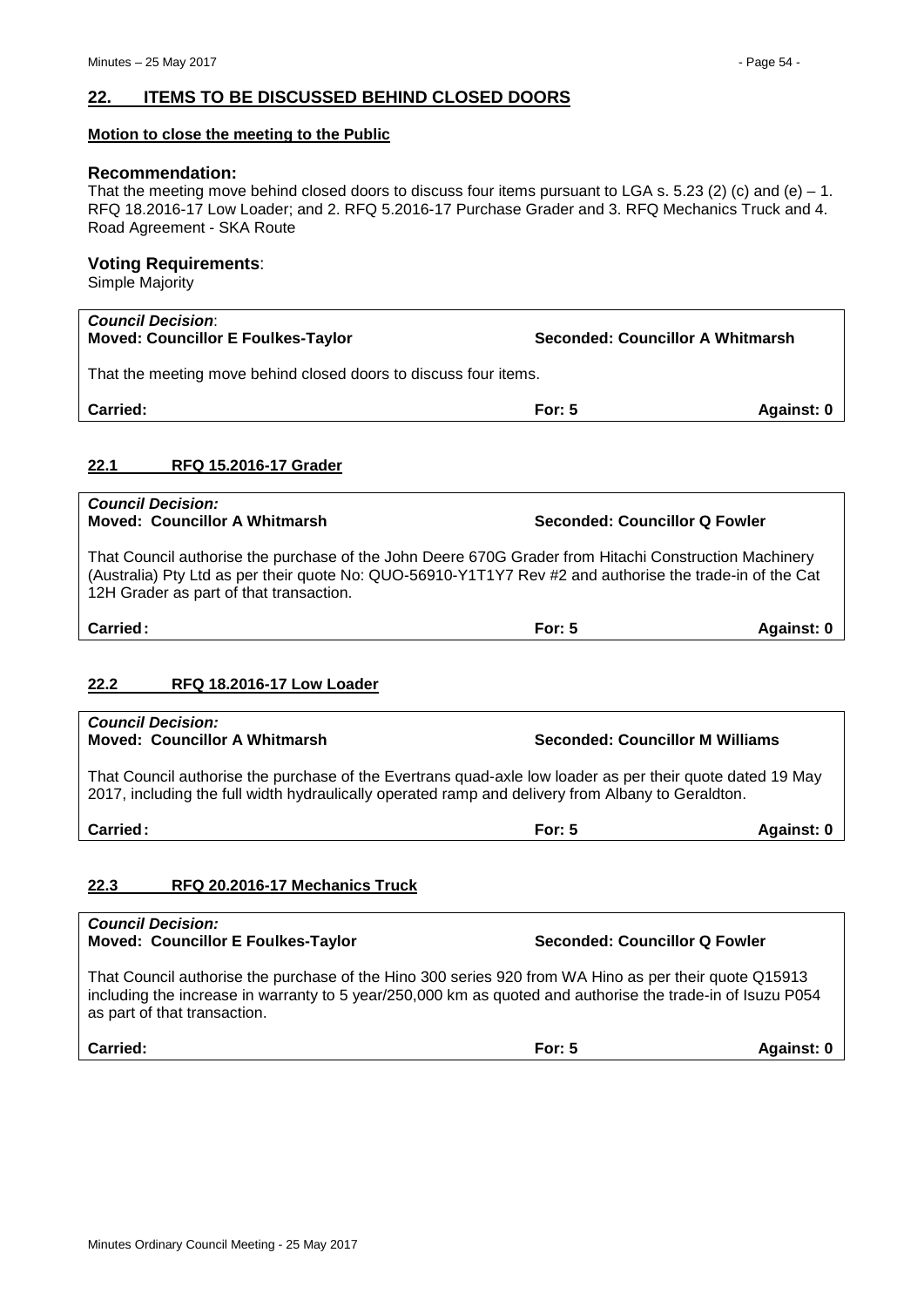#### <span id="page-54-0"></span>**22.4 Road Agreement – SKA Route**

| <b>Council Decision:</b>                                                                                |                                                                                                                                                                                                             |                                        |  |  |  |
|---------------------------------------------------------------------------------------------------------|-------------------------------------------------------------------------------------------------------------------------------------------------------------------------------------------------------------|----------------------------------------|--|--|--|
| <b>Moved: Councillor E Foulkes-Taylor</b>                                                               | <b>Seconded: Councillor Fowler</b>                                                                                                                                                                          |                                        |  |  |  |
|                                                                                                         |                                                                                                                                                                                                             |                                        |  |  |  |
| That Council, prior to negotiating on a Deed of Covenant for the Construction, Operation, Use and       |                                                                                                                                                                                                             |                                        |  |  |  |
|                                                                                                         |                                                                                                                                                                                                             |                                        |  |  |  |
|                                                                                                         | maintenance of the Square Kilometre Array Access Road project, gains agreement from Main Roads that<br>there will be no cost to council relating to the negotiation, preparation and execution of the Deed. |                                        |  |  |  |
|                                                                                                         |                                                                                                                                                                                                             |                                        |  |  |  |
| Carried:                                                                                                | For: $5$                                                                                                                                                                                                    | Against: 0                             |  |  |  |
|                                                                                                         |                                                                                                                                                                                                             |                                        |  |  |  |
|                                                                                                         |                                                                                                                                                                                                             |                                        |  |  |  |
| Motion to open the meeting to the Public                                                                |                                                                                                                                                                                                             |                                        |  |  |  |
|                                                                                                         |                                                                                                                                                                                                             |                                        |  |  |  |
| <b>Recommendation:</b>                                                                                  |                                                                                                                                                                                                             |                                        |  |  |  |
| That the meeting move out from behind closed doors.                                                     |                                                                                                                                                                                                             |                                        |  |  |  |
|                                                                                                         |                                                                                                                                                                                                             |                                        |  |  |  |
| <b>Voting Requirements:</b>                                                                             |                                                                                                                                                                                                             |                                        |  |  |  |
| Simple Majority                                                                                         |                                                                                                                                                                                                             |                                        |  |  |  |
|                                                                                                         |                                                                                                                                                                                                             |                                        |  |  |  |
| <b>Council Decision:</b>                                                                                |                                                                                                                                                                                                             |                                        |  |  |  |
| <b>Moved: Councillor A Whitmarsh</b>                                                                    |                                                                                                                                                                                                             | <b>Seconded: Councillor M Williams</b> |  |  |  |
|                                                                                                         |                                                                                                                                                                                                             |                                        |  |  |  |
| That the meeting move out from Behind Closed Doors.                                                     |                                                                                                                                                                                                             |                                        |  |  |  |
|                                                                                                         |                                                                                                                                                                                                             |                                        |  |  |  |
| Carried:                                                                                                | For: $5$                                                                                                                                                                                                    | Against: 0                             |  |  |  |
|                                                                                                         |                                                                                                                                                                                                             |                                        |  |  |  |
| The meeting adjourned at 2:49 pm to allow the CEO to obtain further advice in relation to Item 17.2 and |                                                                                                                                                                                                             |                                        |  |  |  |
| resumed at 2:53 pm                                                                                      |                                                                                                                                                                                                             |                                        |  |  |  |

The meeting adjourned at 3:10 pm (for a Special Meeting of Council to interview a CEO candidate) and resumed at 4:51 pm. The DCEO returned to the meeting.

A second Item of urgent business was introduced. Cr M Williams queried if a motion allowing the item was required. The President ruled that urgent business was still open and that the item would be allowed.

# <span id="page-54-1"></span>**21. URGENT BUSINESS CONTINUED**

# <span id="page-54-2"></span>**21.2 Urgent Business – Appointment Peter Dittrich as Chief Executive Officer**

| <b>Council Decision:</b><br><b>Moved: Councillor E Foulkes-Taylor</b>                                                                                                                                                                         | Seconded: Councillor Q Fowler |            |  |  |
|-----------------------------------------------------------------------------------------------------------------------------------------------------------------------------------------------------------------------------------------------|-------------------------------|------------|--|--|
| That Council believes that Peter Dittrich is a suitably qualified person for the position of Chief Executive<br>Officer and authorises the President to offer the position to him within the scope of the advertised<br>remuneration package. |                               |            |  |  |
| Carried:                                                                                                                                                                                                                                      | For: $5$                      | Against: 0 |  |  |

# <span id="page-54-3"></span>**17. DEVELOPMENT CONTINUED**

# <span id="page-54-4"></span>**17.2 Supply of Two Plant Operators for Three Years – Resumption of Discussion**

*Further advice had been sought from WALGA procurement and the ATO web site. The Advice was presented and discussed by Council.*